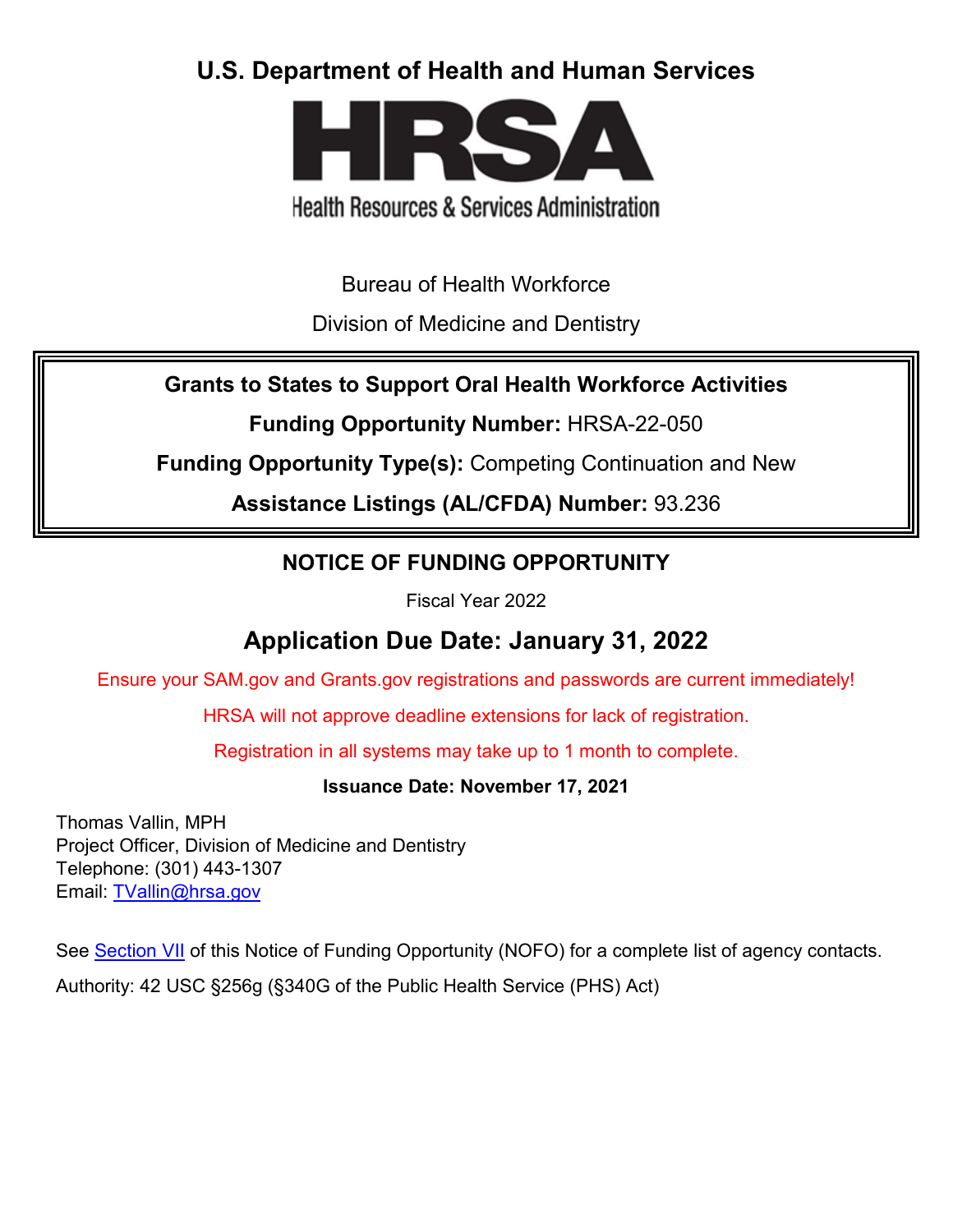#### **508 Compliance Disclaimer**

Note: Persons using assistive technology may not be able to fully access information in this file. For assistance, please email or call one of the HRSA staff above in [Section VII.](#page-47-0)  [Agency Contacts.](#page-47-0)

# **EXECUTIVE SUMMARY**

The Health Resources and Services Administration (HRSA) is accepting applications for the fiscal year (FY) 2022 Grants to States to Support Oral Health Workforce Activities program. The purpose of this program is to support States in developing and implementing innovative programs to address the oral health workforce needs of designated Dental Health Professional Shortage Areas (Dental HPSAs).

| <b>Funding Opportunity Title:</b>      | Grants to States to Support Oral Health<br><b>Workforce Activities</b>                                     |
|----------------------------------------|------------------------------------------------------------------------------------------------------------|
| <b>Funding Opportunity Number:</b>     | <b>HRSA-22-050</b>                                                                                         |
| Due Date for Applications:             | January 31, 2022                                                                                           |
| Anticipated Total Annual Available     | \$12,800,000                                                                                               |
| FY 2022 Funding:                       |                                                                                                            |
| Estimated Number and Type of Award(s): | Up to $32$ grant(s)                                                                                        |
| <b>Estimated Annual Award Amount:</b>  | Up to \$400,000 per award subject to the<br>availability of appropriated funds                             |
| <b>Cost Sharing/Match Required:</b>    | Yes                                                                                                        |
| Period of Performance:                 | September 1, 2022 through August 31,<br>2026 (4 years)                                                     |
| Eligible Applicants:                   | Governor-designated, State<br>governmental entities. Only one<br>application per State will be accepted.   |
|                                        | See Section III.1 of this notice of funding<br>opportunity (NOFO) for complete<br>eligibility information. |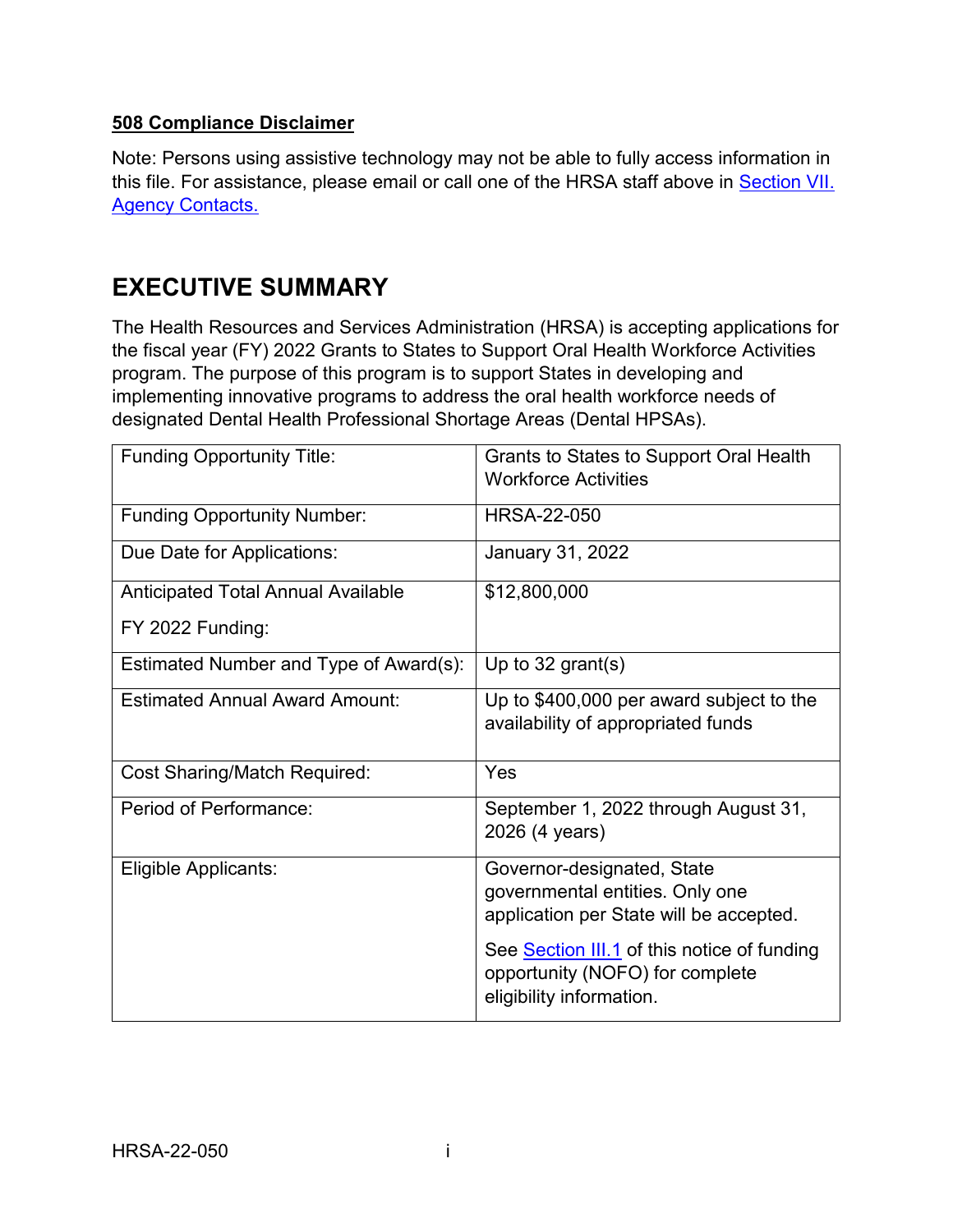# **Application Guide**

You (the applicant organization/agency) are responsible for reading and complying with the instructions included in HRSA's *SF-424 R&R Application Guide,* available online at [http://www.hrsa.gov/grants/apply/applicationguide/sf424rrguidev2.pdf,](http://www.hrsa.gov/grants/apply/applicationguide/sf424rrguidev2.pdf) except where instructed in this NOFO to do otherwise.

## **Technical Assistance**

HRSA will hold a pre-application technical assistance (TA) webinar for applicants seeking funding through this opportunity. The webinar will provide an overview of pertinent information in the NOFO and an opportunity for applicants to ask questions. Visit the HRSA Bureau of Health Workforce's open opportunities website at <https://www.hrsa.gov/grants/find-funding> to learn more about the resources available for this funding opportunity.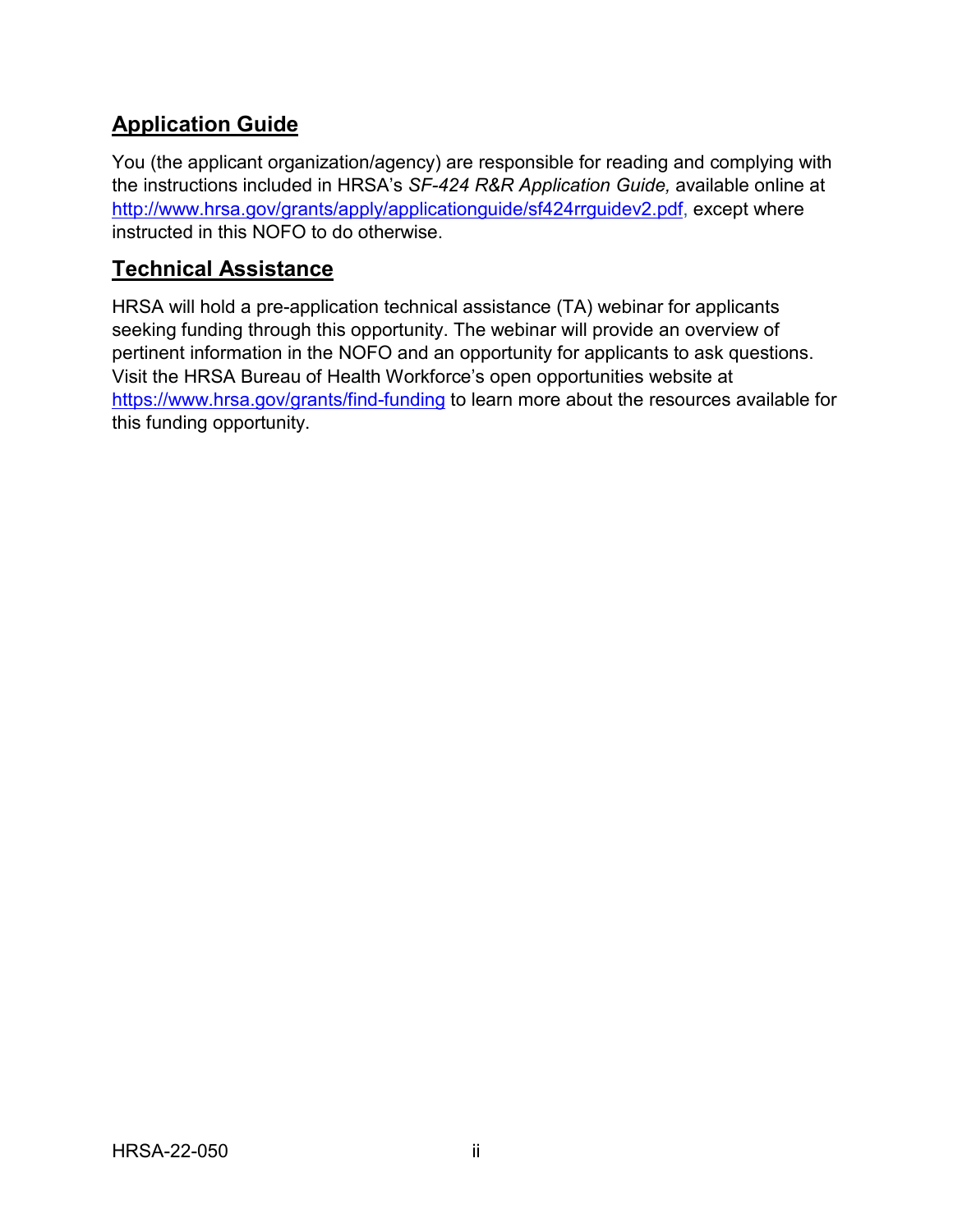| 1.                                                                               |    |  |
|----------------------------------------------------------------------------------|----|--|
| 2.                                                                               |    |  |
|                                                                                  |    |  |
| 1.                                                                               |    |  |
| 2.                                                                               |    |  |
|                                                                                  |    |  |
| 1.                                                                               |    |  |
| 2.                                                                               |    |  |
| 3.                                                                               |    |  |
|                                                                                  |    |  |
| 1.                                                                               |    |  |
| 2.                                                                               |    |  |
| i.                                                                               |    |  |
| ii.                                                                              |    |  |
| Budget<br>iii.                                                                   |    |  |
| iv.                                                                              |    |  |
| V.                                                                               |    |  |
| Attachments<br>vi.                                                               | 29 |  |
| Dun and Bradstreet Data Universal Numbering System (DUNS) Number<br>3.           |    |  |
| Transition to the Unique Entity Identifier (UEI) and System for Award Management |    |  |
|                                                                                  |    |  |
| $\mathbf{4}$                                                                     |    |  |
| 5.                                                                               |    |  |
| 6.                                                                               |    |  |
|                                                                                  |    |  |
| 1.                                                                               |    |  |
| 2.                                                                               |    |  |
|                                                                                  |    |  |
| <b>Award Notices</b><br>1.                                                       |    |  |
| 2.                                                                               |    |  |
| 3.                                                                               |    |  |
|                                                                                  |    |  |
|                                                                                  |    |  |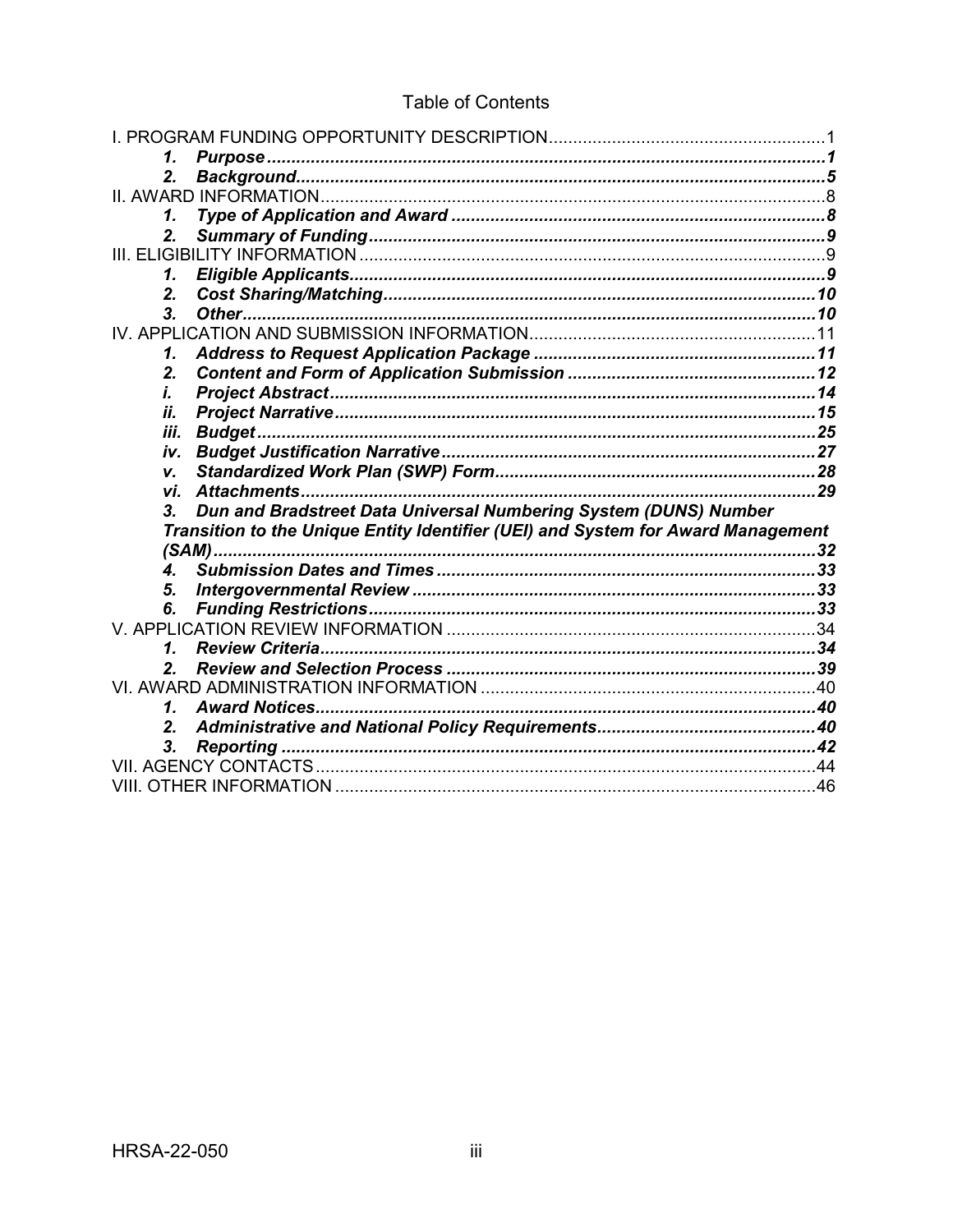# <span id="page-4-0"></span>**I. Program Funding Opportunity Description**

### <span id="page-4-1"></span>**1. Purpose**

This notice announces the opportunity to apply for funding under the Grants to States to Support Oral Health Workforce Activities program.

## **Program Purpose**

The purpose of this program is to help States develop and implement innovative programs to address the dental workforce needs of designated dental health professional shortage areas (Dental HPSAs) in a manner appropriate to each State's individual needs.

#### **Program Goals**

The goals of this program are to:

- 1) Encourage and support State innovation that will increase oral health services for populations living in Dental HPSAs;
- 2) Encourage and support the strategic use of evaluation to improve program performance, assess program impact, and address the concerns and needs of key stakeholders and decision makers within the State; and
- 3) Encourage States to develop ways to sustain those programs that increase the accessibility and quality of oral health services within Dental HPSAs, which can include the adoption of the innovation by stakeholders within the State.

## **Program Objectives**

1) Develop and implement one or more innovative programs to meet the oral health workforce needs of Dental HPSAs in your State.

This must be the aim of your proposal as it aligns with the purpose of the Grants to States to Support Oral Health Workforce Activities program, For the purposes of this funding opportunity, an "**innovative program"** is a new or significantly changed program or service delivery system for your State that uses new ideas, methods and/or approaches to address the oral health workforce needs of Dental HPSAs in your State. Maintenance, additional funding, or minor changes to an established program, is not considered an innovative program.

- i) Allowable activities for new or significantly changed programs or service delivery systems include:
- 1. Loan forgiveness and repayment programs for dentists who
	- a. agree to practice in designated dental health professional shortage areas;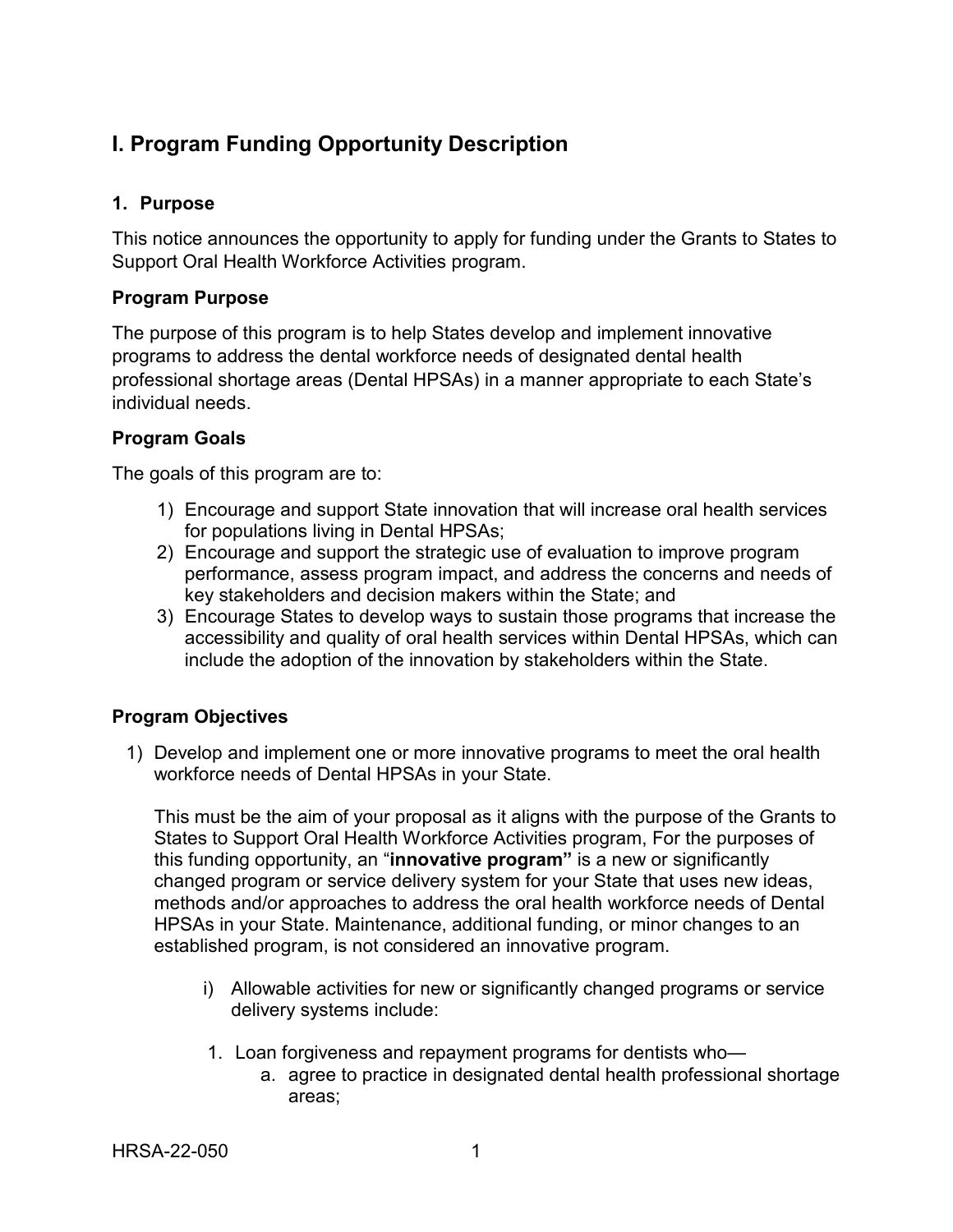- b. are dental school graduates who agree to serve as public health dentists for the Federal, State, or local government; and
- c. agree to
	- i. provide services to patients regardless of such patients' ability to pay; and
	- ii. use a sliding payment scale for patients who are unable to pay the total cost of services;
- 2. Dental recruitment and retention efforts;
- 3. Grants and low-interest or no-interest loans to help dentists who participate in the Medicaid program under title XIX of the Social Security Act (42 U.S.C. 1396 et. seq.) to establish or expand practices in designated dental health professional shortage areas by equipping dental offices or sharing in the overhead costs of such practices;
- 4. The establishment or expansion of dental residency programs in coordination with accredited dental training institutions in States without dental schools;
- 5. Programs developed in consultation with State and local dental societies to expand or establish oral health services and facilities in designated health professional shortage areas, including services and facilities for children with special needs, such as
	- a. The expansion or establishment of a community-based dental facility, free-standing dental clinic, consolidated health center dental facility, school-linked dental facility, or United States dental school-based facility;
	- b. The establishment of a mobile or portable dental clinic; and
	- c. The establishment or expansion of private dental services to enhance capacity through additional equipment or additional hours of operation;
	- d. The establishment or development of models for the provision of dental services to children and adults, such as dental homes, including for the elderly, blind, individuals with disabilities, and individuals living in long-term care facilities; and
	- e. The establishment of initiatives to reduce the use of emergency departments by individuals who seek dental services more appropriately delivered in a dental primary care setting
- 6. Placement and support of dental students, dental residents, and advanced dentistry trainees;
- 7. Continuing dental education, including distance-based education;
- 8. Practice support through teledentistry in accordance with State laws;
- 9. Community-based prevention services such as water fluoridation and dental sealant programs;
- 10.Coordination with local educational agencies within the State to foster programs that promote children going into oral health or science professions;
- 11.The establishment of faculty recruitment programs at accredited dental training institutions whose mission includes community outreach and service and that have a demonstrated record of serving underserved States; and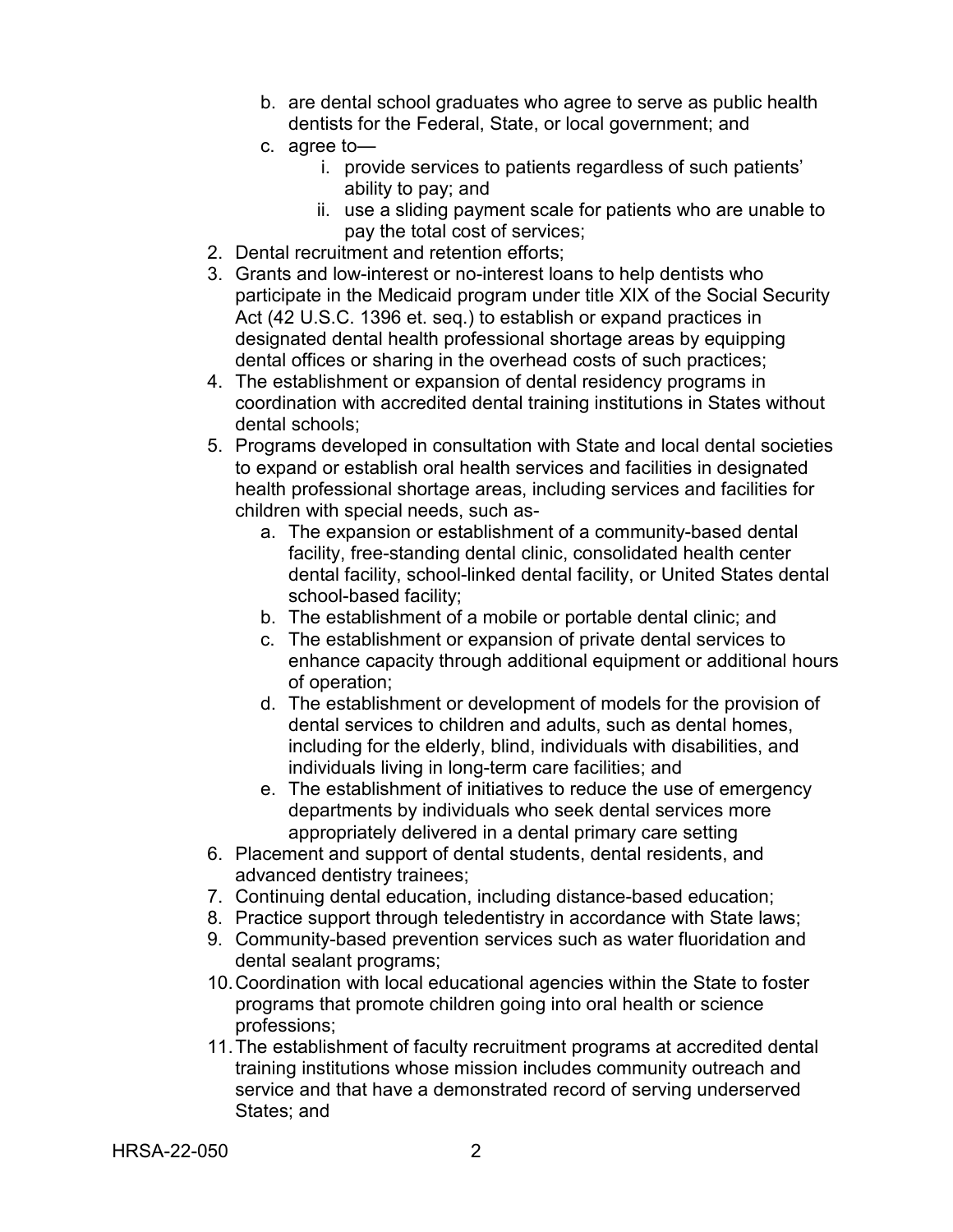12.The development of a State dental officer position or the augmentation of a State dental office to coordinate oral health and access issues in the State.

In accordance with 42 U.S.C.  $\S$  256g(b)(13) ( $\S$  340G(b)(13) of the Public Health Service (PHS) Act), the following activities are also allowed under this funding opportunity:

- 13-A. Dental workforce programs designed to address opioid use disorder by advancing better practices for pain management and/or improving access to treatment and recovery services. Such programs may include the clinical training of oral health providers in the identification of and treatment of individuals with substance use disorders.
- 13-B. Activities designed to assess and/or address the impact of COVID-19 on the oral health workforce in underserved areas, which may include activities designed to better prepare the oral health workforce to adapt and respond to future public health emergencies and training on community mitigation strategies.
- 13-C. Activities to develop or improve dental therapy programs, including dental health aid therapist programs, in accordance with State laws and policies.

Proposals that involve loan repayment and water fluoridation systems activities must demonstrate that they do not duplicate other federal programs and demonstrate significant innovative changes. For States proposing Activity 13-C, dental therapy must be legally authorized in your State at the time of application. You are encouraged to work with tribal entities in your State for dental therapy under the Indian Health Service Community Aide Program.

As the ability of States to track their oral health workforce is essential to identifying and addressing workforce shortages, applications from States who cannot adequately track and assess the oral health workforce capacity within their State **must** include the development/enhancement of this capacity in their proposal under Activity 12. Activities solely to assess or track the impact of COVID-19 on the oral health workforce in underserved areas fall under activity 13-B. States are encouraged to use their programs to increase the diversity of their oral health workforce to better serve the oral health workforce needs in Dental HPSAs. Increasing diversity in the oral health workforce can dramatically reduce barriers to access for rural and underserved communities, as well as improve oral health care utilization and outcomes.

Telehealth and teledentistry can be an important tool for delivering oral health services and resources to the State's and HRSA's target populations. Teledentistry is the use of the telehealth systems and methodologies in dentistry. Telehealth is defined as the use of electronic information and telecommunications technologies to support and promote, at a distance, health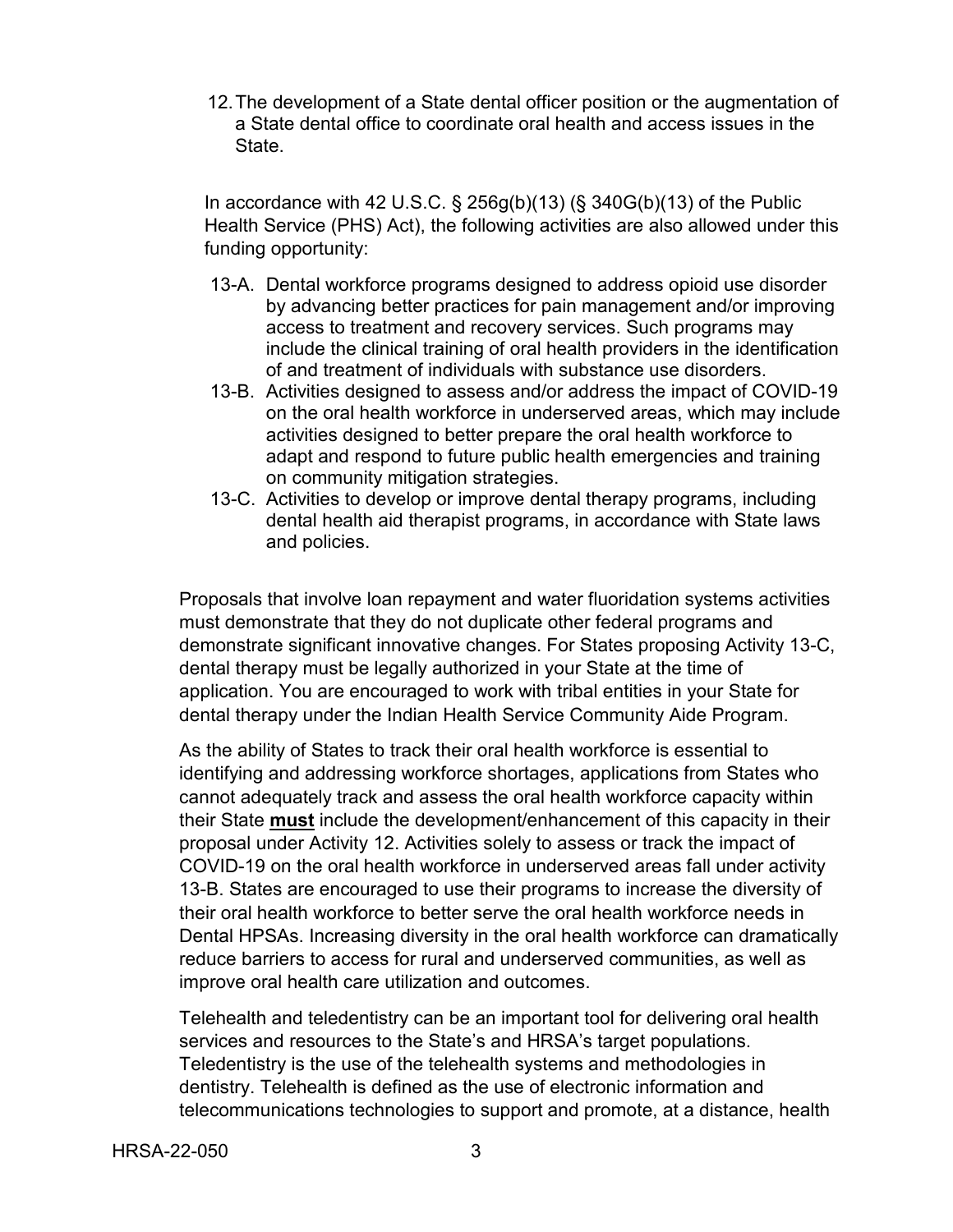care, patient and professional health-related education, health administration, and public health. You are strongly encouraged to use teledentistry in your proposed innovative programs when feasible or appropriate. Additional information on telehealth can be found at [https://telehealth.hhs.gov/.](https://telehealth.hhs.gov/) In addition, if you use broadband or telecommunications services for the provision of health care, HRSA strongly encourages you or your partners to seek discounts through the Federal Communication Commission's Universal Service Program. For information about such discounts, see [https://www.usac.org/rural-health](https://www.usac.org/rural-health-care/)[care/.](https://www.usac.org/rural-health-care/) Patients may also be eligible for free or low cost mobile or broadband services through the Universal Service Lifeline program at [https://www.lifelinesupport.org/.](https://www.lifelinesupport.org/)

You are encouraged to consider incorporating facilities that are automatically designated as HPSAs based on statute or through regulation in your plans. Sites that receive automatic HPSA designations include Federally Qualified Health Centers (FQHCs), FQHC Look-A-Likes**,** Federal Indian Health Service (IHS) facilities, IHS and Tribal Hospitals, Dual-funded Community Health Centers/Tribal Clinics, and CMS-Certified Rural Health Clinics (RHCs). For more information visit [https://bhw.hrsa.gov/workforce-shortage-areas/shortage](https://bhw.hrsa.gov/workforce-shortage-areas/shortage-designation)[designation.](https://bhw.hrsa.gov/workforce-shortage-areas/shortage-designation)

If you are interested in expanding or establishing oral health services and facilities in Dental HPSAs that will serve older adults, you are encouraged to consider integrating age-friendly health systems concepts.

- 2) Evaluate each innovative program for use in continuous quality improvement, assessment of outcomes and achieving desired results, and to inform key decision makers. Evaluation must be an objective of your program and include the evaluation of each innovative program proposed. Awardees must develop a written evaluation plan by the end of the first budget period to strategically improve project performance, measure impact, and for use in sustaining their successful innovative programs or encouraging adoption by key decision makers.
- 3) Sustain successful parts of your programs beyond the period of federal funding, which may include adoption of the innovation by other entities within your State.

#### **HHS and HRSA Priorities**

The Grants to States to Support Oral Health Workforce Activities program prioritizes transforming the oral health workforce, by targeting the needs of designated Dental HPSAs through the development and implementation of innovative programs.

#### *General Emergency Preparedness Statement*

Eligible entities must be ready to continue programmatic activities in the event of a public health emergency – both those that are expected and unexpected. A trainingfocused emergency preparedness plan is critical for HRSA-funded projects and helps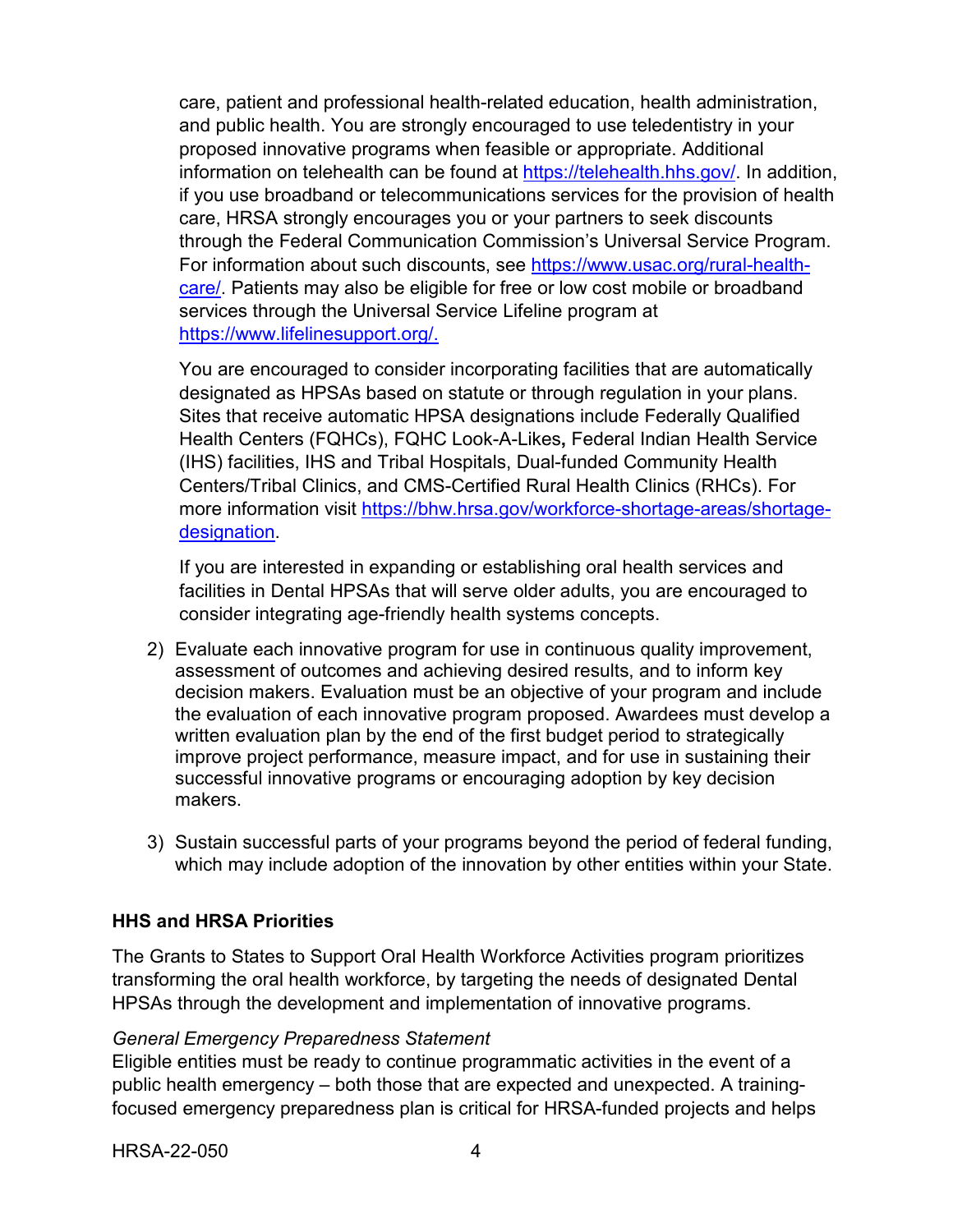ensure that recipients are able to continue programmatic activities, can coordinate effectively, and can implement recovery plans when emergencies disrupt project activities. You must develop and maintain a flexible training-focused emergency preparedness plan in case of public health emergencies to ensure continuation of programmatic and training activities.

## <span id="page-8-0"></span>**2. Background**

The Grants to States to Support Oral Health Workforce Activities program is authorized by 42 USC §256g (§340G of the Public Health Service (PHS) Act).The program awards grants to help States develop and implement innovative programs to address the dental workforce needs of designated Dental HPSAs in a manner appropriate to the States' individual needs.

Title 42 USC §256f (§340F of the Public Health Service (PHS) Act) defines "a designated dental health professional shortage area" as "an area, population group, or facility that is designated by the Secretary as a dental health professional shortage area under section 254e or designated by the applicable State as having a dental health professional shortage." As of June 30, 2021, there were 6,578 federally designated Dental HPSAs impacting over 61 million individuals and it would take 10,982 dentists, properly distributed, to remove these designations.[1](#page-8-1) For more information and to explore data on Dental HPSAs, please visit [https://data.hrsa.gov/topics/health](https://data.hrsa.gov/topics/health-workforce/shortage-areas)[workforce/shortage-areas.](https://data.hrsa.gov/topics/health-workforce/shortage-areas)

The program authorization provides for a number of specific activities that allow for a broad range of programs including support for dental pipeline and training programs, recruitment and retention programs for dental providers, the establishment or expansion of service delivery infrastructure, and population-based services and public health infrastructure. Examples of current or previously funded innovative programs include dental training rotations in underserved rural clinical sites, preventive services to tribal communities, the leveraging of new and expanded scopes of practice in new care models, new models of care with new types of oral health professionals, exploration of teledentistry or mobile care models, the testing of new payment models, training on opioids, and the assisting of dentists in establishing or taking over rural practices. While the approaches proposed are diverse, one thing that is common to all approaches is the requirement to address particular Dental Health HPSA workforce needs in the State through innovation.

The program authorization also allows the Secretary the flexibility to identify additional appropriate activities that States may pursue under this program.

<span id="page-8-1"></span><sup>&</sup>lt;sup>1</sup> Bureau of Health Workforce Health Resources and Services Administration (HRSA) U.S. Department of Health & Human Services. Designated Health Professional Shortage Areas Statistics: Third Quarter of Fiscal Year 2021 Designated HPSA Quarterly Summary As of June 30, 2021. Accessed from <https://data.hrsa.gov/topics/health-workforce/shortage-areas> on July 14, 2021.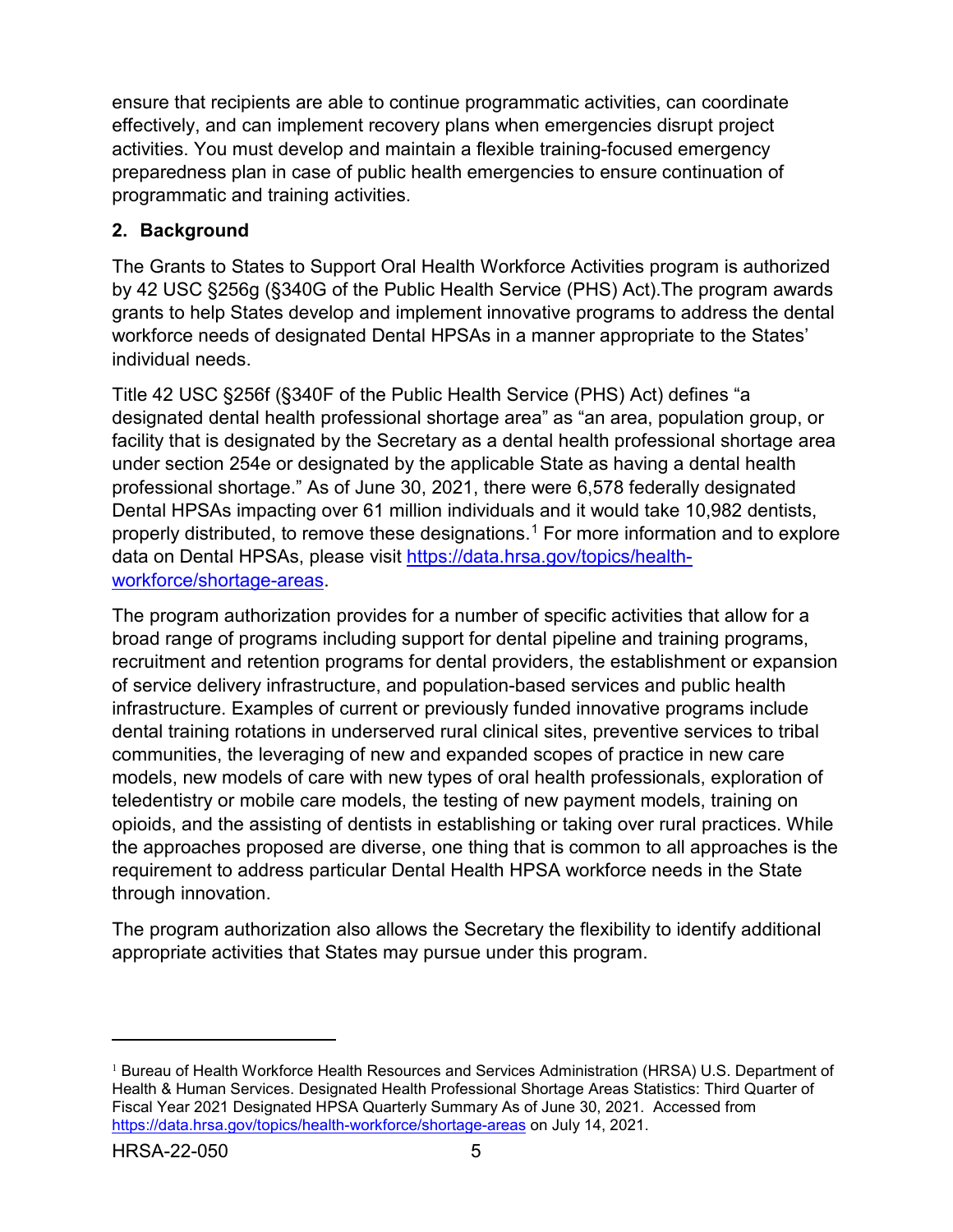In addition to the twelve specific activities outlined in the authority, this funding opportunity includes three additional activities as allowed under 42 USC §256g(b)(13) (§340G(b)(13) of the Public Health Service (PHS) Act).

*13-A: Addressing opioid use disorder through safe and effective pain management and identification and treatment of substance abuse.* Opioid overdose deaths in the United States quadrupled between 1999 and 2015 and rates of death involving heroin, synthetic opioids, or a combination have increased more rapidly in recent years.<sup>[2](#page-9-0)</sup> Drug overdose deaths in the U.S. rose 29% in 2020 to an estimated 93,331, including 69,710 involving opioids, according to [preliminary data](https://www.cdc.gov/nchs/nvss/vsrr/drug-overdose-data.htm) released by the Centers for Disease Control and Prevention (CDC).<sup>[3](#page-9-1)</sup> Overdose from prescriptions opioids has been a driving factor in the increase of opioid overdose deaths, with sales of opioids to pharmacies, hospitals, and doctors' offices rising dramatically with no overall change the amount of pain Americans report.<sup>[4](#page-9-2)</sup> While the overall national opioid dispensing rate declined from its peak in 2012 to 2019, dispensing rates continued to remain very high in certain areas and vary widely across different states and counties. [5](#page-9-3) As prescribers of opioids in the United States, dentists can help minimize the potential for their misuse and increase access to dental treatment through prevention, early intervention, and health system integration. A recent study found that patients that filled an opioid prescription after a dental procedure had an overdose rate of 5.7 per 10,000 verses 2.2 for those that did not.<sup>[6](#page-9-4)</sup> HRSA has a number of investments targeting opioid use disorder and substance use disorder across its Bureaus and Offices that you may be able to leverage. For information on HRSA-supported resources, technical assistance, and training, visit [https://www.hrsa.gov/opioids.](https://www.hrsa.gov/opioids) Find additional details on the opioid epidemic at [https://www.hhs.gov/opioids/about-the-epidemic/index.html.](https://www.hhs.gov/opioids/about-the-epidemic/index.html)

*13-B: Activities designed to assess and/or address the impact of COVID-19 on the oral health workforce in underserved areas*. During the response to COVID-19 the Centers for Disease Control and Prevention (CDC) Guidance for Dental Settings recognized dental settings have unique characteristics that warrant specific infection control considerations and recommended prioritizing only the most critical dental services while minimizing the impact of delaying other services. <sup>[7](#page-9-5)</sup> At the state level, many oral health

<span id="page-9-3"></span><sup>5</sup> Centers for Disease Control and Prevention. Drug Overdose: U.S Opioid Dispensing Rate Maps. Accessed on 9/2/2021 from [https://www.cdc.gov/drugoverdose/rxrate-maps/index.html.](https://www.cdc.gov/drugoverdose/rxrate-maps/index.html)

<span id="page-9-0"></span><sup>2</sup> O'Donnell JK, Gladden RM, Seth P. Trends in Deaths Involving Heroin and Synthetic Opioids Excluding Methadone, and Law Enforcement Drug Product Reports, by Census Region — United States, 2006–2015. MMWR Morb Mortal Wkly Rep 2017;66:897–903. DOI: http://dx.doi.org/10.15585/mmwr.mm6634a2.

<span id="page-9-1"></span><sup>3</sup> American Hospital Association. Jul 14, 2021[. https://www.aha.org/news/headline/2021-07-14-cdc-drug-overdose](https://www.aha.org/news/headline/2021-07-14-cdc-drug-overdose-deaths-294-2020)[deaths-294-2020](https://www.aha.org/news/headline/2021-07-14-cdc-drug-overdose-deaths-294-2020)

<span id="page-9-2"></span><sup>&</sup>lt;sup>4</sup> Centers for Disease Control and Prevention, Opioid Overdose: Understanding the Epidemic, August 30, 2017. Accessed on September 27, 2017 fro[m https://www.cdc.gov/drugoverdose/epidemic/index.html.](https://www.cdc.gov/drugoverdose/epidemic/index.html)

<span id="page-9-4"></span><sup>6</sup> Rowe C, Vittinghoff E, Santos GM, Behar E, Turner C, Coffin PO. Performance Measures of Diagnostic Codes for Detecting Opioid Overdose in the Emergency Department. Acad Emerg Med. 2017 Apr;24(4):475-483. doi: 10.1111/acem.13121. Epub 2017 Mar 17. PMID: 27763703.

<span id="page-9-5"></span><sup>&</sup>lt;sup>7</sup> Centers for Disease Control and Prevention, Guidance for Dental Settings updated December 4, 2020 accessed on 9/1/2021 from [https://www.cdc.gov/coronavirus/2019-ncov/hcp/dental-settings.html#print.](https://www.cdc.gov/coronavirus/2019-ncov/hcp/dental-settings.html#print)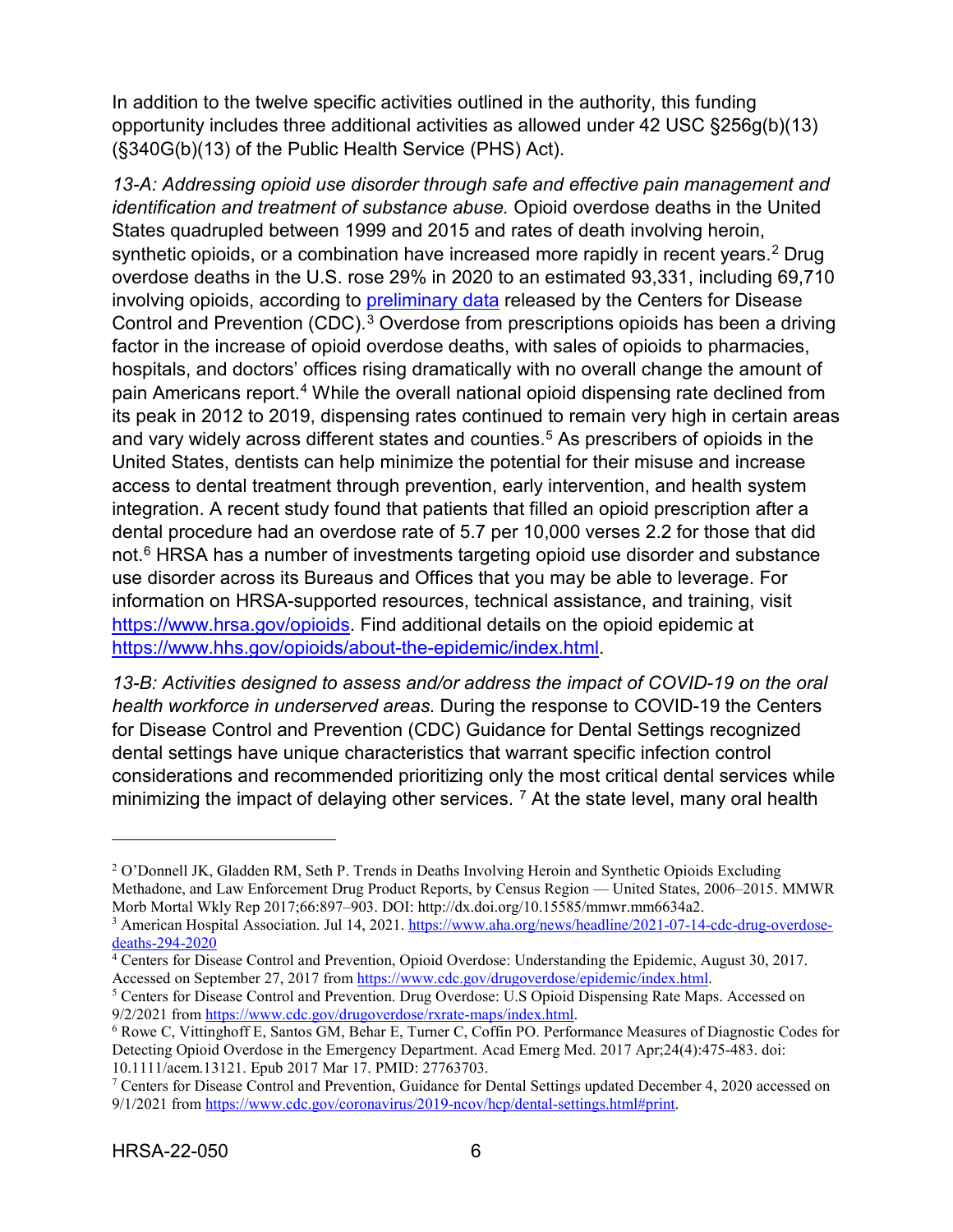programs in community settings, such as school based programs and service delivery in long term care facilities, were affected by steps taken to minimize the spread of COVOD-19, and partner organizations, such as local health departments, were too overwhelmed with their response to COVID-19 to focus on oral health issues. The American Dental Association (ADA), through regular surveys, found that the resumption of routine service was slower at public facilities that with private practices. [8](#page-10-0) At the same time, states may have found innovative ways to address oral health needs during the pandemic, such new and increased uses and reimbursement of teledentistry.<sup>[9](#page-10-1)</sup> Though the pandemic is not yet over, States may need to assess the impact of COVID-19 on their oral health workforce, address areas of concern, and take advantage of policy changes and lessons learned during the pandemic.

*13-C: Activities to develop or improve dental therapy programs, including dental health aid therapist programs, in accordance with State laws and policies.* Dental Therapists (DT) are primary care oral health professionals, who provide general dental care including restorative and limited surgical services. The first State dental therapy legislation passed in 2009. Today, DTs are authorized in thirteen States and two territories and a number of other States are considering authoring DTs. <sup>[10](#page-10-2)</sup> DTs most often are required to work in specific communities (e.g. tribal) and/or serve specific populations (e.g. underserved, Medicaid) in order to increase dental access to underserved, rural/geographically isolated populations.<sup>[11,](#page-10-3)[12](#page-10-4),[13,](#page-10-5)[14](#page-10-6),[15,](#page-10-7)[16](#page-10-8)</sup> Dental Health Aide Therapist (DHAT) is a particular model of Dental Therapy. DHATs are most often individuals from the tribal communities they serve. DHATs have also been recognized by the Indian Health Service under the Community Health Aide Program provided that

<span id="page-10-0"></span><sup>&</sup>lt;sup>8</sup> American Dental Association, Health Policy Institute. Will COVID-19 Weaken the Dental Care Safety Net? September 1, 2020 Webinar, https://www.youtube.com/watch?v=\_azqSwE2L8s&feature=youtu.be

<span id="page-10-1"></span><sup>9</sup> Allie Atkeson. State Levers to Support Dental Care in COVID-19's Public Health and Economic Emergency. National Academy for State Health Policy.

August 31, 2020. Accessed on 9/2/2021 from https://www.nashp.org/state-levers-to-support-dental-care-in-covid-<br>19s-public-health-and-economic-emergency/.

<span id="page-10-2"></span> $\frac{10 \text{ Lynch}}{10 \text{ Lynch}}$ , Ann. Update on Dental Therapy in the United States. *Perspectives on the Midlevel Practitioner, a supplement to Dimensions of Dental Hygiene*. November 2020(12):28-30.

<span id="page-10-3"></span><sup>&</sup>lt;sup>11</sup> National Conference of State Legislators, NCSLSOP: Practitioner: Oral Health Providers: Dental Therapists. Accessed on March, 4 2021 from https://scopeofpracticepolicy.org/practitioners/oral-health-providers/sop/dental-<br>therapists/

<span id="page-10-4"></span><sup>&</sup>lt;sup>12</sup> Dental Therapy Start up Guide for Tribal Leaders.<br>https://www.nihb.org/docs/03252019/NIHB%20TOHI%20Guidebook%20WEB.pdf<sup>12</sup>

<span id="page-10-5"></span><sup>&</sup>lt;sup>13</sup> Bolin KA, Assessment of treatment provided by dental health aide therapists in Alaska: a pilot study. J Am Dent Assoc. 2008 Nov;139(11):1530-5; discussion 1536-9.

<span id="page-10-6"></span><sup>&</sup>lt;sup>14</sup> [Chi DL,](https://www.ncbi.nlm.nih.gov/pubmed/?term=Chi%20DL%5BAuthor%5D&cauthor=true&cauthor_uid=29377127) [Lenaker D,](https://www.ncbi.nlm.nih.gov/pubmed/?term=Lenaker%20D%5BAuthor%5D&cauthor=true&cauthor_uid=29377127) [Mancl L,](https://www.ncbi.nlm.nih.gov/pubmed/?term=Mancl%20L%5BAuthor%5D&cauthor=true&cauthor_uid=29377127) [Dunbar M,](https://www.ncbi.nlm.nih.gov/pubmed/?term=Dunbar%20M%5BAuthor%5D&cauthor=true&cauthor_uid=29377127) [Babb M.](https://www.ncbi.nlm.nih.gov/pubmed/?term=Babb%20M%5BAuthor%5D&cauthor=true&cauthor_uid=29377127) Dental therapists linked to improved dental outcomes for Alaska Native communities in the Yukon-Kuskokwim Delta. [J Public](https://www.ncbi.nlm.nih.gov/pubmed/29377127) Health Dent. 2018 Mar;78(2):175-182. doi: 10.1111/jphd.12263.

<span id="page-10-7"></span><sup>15</sup> [Senturia K,](https://www.ncbi.nlm.nih.gov/pubmed/?term=Senturia%20K%5BAuthor%5D&cauthor=true&cauthor_uid=29863284) [Fiset L,](https://www.ncbi.nlm.nih.gov/pubmed/?term=Fiset%20L%5BAuthor%5D&cauthor=true&cauthor_uid=29863284) [Hort K,](https://www.ncbi.nlm.nih.gov/pubmed/?term=Hort%20K%5BAuthor%5D&cauthor=true&cauthor_uid=29863284) [Huebner C,](https://www.ncbi.nlm.nih.gov/pubmed/?term=Huebner%20C%5BAuthor%5D&cauthor=true&cauthor_uid=29863284) [Mallott E,](https://www.ncbi.nlm.nih.gov/pubmed/?term=Mallott%20E%5BAuthor%5D&cauthor=true&cauthor_uid=29863284) [Milgrom P,](https://www.ncbi.nlm.nih.gov/pubmed/?term=Milgrom%20P%5BAuthor%5D&cauthor=true&cauthor_uid=29863284) [Nelson L,](https://www.ncbi.nlm.nih.gov/pubmed/?term=Nelson%20L%5BAuthor%5D&cauthor=true&cauthor_uid=29863284) [Parrish C,](https://www.ncbi.nlm.nih.gov/pubmed/?term=Parrish%20C%5BAuthor%5D&cauthor=true&cauthor_uid=29863284) [Cunha-Cruz J.](https://www.ncbi.nlm.nih.gov/pubmed/?term=Cunha-Cruz%20J%5BAuthor%5D&cauthor=true&cauthor_uid=29863284) Dental health aides in Alaska: A qualitative assessment to improve paediatric oral health in remote rural villages. [Community Dent](https://www.ncbi.nlm.nih.gov/pubmed/29863284) Oral Epidemiol. 2018 Aug;46(4):416-424. doi: 10.1111/cdoe.12385.

<span id="page-10-8"></span><sup>&</sup>lt;sup>16</sup> Brickle CM, Self KD. Dental Therapists a New Oral Health Practitioners: Increasing Access for Underserved Populations. JDE Sept 2017. Supplement (eS65)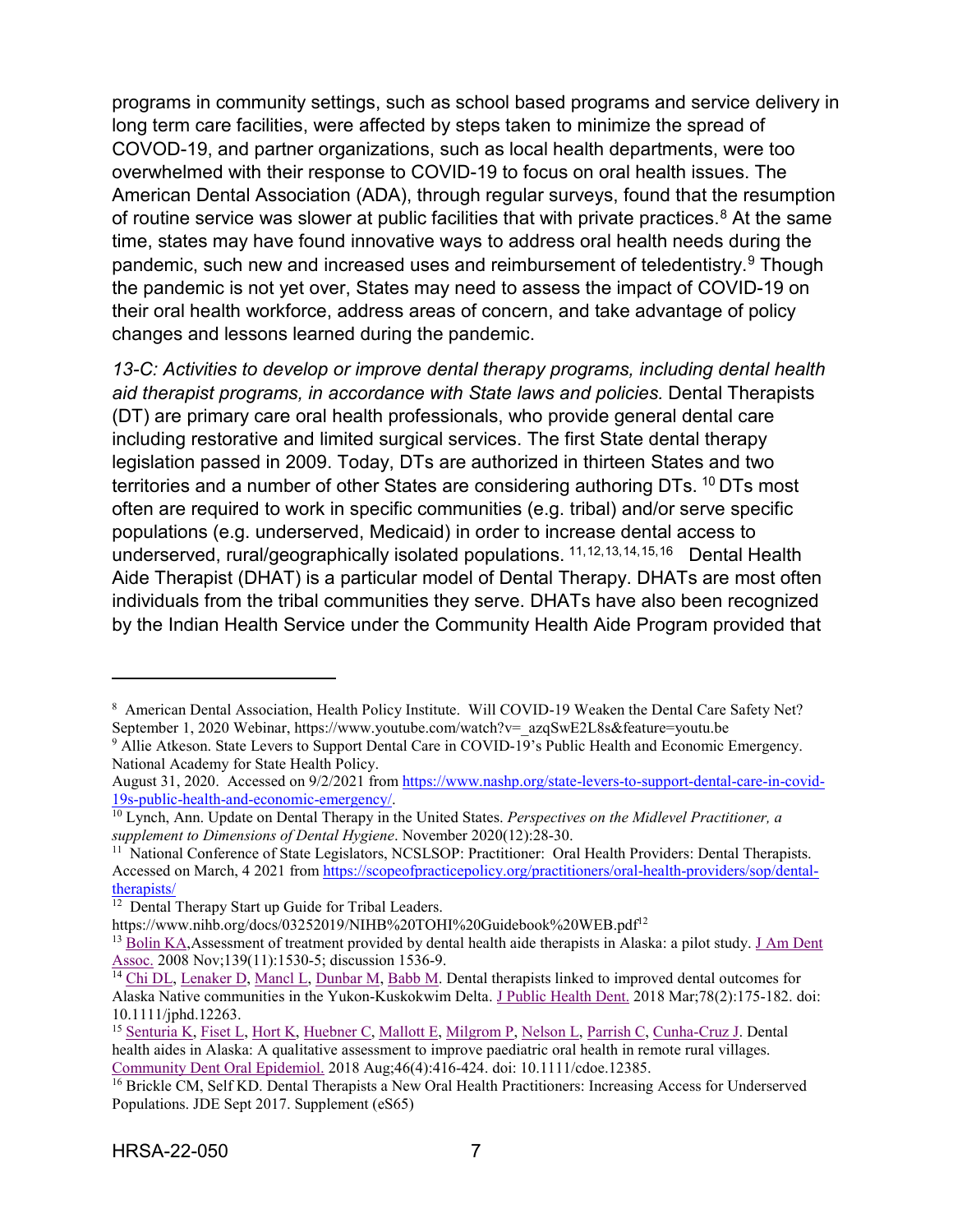they meet national training and certification requirements and practice in States that authorize the use of DHAT services. [17](#page-11-2)

## **Program Definitions**

A glossary containing general definitions for terms used throughout the Bureau of Health Workforce NOFOs can be located at the [Health Workforce Glossary.](https://bhw.hrsa.gov/grants/resourcecenter/glossary) In addition, the following definitions apply to the Grants to States to Support Oral Health Workforce Activities program for Fiscal Year 2022:

**Age-friendly Health Systems** – The essential elements of age-friendly health systems are to know and align care with the patients, and their caregivers, specific health outcomes and care preferences; use age-friendly medication; prevent, identify, treat and manage mental and behavioral health issues; and ensure patients maintain function/mobility.[18](#page-11-3)

**Dental Health Professional Shortage Area (Dental HPSA)** - An area, population group, or facility that is designated by the Secretary as a dental health professional shortage area under section 254e or designated by the applicable State as having a dental health professional shortage (42 USC §256f (§340F of the PHS Act)). Also referred to as a Dental Health HPSA. A Dental HPSA is sometimes referred to as a Dental Health HPSA. See also Health Professional Shortage Area (HPSA) in the Health Workforce Glossary.

**Innovative Program-** A new or significantly changed program or service delivery system that uses new ideas, methods and/or approaches, designed to improve how the dental workforce needs of designated Dental HPSAs are addressed. The program must be new to your State to be considered innovative. Maintenance, expansion, or minor changes to an established program or service is not considered an innovative program. Programs that simply increase funded positions or service capabilities through efforts very similar to those already in use are not considered innovative programs.

**Teledentistry**- The use of telehealth systems and methodologies in dentistry. See also Telehealth in the Health Workforce Glossary.

# <span id="page-11-0"></span>**II. Award Information**

## <span id="page-11-1"></span>**1. Type of Application and Award**

Type(s) of applications sought: Competing Continuation and New

HRSA will provide funding in the form of a grant.

<span id="page-11-2"></span><sup>&</sup>lt;sup>17</sup>Community Health Aid Program, Indian Health Service Circular No. 20-06. Accessed on March 4, 2021 frohttps://www.ihs.gov/ihm/circulars/2020/community-health-aide-program/ 18 The John A. Hartford Foundation & The Institute for Healthcare Improvement. (2018). *Age-Friendly Health* 

<span id="page-11-3"></span>*Systems*.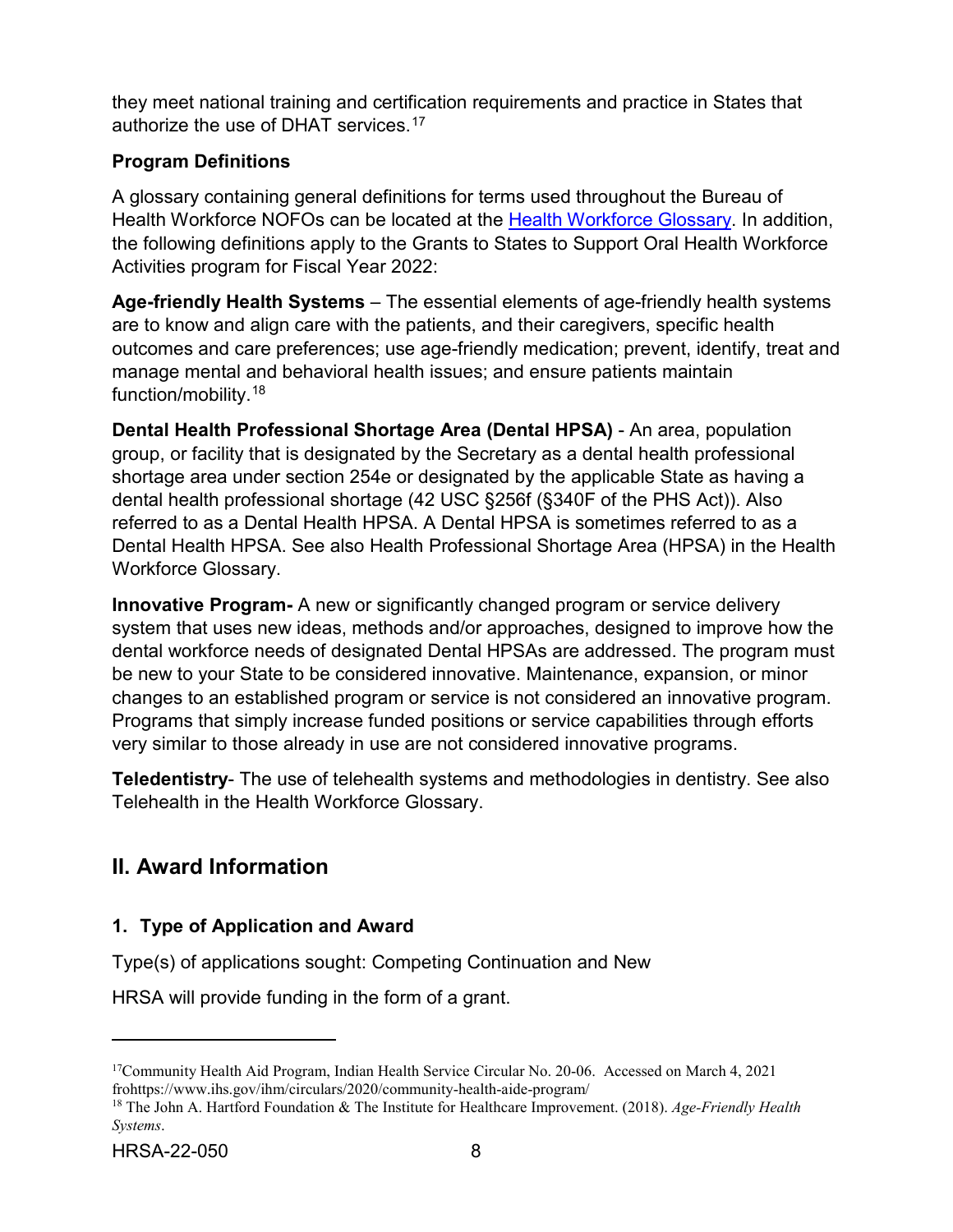## <span id="page-12-1"></span>**2. Summary of Funding**

HRSA estimates approximately \$12,800,000 to be available annually to fund 32 recipients. The actual amount available will not be determined until enactment of the final FY 2022 federal appropriation. You may apply for a ceiling amount of up to \$400,000 total cost (includes both direct and indirect, facilities and administrative costs) per year. This program notice is subject to the appropriation of funds, and is a contingency action taken to ensure that, should funds become available for this purpose, HRSA can process applications and award funds appropriately.

The period of performance is September 1, 2022 through August 31, 2026 (4 years). Funding beyond the first year is subject to the availability of appropriated funds for Grants to States to Support Oral Health Workforce Activities program in subsequent fiscal years, satisfactory progress, and a decision that continued funding is in the best interest of the Federal Government. HRSA may reduce a recipient's future funding after the first year if they are unable to fully succeed in achieving the goals and objectives listed in the application or cannot further develop or implement one or more innovative programs proposed.

All HRSA awards are subject to the Uniform Administrative Requirements, Cost Principles, and Audit Requirements at [45 CFR part 75.](http://www.ecfr.gov/cgi-bin/retrieveECFR?gp=1&SID=4d52364ec83fab994c665943dadf9cf7&ty=HTML&h=L&r=PART&n=pt45.1.75)

## <span id="page-12-2"></span>**III. Eligibility Information**

#### <span id="page-12-0"></span>**1. Eligible Applicants**

Eligible applicants include only Governor-designated, State government entities, such as the office of State's dental director or a State-run university or dental school. In additional to the 50 States, eligible applicants include the District of Columbia, Guam, the Commonwealth of Puerto Rico, the Northern Mariana Islands, the U.S. Virgin Islands, America Samoa, the Federated States of Micronesia, the Republic of Marshall Islands, and the Republic of Palau. Private institutions are not eligible to apply. States are encouraged to work with tribal entities to facility greater consultation and coordination between State and tribal governments.

All applications submitted by any State-governmental entity other than the office/division housing the State dental director (such as a State-run university of dental school) MUST include a letter of support in Attachment 9 from either the Governor or the State's dental director that specifically endorses the applicant as the State's sole designated representative to apply for these federal dollars on the State's behalf. Such applicants must coordinate with the office/division housing the State dental director as only one application per State will be accepted. The letter must detail how the State's dental director will be actively involved in the project, include the State's investment of resources to the project and any planned coordination activities at the State level, and these must be included in the application. **Applications from State government**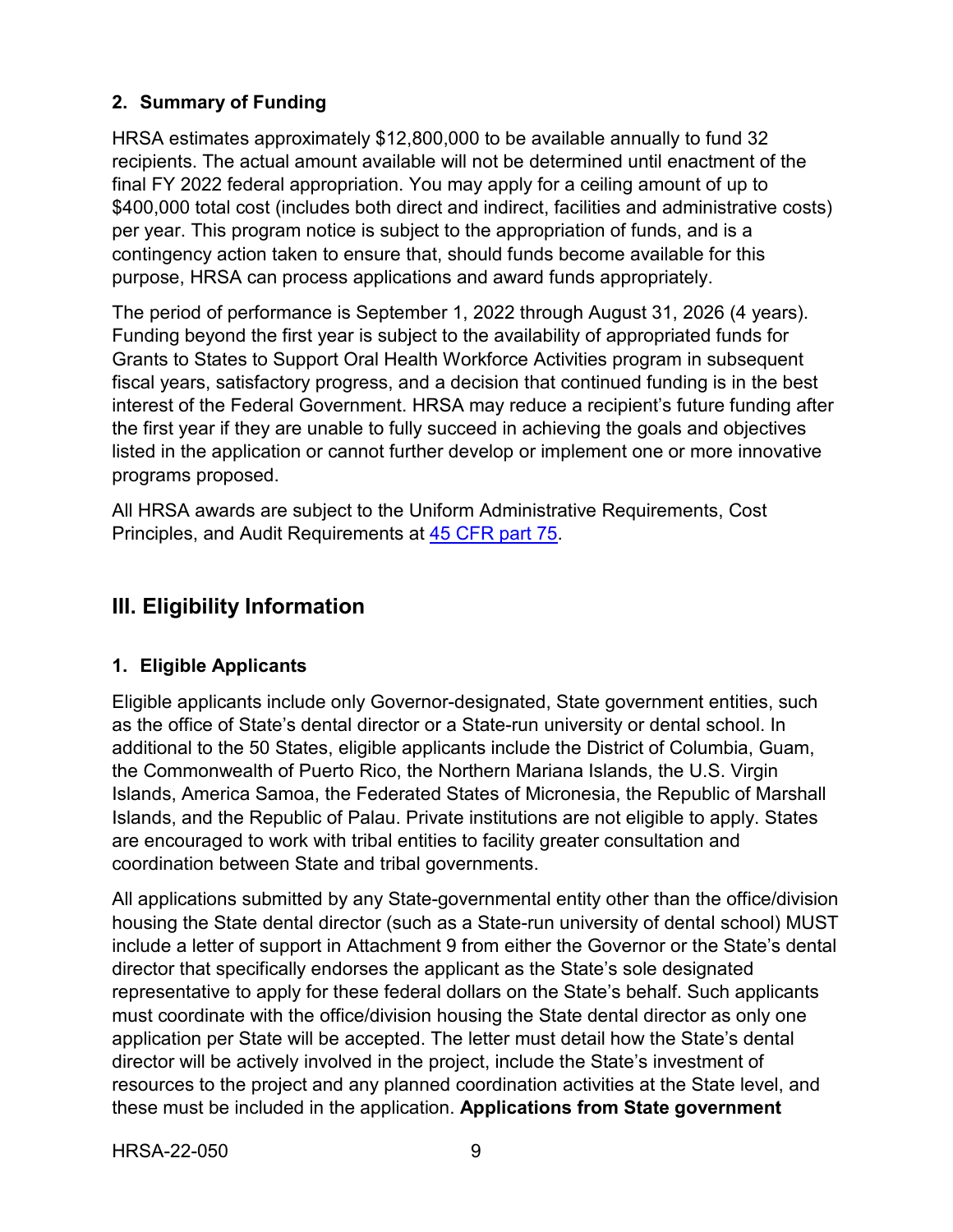### **entities, other than the office/division housing the State dental director, that do not contain this letter WILL NOT be considered for funding.**

An application submitted by the State governmental office/division housing the State dental director does not need to include a letter of support from the Governor. For States without an official oral health program or without a State-level oral health leadership position, the eligible entity to apply on the State's behalf would include the individual or entity within the State government that holds the primary responsibility for the State's dental workforce.

All States are eligible to apply. If you are a current recipient with a period of performance ending August 31, 2022 at the time of submission, you are eligible to apply. If you are a current recipient with a period of performance ending August 31, 2023, you may apply for a new award with different innovative programs. For more information, contact your HRSA project officer.

## <span id="page-13-0"></span>**2. Cost Sharing/Matching**

Cost sharing/matching is required for this program. 42 USC §256g(d) (§340G (d) of the Public Health Service (PHS) Act) requires a 40 percent match in non-federal contributions for this grant. States must match at least 40 percent of federal funds provided under this grant either in cash or in-kind. In-kind contributions may include plant, equipment, and services and may be provided from State, local, or private sources. The budget justification narrative located in [Section IV.2.iv](#page-30-0) MUST include a line-item breakdown and narrative description of all matching funds proposed for this project. Matching funds must be non-federal contributions related directly to carrying-out project activities. Applications that fail to address cost sharing/matching requirements will be deemed ineligible and not considered for funding under this announcement (see *[Attachment 9](#page-32-0)*).

#### <span id="page-13-1"></span>**3. Other**

HRSA may not consider an application for funding if it contains any of the nonresponsive criteria below:

- Exceeds the ceiling amount in Section II.2.
- Exceeds the page limit outlined in Section IV.2
- Fails to satisfy the deadline requirements referenced in **[Section IV.4](#page-36-0)**
- Fails to include a required letter of support from either the Governor or the State's dental director that specifically endorses the applicant as the State's sole designated representative to apply. See Section III.1 and Section vi Attachment 9 for additional details concerning this requirement for additional details.
- Fails to provide the required letter with all mandatory assurances as outlined in Section vi Attachment 9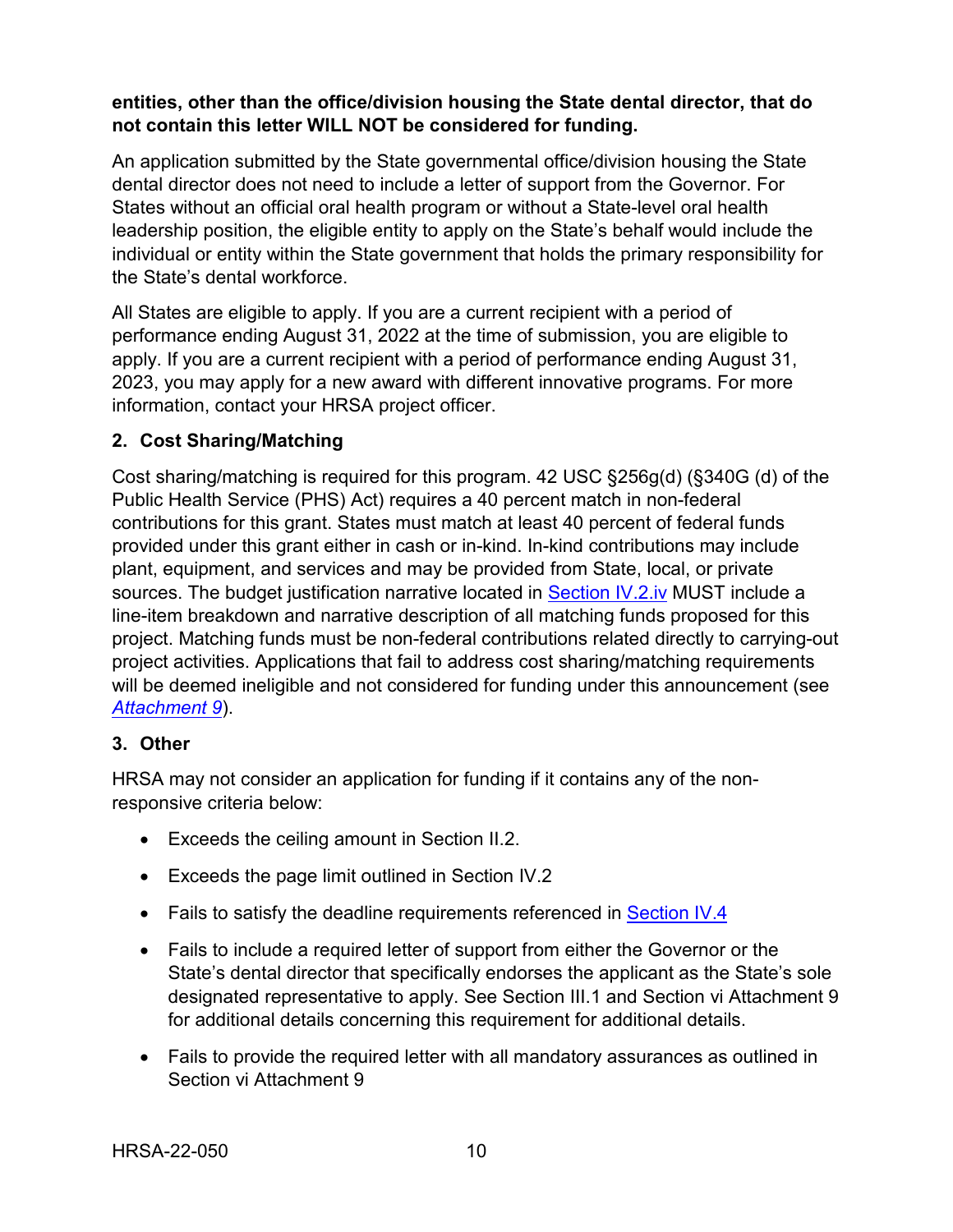NOTE: Multiple applications from a State are not allowable.

HRSA will only accept your **last** validated electronic submission, under the correct funding opportunity number, before the Grants.gov application due date as the final and only acceptable application. In the event applications are received from more than one entity within a State, the application from the office/division housing the State dental director will supersede applications from any other State-governmental entity.

Failure to include all required documents as part of the application may result in an application being considered incomplete or non-responsive.

## **Beneficiary Eligibility Requirements**

Financial support for trainees is an allowable expense under some activities. Recipients of financial support must 1) be a citizen of the United States, a non-citizen national, or a foreign national having in his/her possession a visa permitting permanent residence in the United States, 2) demonstrate need of the support, and 3) meet other criterial outlined in the activity.

Recipients of loan repayment under this grant cannot receive financial support from another federally-funded program requiring the fulfillment of a service commitment that would run concurrently with commitments under the State's proposed innovative program. This includes, but is not limited to, scholarship and loan repayment programs through the National Health Service Corps (NHSC), the Indian Health Service (IHS), HRSA's Faculty Loan Repayment Program, and the Armed Forces Health Professions Scholarship Programs. The Public Service Loan Forgiveness Program is not considered a service obligation. In addition to the listed examples, a more complete list can be found on page 12 of the NHSC guidelines. Those listed programs include qualifying and non-qualifying educational loans: [https://nhsc.hrsa.gov/sites/default/files/NHSC/loan](https://nhsc.hrsa.gov/sites/default/files/NHSC/loan-repayment/nhsc-students2service-LRP-application-program-guidance.pdf)[repayment/nhsc-students2service-LRP-application-program-guidance.pdf.](https://nhsc.hrsa.gov/sites/default/files/NHSC/loan-repayment/nhsc-students2service-LRP-application-program-guidance.pdf) In addition, the loans must remain in good standing in order to receive loan repayment.

Federal employees are not allowed to receive financial support under this grant program.

# <span id="page-14-0"></span>**IV. Application and Submission Information**

## <span id="page-14-1"></span>**1. Address to Request Application Package**

HRSA *requires* you to apply electronically. HRSA encourages you to apply through [Grants.gov](https://www.grants.gov/) using the SF-424 Research and Related (R&R) workspace application package associated with this notice of funding opportunity (NOFO) following the directions provided at [http://www.grants.gov/applicants/apply-for-grants.html.](http://www.grants.gov/applicants/apply-for-grants.html)

The NOFO is also known as "Instructions" on Grants.gov. You must select "Subscribe" and provide your email address for HRSA-22-050 in order to receive notifications including modifications, clarifications, and/or republications of the NOFO on Grants.gov.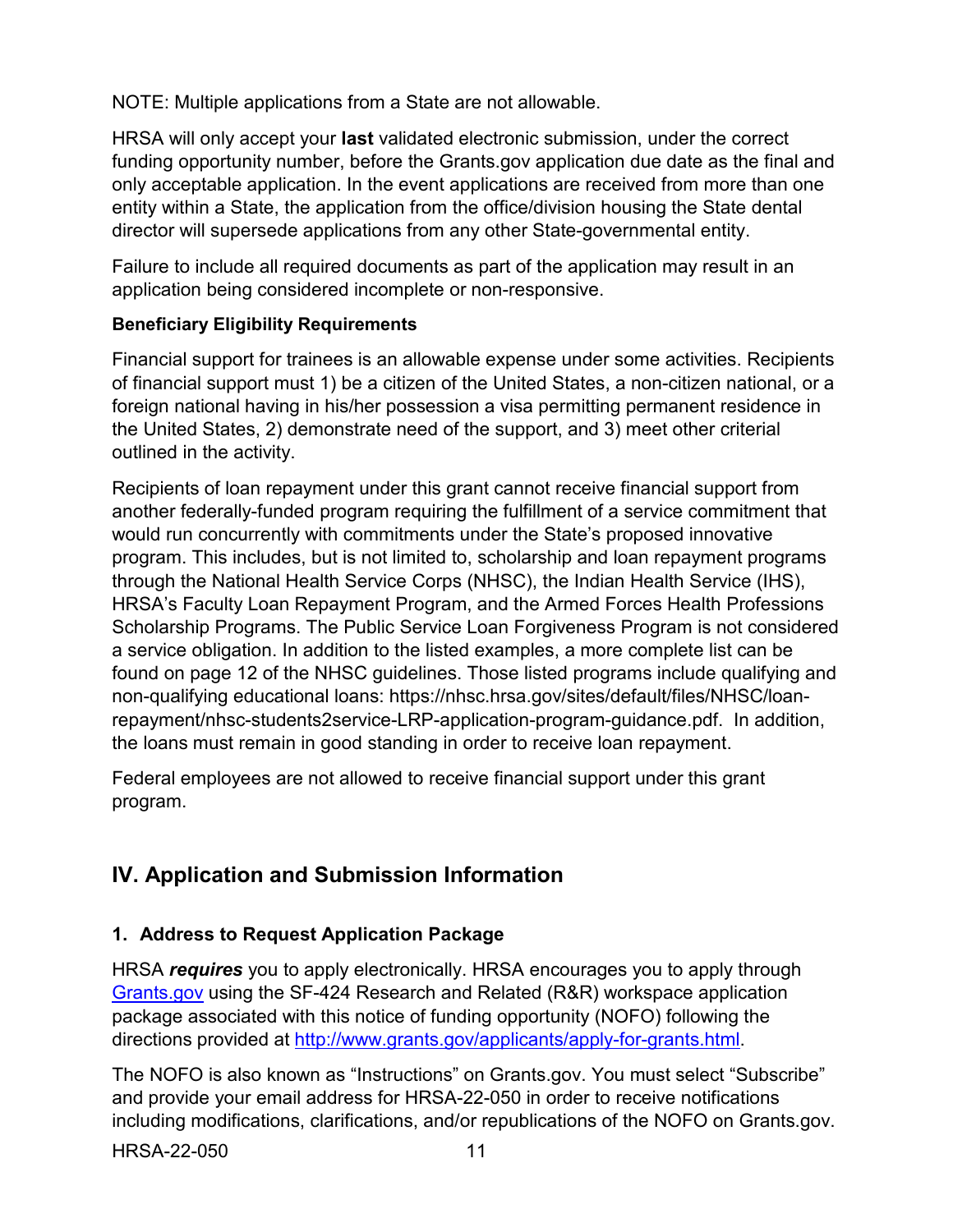You will also receive notifications of documents placed in the RELATED DOCUMENTS tab on Grants.gov that may affect the NOFO and your application. *You are ultimately responsible for reviewing the [For Applicants](https://www.grants.gov/web/grants/applicants.html) page for all information relevant to this NOFO.*

## <span id="page-15-0"></span>**2. Content and Form of Application Submission**

## **Application Format Requirements**

Section 4 of HRSA's *SF-424 R&R [Application Guide](http://www.hrsa.gov/grants/apply/applicationguide/sf424rrguidev2.pdf)* provides general instructions for the budget, budget justification, staffing plan and personnel requirements, assurances, certifications, etc. You must submit the information outlined in the HRSA *[SF-424](http://www.hrsa.gov/grants/apply/applicationguide/sf424rrguidev2.pdf) R&R [Application Guide](http://www.hrsa.gov/grants/apply/applicationguide/sf424rrguidev2.pdf)* in addition to the program-specific information below. You are responsible for reading and complying with the instructions included in HRSA's *[SF-424](http://www.hrsa.gov/grants/apply/applicationguide/sf424rrguidev2.pdf) R&R [Application Guide](http://www.hrsa.gov/grants/apply/applicationguide/sf424rrguidev2.pdf)* except where instructed in the NOFO to do otherwise. You must submit the application in the English language and in the terms of U.S. dollars (45 CFR  $§ 75.111(a)$ ).

See Section 8.5 of the HRSA *SF-424 R&R [Application Guide](http://www.hrsa.gov/grants/apply/applicationguide/sf424rrguidev2.pdf)* for the Application Completeness Checklist.

## **Application Page Limitation**

The total size of all uploaded files included in the page limit shall not exceed the equivalent of **75 pages** when printed by HRSA. The page limit includes project and budget narratives, attachments including biographical sketches (biosketches), and letters of commitment and support required in HRSA's *SF-424 R&R [Application Guide](http://www.hrsa.gov/grants/apply/applicationguide/sf424rrguidev2.pdf)* and this NOFO.

Please note: Effective April 22, 2021, the abstract is no longer an attachment that counts in the page limit. The abstract is the standard form (SF) "Project Abstract Summary."

Standard OMB-approved forms that are included in the workspace application package, including the Standardized Work Plan (SWP), do not count in the page limit. Biographical sketches **do** count in the page limitation. Note: If you use an OMBapproved form that is not included in the workspace application package for HRSA-22- 050, it may count against the page limit. Therefore, we strongly recommend you only use Grants.gov workspace forms associated with this NOFO to avoid exceeding the page limit. Indirect Cost Rate Agreement (see Attachment 10) and proof of non-profit status (if applicable) do not count in the page limit. **It is therefore important to take appropriate measures to ensure your application does not exceed the specified page limit. Any application exceeding the page limit of 75 pages will not be read, evaluated, or considered for funding.**

**Applications must be complete, within the maximum specified page limit, and validated by Grants.gov under HRSA-22-050 prior to the deadline.**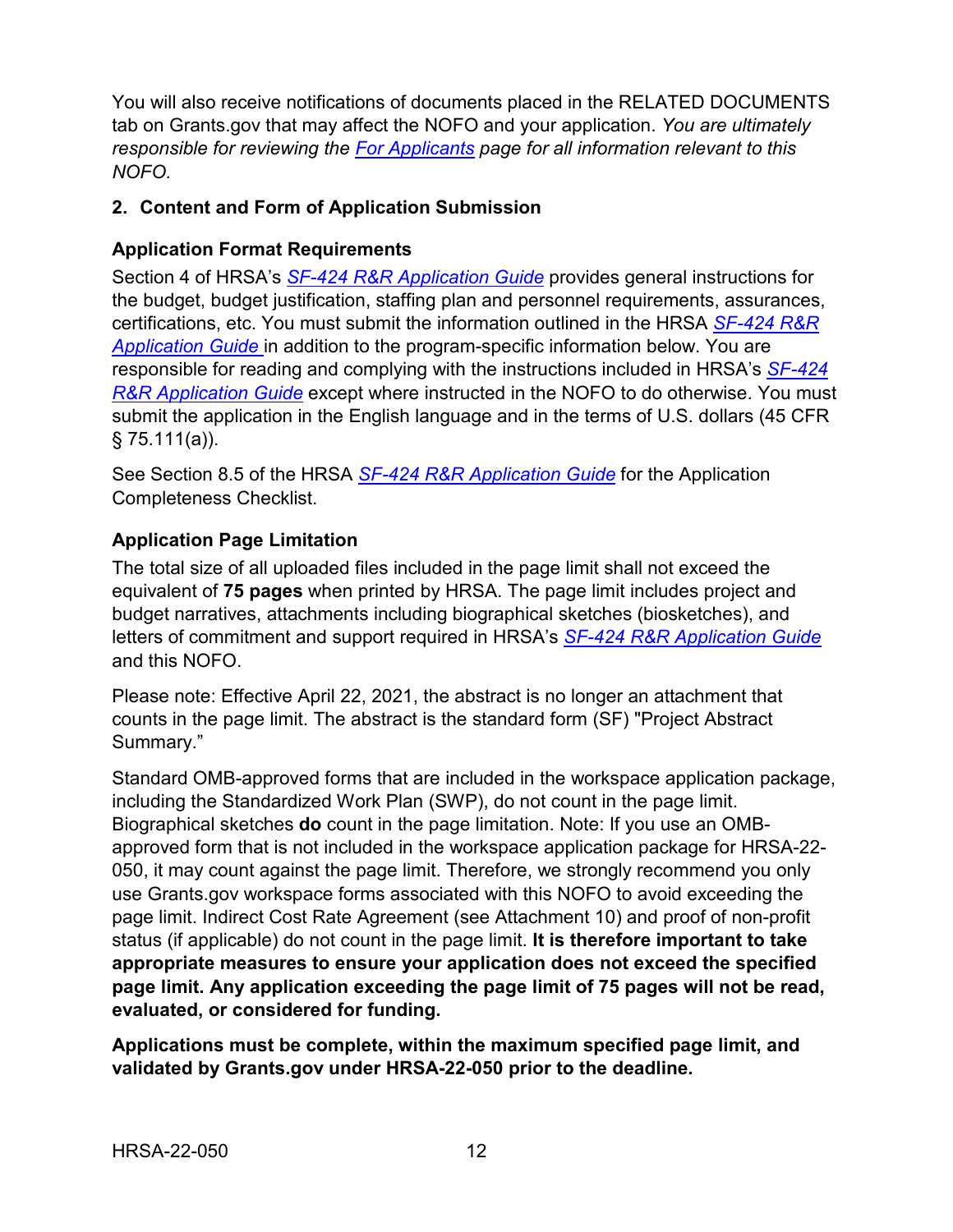### **Debarment, Suspension, Ineligibility, and Voluntary Exclusion Certification**

- 1) You certify on behalf of the applicant organization, by submission of your proposal, that neither you nor your principals are presently debarred, suspended, proposed for debarment, declared ineligible, or voluntarily excluded from participation in this transaction by any federal department or agency.
- 2) Failure to make required disclosures can result in any of the remedies described in [45 CFR § 75.371,](https://www.ecfr.gov/cgi-bin/retrieveECFR?gp=1&SID=4d52364ec83fab994c665943dadf9cf7&ty=HTML&h=L&r=PART&n=pt45.1.75#se45.1.75_1371) including suspension or debarment. (See also 2 CFR parts 180 and 376, and 31 U.S.C. § 3321).
- 3) If you are unable to attest to the statements in this certification, you must include an explanation in *[Attachment 10: Other Relevant Documents](#page-32-0)*.

See Section 4.1 viii of HRSA's *SF-424 R&R [Application Guide](http://www.hrsa.gov/grants/apply/applicationguide/sf424rrguidev2.pdf)* for additional information on all certifications.

## **Temporary Reassignment of State and Local Personnel during a Public Health Emergency**

Section 319(e) of the Public Health Service (PHS) Act provides the Secretary of the Department of Health and Human Services (HHS) with discretion upon request by a state or tribal organization to authorize the temporary reassignment of state, tribal, and local personnel during a declared federal public health emergency. The temporary reassignment provision is applicable to state, tribal, and local public health department or agency personnel whose positions are funded, in full or part, under PHS programs and allows such personnel to immediately respond to the public health emergency in the affected jurisdiction. Funds provided under the award may be used to support personnel who are temporarily reassigned in accordance with § 319(e). Please reference detailed information available on the [HHS Office of the Assistant Secretary for](http://www.phe.gov/Preparedness/legal/pahpa/section201/Pages/default.aspx)  [Preparedness and Response \(ASPR\) website.](http://www.phe.gov/Preparedness/legal/pahpa/section201/Pages/default.aspx)

## **Program Requirements and Expectations**

You must propose one or more innovative programs to meet the oral health workforce needs of Dental HPSAs in your state. All innovative programs must fall under one or more allowable activities outlined in **Section I.1 Program Objectives**. In addition, you must develop and implement an evaluation of each program that will assist you in improving program performance, assessing program outcomes and impact, and sustaining or diffusing your successful innovations and program.

#### **Program-Specific Instructions**

In addition to application requirements and instructions in Section 4 of HRSA's *[SF-424](http://www.hrsa.gov/grants/apply/applicationguide/sf424rrguidev2.pdf) R&R [Application Guide](http://www.hrsa.gov/grants/apply/applicationguide/sf424rrguidev2.pdf)* (including the budget, budget justification, staffing plan and personnel requirements, assurances, certifications, and abstract), include the following: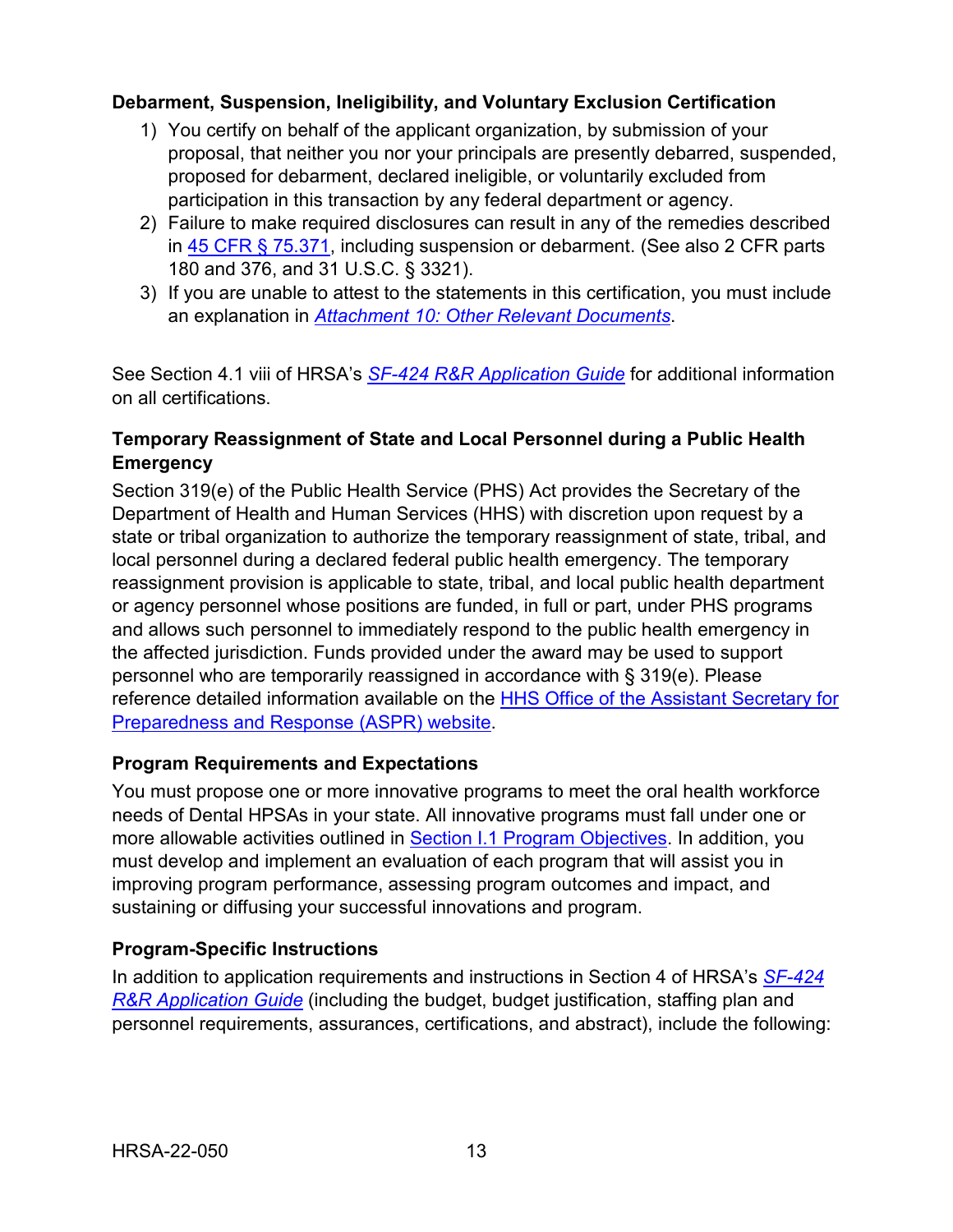## <span id="page-17-0"></span>**i.** *Project Abstract*

Use the Standard OMB-approved Project Abstract Summary Form 2.0 that is included in the workspace application package. Do not upload the abstract as an attachment or it will count toward the page limitation. For information required in the Project Abstract Summary Form, see Section 4.1.ix of HRSA's *SF-424 R&R [Application Guide.](http://www.hrsa.gov/grants/apply/applicationguide/sf424rrguidev2.pdf)*

The Abstract must include:

- 1. A brief overview of the project as a whole;
- 2. Specific, measurable objectives that the project will accomplish;

3. Which of the clinical priorities will be addressed by the project, if applicable; and

4. How the proposed project for which funding is requested will be accomplished, i.e., the "who, what, when, where, why, and how" of a project.

## NARRATIVE GUIDANCE

To ensure that you fully address the review criteria, the table below provides a crosswalk between the narrative language and where each section falls within the review criteria. Any forms or attachments referenced in a narrative section may be considered during the objective review.

| <b>Narrative Section</b>                                          | <b>Review Criteria</b>                                         |
|-------------------------------------------------------------------|----------------------------------------------------------------|
| <b>Purpose and Need</b>                                           | (1) Purpose and Need                                           |
| Response to Program Purpose:                                      | (2) Response to Program Purpose                                |
| (a) Methodology/Approach                                          | (a) Methodology/Approach                                       |
| (b) Work Plan                                                     | (b) Work Plan                                                  |
| (c) Resolution of Challenges                                      | (c) Resolution of Challenges                                   |
| Impact:                                                           | (3) Impact:                                                    |
| (a) Evaluation and Technical<br><b>Support Capacity</b>           | (a) Evaluation and Technical Support<br>Capacity               |
| (b) Project Sustainability                                        | (b) Project Sustainability                                     |
| Organizational Information,<br><b>Resources, and Capabilities</b> | (4) Organizational Information, Resources,<br>and Capabilities |
| <b>Budget and Budget Justification</b><br><b>Narrative</b>        | (5) Support Requested                                          |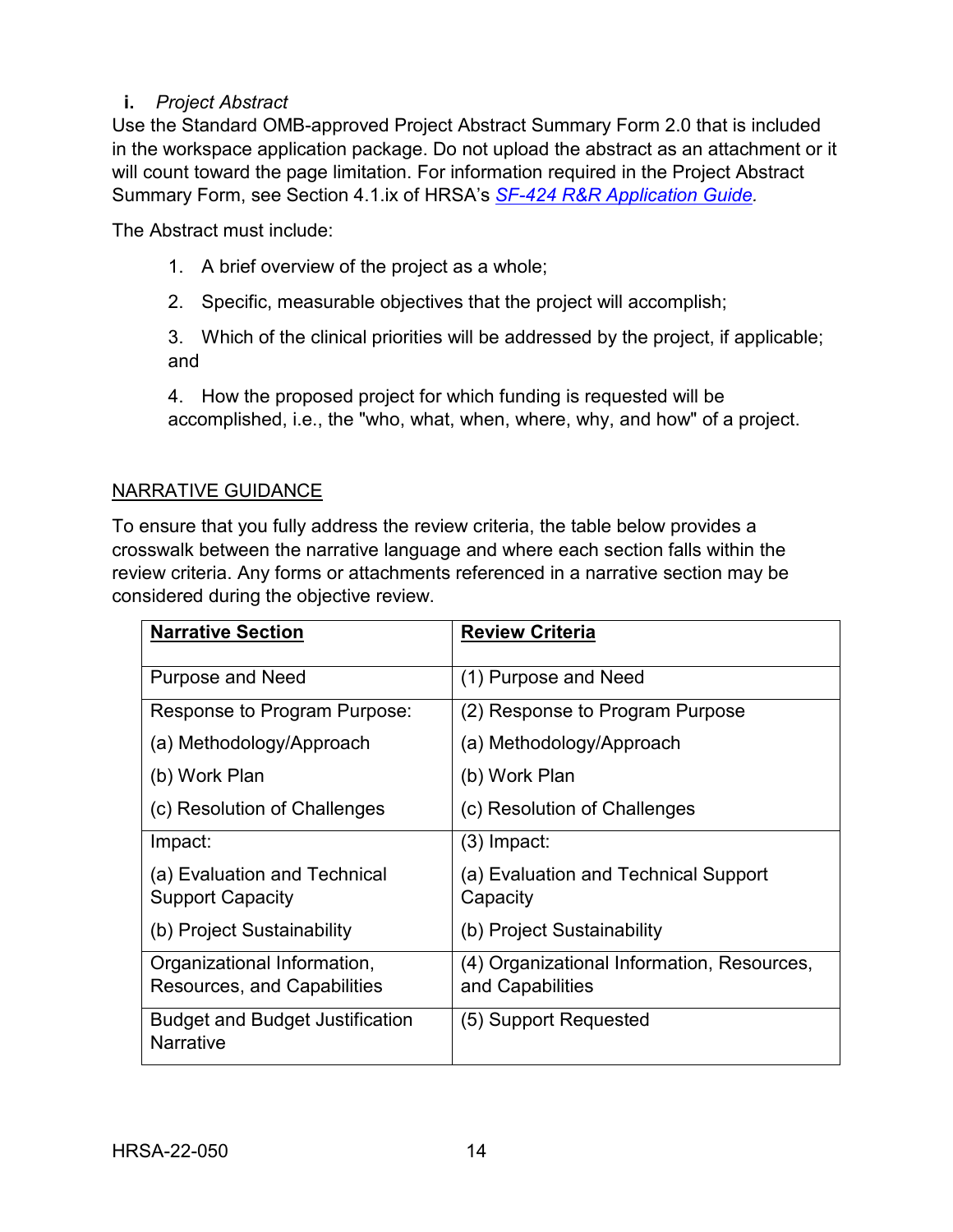#### <span id="page-18-0"></span>**ii.** *Project Narrative*

This section provides a comprehensive description of all aspects of the proposed project. It should be succinct, self-explanatory, consistent with forms and attachments, and organized in alignment with the sections and format below so that reviewers can understand the proposed project.

Use the following section headers for the narrative:

<span id="page-18-1"></span>*PURPOSE AND NEED -- Corresponds to Section V's [Review Criterion #1](#page-38-0)*

State the purpose of your proposal. To align with the purpose of this funding opportunity, the aim of your proposal must be to develop and implement one or more innovative programs to address the dental workforce needs of designated dental health professional shortage areas (Dental HPSAs) in your State.

Outline the capacity of the existing oral health workforce in your State and indicate any gaps that exist. Include any relevant oral health workforce trends. Outline the oral health workforce needs of your State's Dental HPSAs and underserved populations. Identify the specific oral health workforce needs in Dental HPSAs they address. Describe how these needs affect the supply and distribution of the oral health workforce and affect the access to quality oral health services in Dental HPSAs. Include any relevant oral health workforce trends that have been identified. Provide and cite recent data whenever possible to support the information provided.

Describe the specific Dental HPSAs you plan to target through your proposed innovative program(s), including the population, the oral health workforce, oral health care infrastructure, gaps in the oral workforce, and unmet oral health needs. Include factors that contribute to the gaps and unmet needs such as location of services, language, geography, transportation barriers, or care coordination. Describe specific populations or communities that your innovative program(s) will target within the Dental HPSAs including accessibility of quality oral health services, oral health status, social determinants of health, any health disparities, and issues of health equity. If the specific Dental HPSAs to be targeted are not known, indicate what criteria will be used to select them.

For programs targeting specific workforce needs at the State level, describe the ability of your State to track its oral health workforce, identifying workforce shortages, and assess and monitor oral health workforce needs. Highlight any gaps that prevent your State from adequately tracking and assessing the oral health workforce capacity within your State and indicate how you will develop this capacity under Activity 12 and under Activity 13-B if they relate to the impact of COVID-19. Describe any other needs at the State level to assess, monitor, and meet the oral health workforce needs of Dental HPSAs in the State that you will address through innovative programs under Activity 12 or Activity 13-B.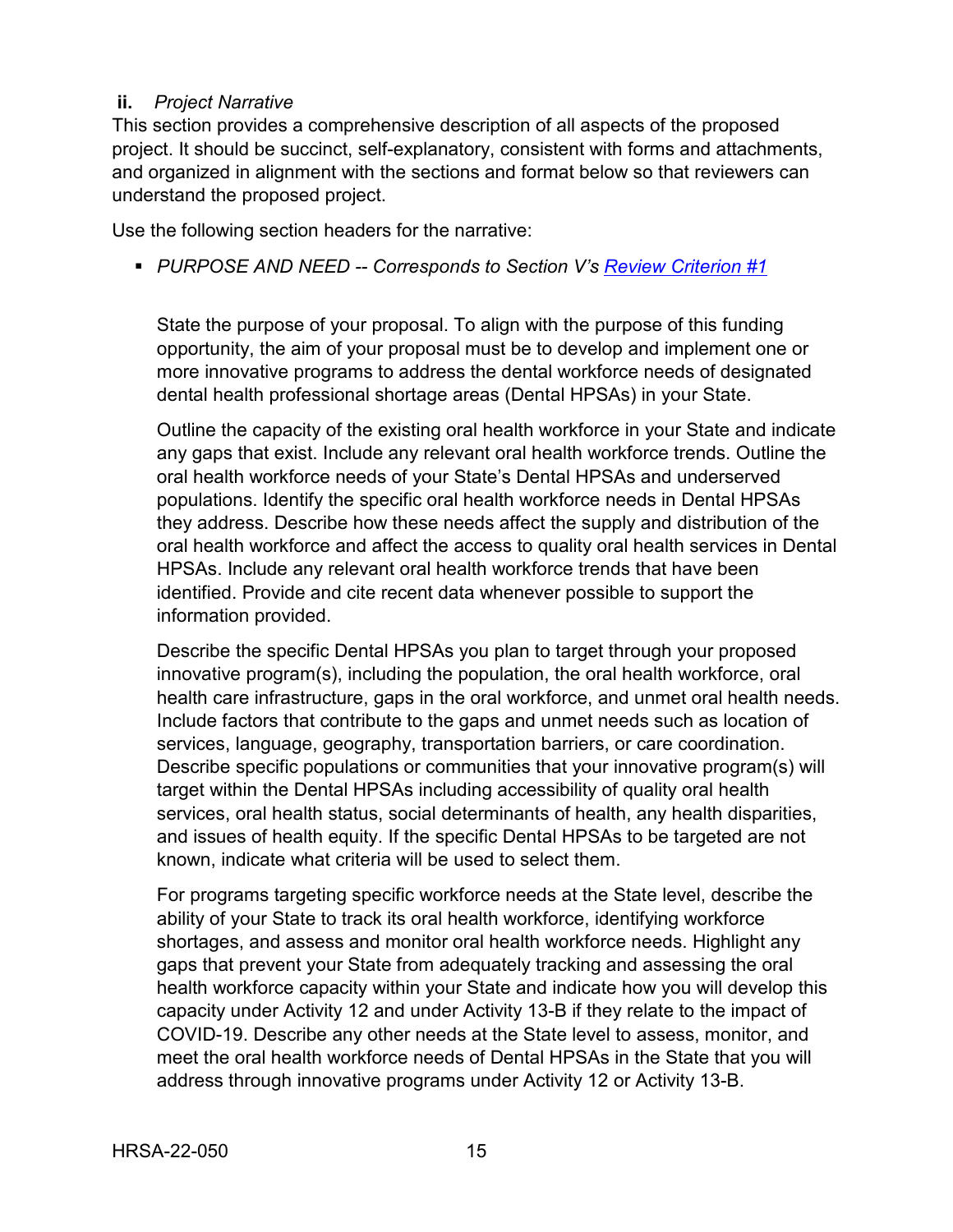- *RESPONSE TO PROGRAM PURPOSE -- This section includes three sub-sections — (a) Methodology/Approach; (b)Work Plan; and (c) Resolution of Challenges—all of which correspond to Section V's Review Criteria 2 (a), (b), and (c).*
	- *(a) METHODOLOGY/APPROACH -- Corresponds to Section V's [Review](#page-38-1)  [Criterion\(a\) 2 \(a\)](#page-38-1)*

<span id="page-19-0"></span>Clearly describe each proposed innovative program you plan to develop and implement and how they meet the oral health workforce needs of the Dental HPSAs identified in the Purpose and Need section of your narrative. For each innovative program, describe in detail your proposed project goals, objectives, activities, and intended outcomes. Objectives should be specific, measurable, achievable, and realistic within the four-year project period.

Clearly identify the innovation(s) that are being tested by each proposed program and indicate how you anticipate the innovation(s) will improve the oral health workforce in the targeted Dental HPSAs. For existing programs, clearly outline how the proposed innovations are significantly different from the existing program. Provide evidence that supports the innovation being implemented and the outcomes expected. If you are proposing to expand a recently piloted innovative program, provide evidence from the pilot program that supports further expansion.

Describe the methods that you will use to develop and implement each program. Clearly explain the key elements of each innovative program proposed. Include as applicable development of tools, resources, trainings, outreach, collaborations, communication methods, information sharing, and efforts to involve patients, families, and communities, or any other methods or materials that are important to implement the program.

Describe any State policies, regulations, or laws you are leveraging in your innovative project(s), including recent changes in your State's practice acts or scopes of practice for any oral health providers. For States proposing programs under Allowable Activity 13-C, cite the State law making dental therapy legal and indicate if it is restricted to tribal areas. Do not include pending or proposed legislation as the basis of your methodology.

You must also provide an innovative program profile for **each** innovative program you propose in *[Attachment 8](#page-32-0)*. The program profile is meant to provide a brief overview of key components of your innovative programs and serve as a resource for reviewers and HRSA staff and to facilitate peer to peer support among State awardees. You may reference your program profiles in your narrative. Each program profile should be no more than one page and include the following information.

• A brief description of the proposed program. Include key features, methods, and partner of the program and identify the setting and population served.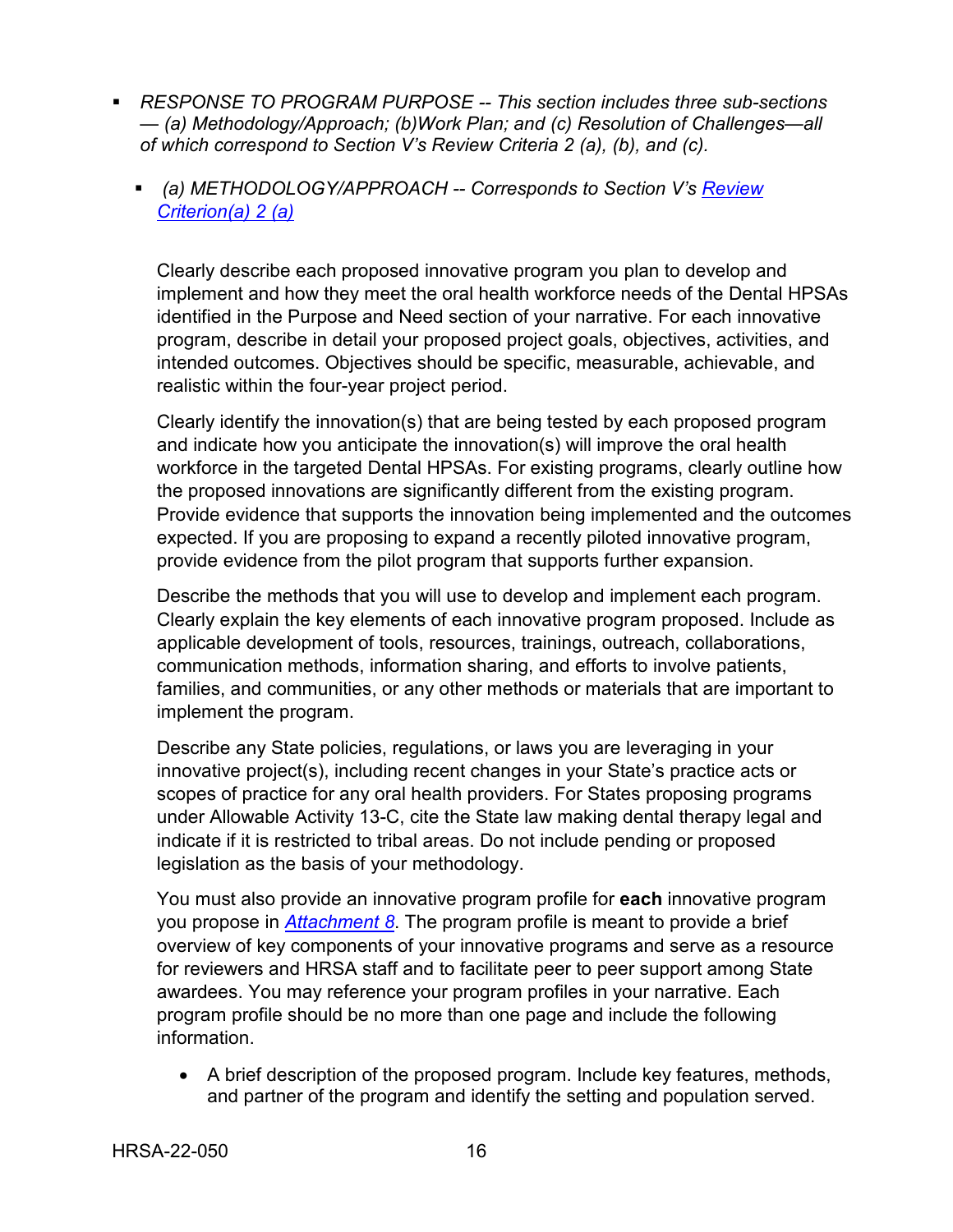- Which of the thirteen allowed activities the program falls under (see Section [I.1 Purpose\);](#page-4-0)
- If the program is new or, if not, what significant changes are proposed;
- A description of the innovations being implemented. Include the new ideas, methods, and/or approaches that will be used and how they are new to the field and/or new to your State;
- What improvements in the dental workforce or the oral health services and delivery system you expect to see in the affected Dental HPSAs; and
- How these improvements will increase access to high quality oral health services for the underserved populations.

If you propose to scale-up a recently piloted innovative program you must provide data from your pilot program that justifies its expansion, in addition to the requirements listed above.

If you propose loan repayment and water fluoridation systems activities, you must describe other federal programs in the State that support these activities and demonstrate that the proposed activities do not duplicate the other federal programs.

Evaluation must be included as one of your objectives. However, outline your methodology for your evaluation under the *IMPACT: (a) Evaluation and Technical Support Capacity* section of your narrative and include your plans for implementing your evaluation under the *METHODOLOGY/APPROACH: (b) Work Plan* section of your narrative and your Standardized Work Plan.

Describe your State's oral health workforce data collection, analysis, and planning infrastructure including any gaps. States who cannot adequately track and assess the oral health workforce capacity **must** include development/enhancement of this capacity in their proposal under Activity 12 or under 13-B, if related to COVID-19. Applicants other than the office/ division housing the State dental director should coordinate with the relevant State entities to accomplish this objective.

If you are not the office/division housing the State dental director, indicate how you will coordinate your proposed programs and evaluation with that office/division.

#### **Logic Model**

Submit a logic model for designing and managing the project as *[Attachment 1](#page-32-0)*. A logic model is a one-page diagram that presents the conceptual framework for a proposed innovative programs and explains the links among program elements to achieve the relevant outcomes. While there are many versions of logic models, for the purposes of this notice the logic model should summarize the connections between the:

- Goals of the project (e.g., reasons for proposing the intervention, if applicable);
- Assumptions (e.g., beliefs about how the program will work and support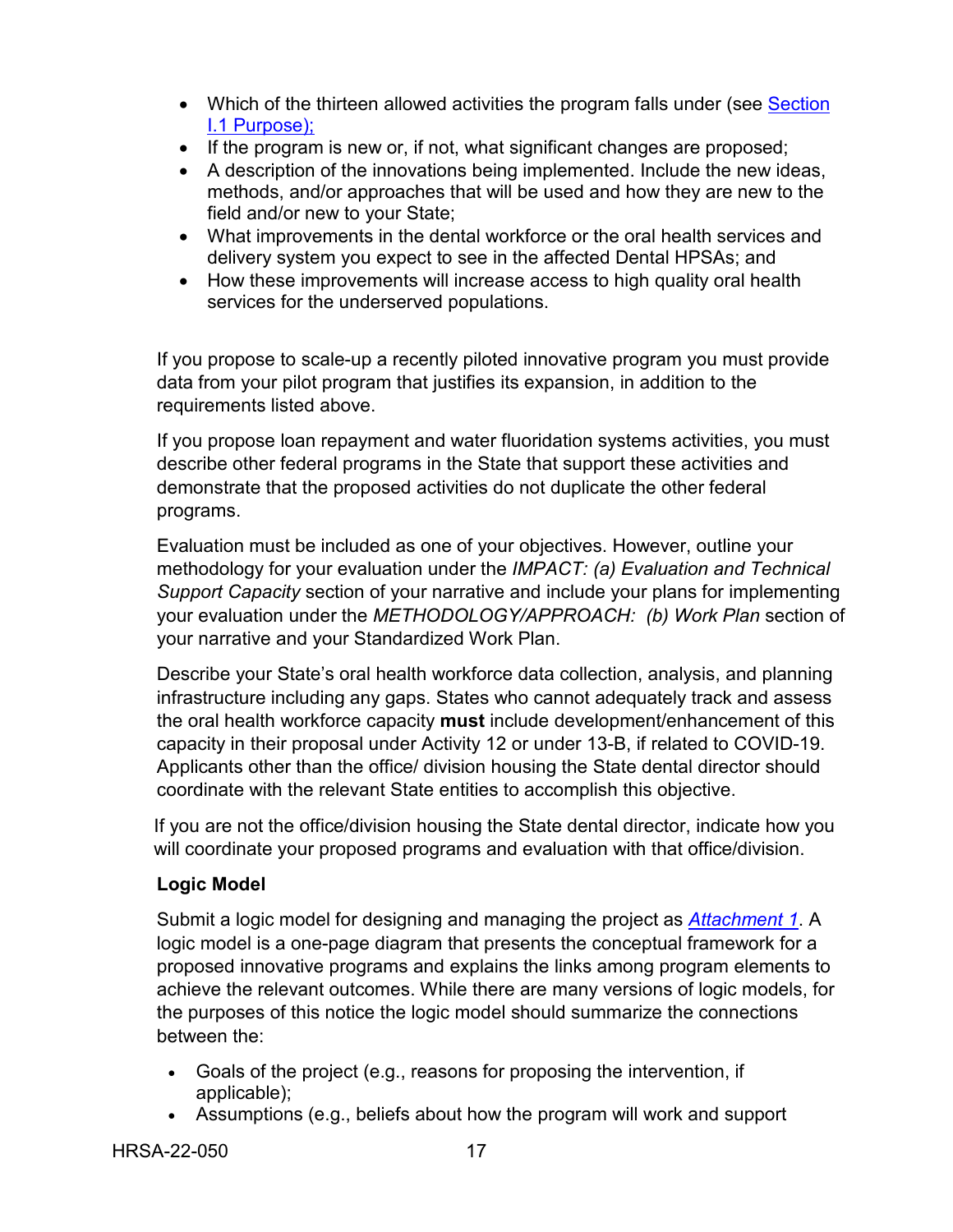resources. Base assumptions on research, best practices, and experience);

- Inputs (e.g., organizational profile, collaborative partners, key personnel, budget, other resources);
- Target population (e.g., the individuals to be served);
- Activities (e.g., approach, listing key intervention, if applicable);
- Outputs (i.e., the direct products or deliverables of program activities); and
- Outcomes (i.e., the results of a program, typically describing a change in people or systems).

Although there are similarities, a logic model is not a work plan. A work plan is an "action" guide with a time line used during program implementation; the work plan provides the "how to" steps. A logic model is a visual diagram that demonstrates an overview of the relationships between the 1) resources and inputs, 2) implementation strategies and activities, and 3) desired outputs and outcomes in a project. You can find additional information on developing logic models at the following website: [https://www.acf.hhs.gov/sites/default/files/documents/prep-logic](https://www.acf.hhs.gov/sites/default/files/documents/prep-logic-model-ts_0.pdf)[model-ts\\_0.pdf](https://www.acf.hhs.gov/sites/default/files/documents/prep-logic-model-ts_0.pdf)

<span id="page-21-0"></span> *(b) WORK PLAN -- Corresponds to [Section V's Review Criterion 2 \(b\)](#page-39-0)* Provide a detailed work plan that demonstrates your experience implementing a project of the proposed scope. Your work plan must be submitted through the Standardized Work Plan (SWP) Form located in the Grants.gov workspace. The SWP form is organized by budget period and must include all activities and deliverables for each objective and program goal. **The program goals for this NOFO must be entered in the Program Goals section of the SWP form.** For example, Goal 1 in the Purpose section of the NOFO will need to be entered as Goal 1 in the SWP form. Objectives and sub-objectives can be tailored to your innovative programs' needs. Objectives may be tagged with organizational priorities by selecting applicable priorities on the SWP form. For the purpose of this NOFO, please write in COVID-19 or Health Equity in the "Other Priority Linkage" if your objective or sub-objectives align with those priorities. Form instructions are provided along with the SWP form, and are included in the application package found on Grants.gov.

You must complete the SWP mandatory form in the Application Package.

- Describe the timeframes, deliverables, and key partners required during the grant period of performance to address each of the needs described in the Purpose and Need section.
- Explain how the work plan is appropriate for the program design and how the targets fit into the overall timeline of grant implementation.
- Identify meaningful support and collaboration with key stakeholders in planning, designing, and implementing all activities, including development of your application and, further, the extent to which these contributors address the cultural, racial, and linguistic and/or geographic needs of the populations and communities served.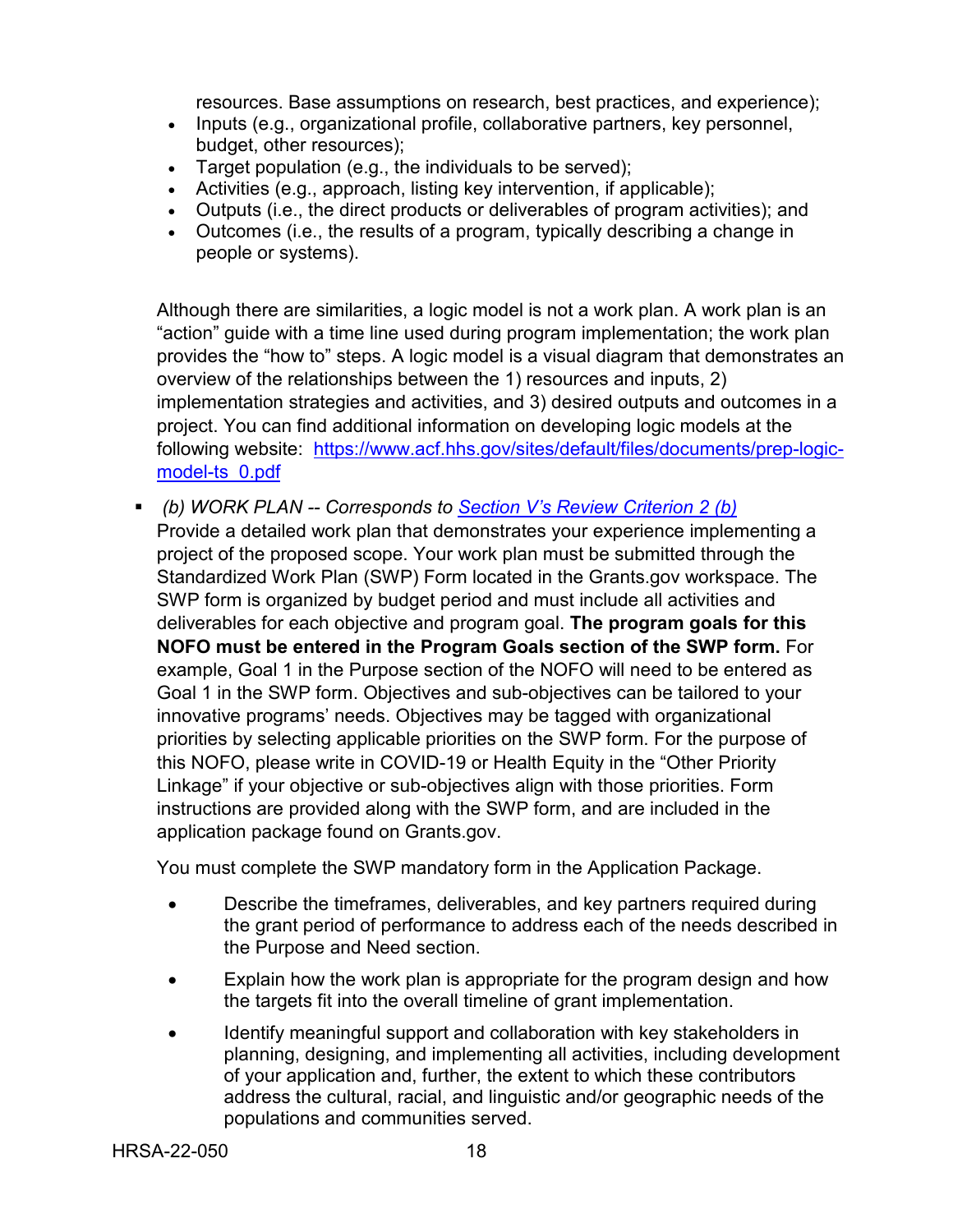If funds will be sub-awarded or expended on contracts, describe how your organization will ensure funds are properly documented.

If your plan includes hiring new personnel, awarding contracts, or making subawards, then you must take into account the processes and time needed to put these parts of your plan in place. Describe these process and how you will meet the proposed timeline. If your SWP projects new contracts and new hires to be in place within the first three months of the grant period, you must clearly explain how this can be reasonably achieved within your organizations standard policies and procedures.

List any project/performance sites and provide information regarding any consortium or contractual arrangements with any collaborating organizations. You may incorporate, by reference, the information from the *[Staffing Plan and Job](#page-32-0)  [Descriptions for Key Personnel \(Attachment 2](#page-32-0)*) or key personnel biographical sketches (uploaded in the SF-424 R&R Senior/Key Person Profile form) when discussing responsible staff.

<span id="page-22-1"></span> *(c) RESOLUTION OF CHALLENGES -- Corresponds to [Section V's Review](#page-40-0)  [Criterion 2 \(c\)](#page-40-0)*

Discuss challenges that you are likely to encounter in designing and implementing your innovative programs and the activities described in your work plan. For each challenge, outline your approach to resolve the challenge. Include in your challenges:

- Policy, rulemaking, or clearance processes that can delay implementation of your innovative programs.
- Internal processes related to proposed contracts, staff hiring, or subawards that could threaten the timely implementation of your project plan.
- Potential obstacles to implementing the evaluation objective and meeting HRSA's reporting requirements (as described in [Section IV.2.ii. IMPACT \(a\)](#page-22-0)  [Evaluation and Technical Support Capacity\).](#page-22-0)
- Any other challenge that is likely to impact your work plan implementation, timeline, or the outcomes of your innovative programs.
- <span id="page-22-0"></span> *IMPACT -- This section includes two sub-sections— (a) Evaluation and Technical Support Capacity; and (b) Project Sustainability—both of which correspond to Section V's Review Criteria 3 (a) and (b).*
	- *(a) EVALUATION AND TECHNICAL SUPPORT CAPACITY -- Corresponds to Section V's [Review Criterion 3 \(a\)](#page-40-1)* Evaluation must be included as one of your objectives and its implementation outlined in your SWP. You must design your evaluation efforts to meet the needs of your States and also the requirements of HRSA for reporting on performance metrics and monitoring of progress towards your goals and objectives and implementation of your SWP.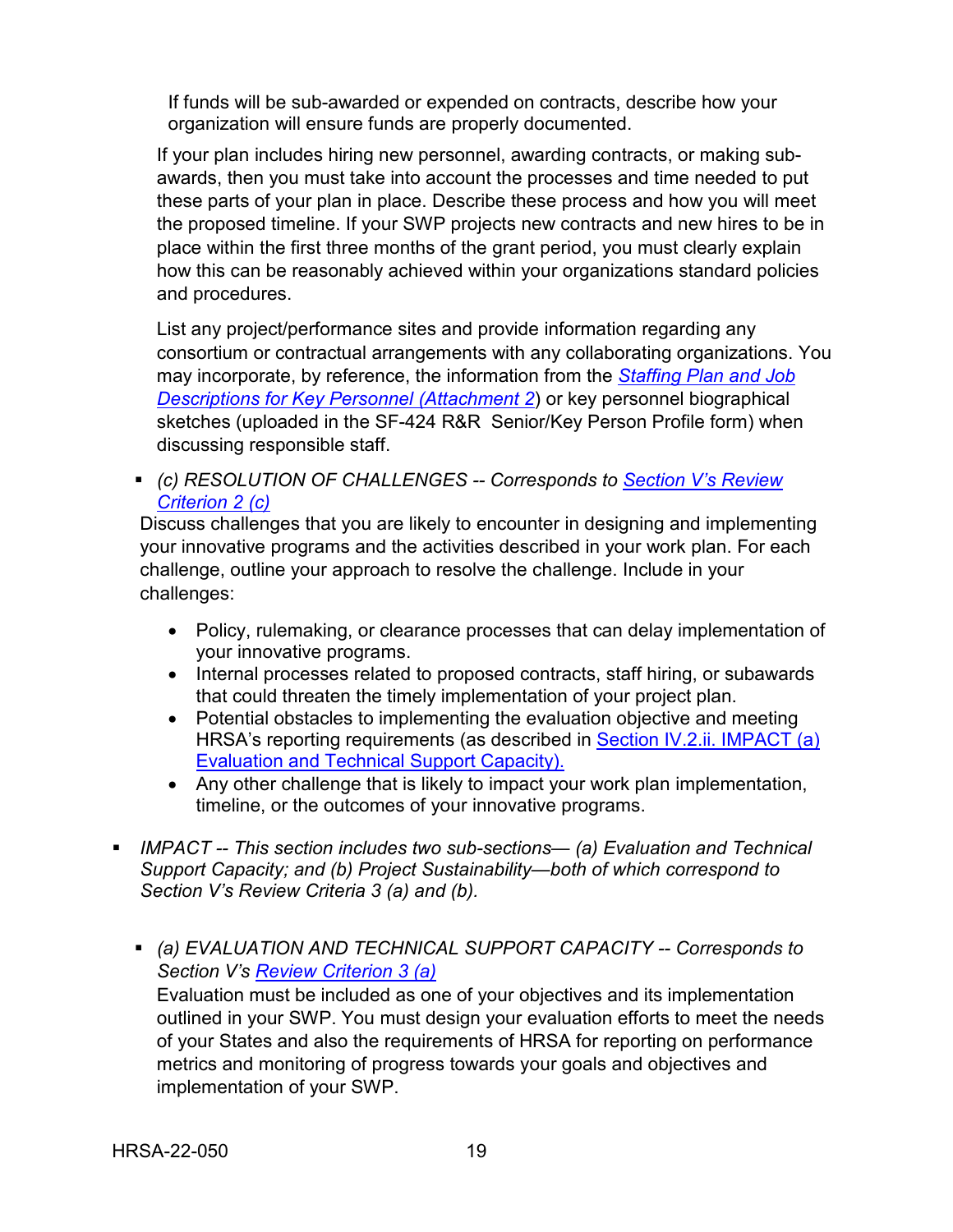### **Innovative Program Evaluation Plan**

Describe how you plan to develop and use evaluation to improve program performance, measure the outcomes and impact of your innovative programs, and sustain successful parts of your program or encourage adoption of the innovation by others. For each of these areas you must describe:

- The key decision makers and stakeholders that will be the target of your evaluation and their needs;
- The methodology and metrics you will use to carry out the evaluation; and
- How your proposed evaluation will meet the needs of the key decision makers and stakeholders.

Describe your plan to assess long-term outcomes and sustainability of your innovative programs. Trainees who receive HRSA funds as a result of this award are encouraged to apply for an NPI for the purpose of collecting post-graduation employment demographics.

*Continuous Program Assessment and Improvement***:** You must include a plan for Rapid Cycle Quality Improvement (RCQI) for the continuous monitoring of ongoing project processes, outcomes of implemented activities, and progress toward meeting grant goals and objectives and the implementation of necessary adjustment to planned activities to effect course corrections. Key stakeholders and decision makers for this part of your evaluation must include the Project Director but, may include others such as program staff and partners. Additional information on RCQI is available at the following website:

[https://www.healthworkforceta.org/rapid-cycle-quality-improvement-resources/.](https://www.healthworkforceta.org/rapid-cycle-quality-improvement-resources/)

*Innovative Program Outcomes*: You must describe how program performance and outcomes will be evaluated against the goals and objectives of your proposal. Key stakeholders and decision makers for this part of your evaluation must include the Project Director but, may include other decision makers such as leaders your agency or department, potential funders, and potential adopters of your innovative program. For each proposed innovative program indicate:

- What improvements you expect over current or similar programs;
- How you plan to measure these improvements and what benchmark you will compare them against e.g., base-line data, State or national measure, etc.
- What level of achievement(s) will be considered successful.

Describe what methods you will use to implement this part of your evaluation including how you will collect, store, safeguard, and analyze the necessary data and information. You must indicate what benchmark you will use to measure outcomes against for example, baseline data, State measures, or national measures. Demonstrate that the evaluative measures selected will be able to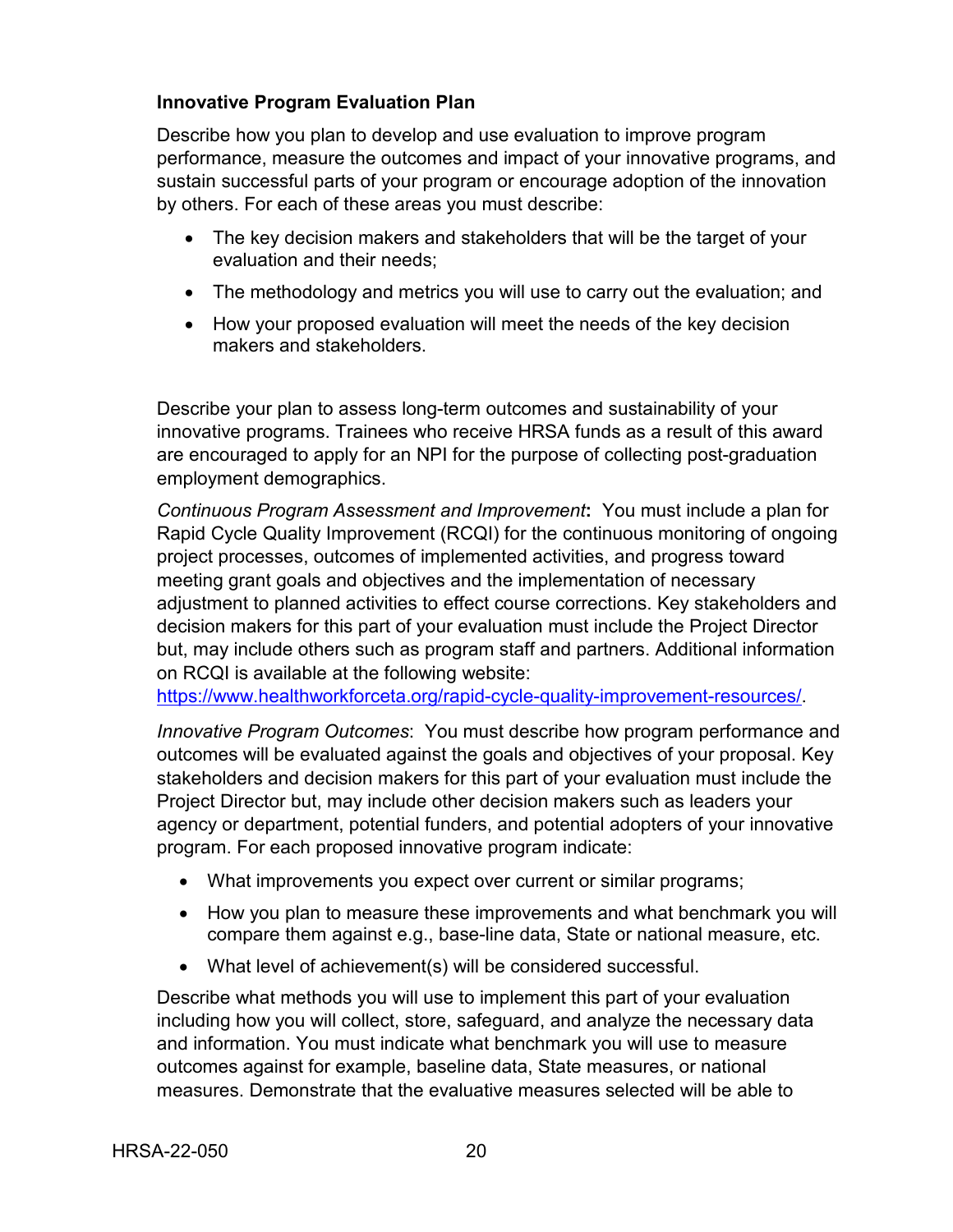assess: 1) the extent to which the program objectives have been met, and 2) the extent to which these can be attributed to the project.

If there are portions of your innovative program evaluation plan that are not yet determined, describe the methodology and steps you will use to make final revisions to your evaluation plan during the first budget period and indicate why they will be effective. All States are required to submit a revised innovative program evaluation plan at the end of the first year.

To measure program impact, final evaluation plans must include at least one metric for each innovative program that can be compared to a bench mark such as baseline data, a national or State measure, or a Healthy People 2030 target. You are encouraged to review oral health measures in Healthy People 2030 [\(https://health.gov/healthypeople/objectives-and-data/browse-objectives/oral](https://health.gov/healthypeople/objectives-and-data/browse-objectives/oral-conditions)[conditions\)](https://health.gov/healthypeople/objectives-and-data/browse-objectives/oral-conditions) and the Dental Quality Alliance website

[\(https://www.ada.org/resources/research/dental-quality-](https://www.ada.org/resources/research/dental-quality-alliance?utm_medium=VanityUrl)

[alliance?utm\\_medium=VanityUrl](https://www.ada.org/resources/research/dental-quality-alliance?utm_medium=VanityUrl) ). You are encouraged to include collection of National Provider Identifiers (NPI) for trainees', loan repayment recipients, and other oral health providers receiving direct support from your programs for analysis and evaluation to assess long term or post program completion outcomes and impacts. HRSA will provide additional potential measures for the revised plans, however a State may propose alternate measures if there is a source of data and comparison benchmark. Your metrics may measure the impact of your program(s) on the oral health workforce, access to care for the targeted Dental HPSAs, quality of care received by patients in the targeted Dental HPSAs, estimated cost effectiveness or efficiency of the care delivered by your innovative program(s), any other key evaluative measures you identify. Your measures should be categorized according to their impact on improving the supply of the oral health workforce, improving the distribution of the oral health workforce, improvement of the quality of oral health services provided, or increasing access to oral health services to the targeted Dental HPSAs or populations.

For innovative programs related to the development of a State dental officer position or the augmentation of a State dental office to coordinate oral health and access issues in the State (Allowable Activity 12) measures may also focus on the impact on your State's ability to identify and address oral health needs in the State, especially in Dental HPSAs. While impact on oral health outcomes are encouraged, measures for these programs may also include improvements in your States ability to measure, track, and assess oral health workforce needs, develop, implement, and manage effective policies and programs, assess oral health of populations, building partnerships, improvement in evaluation capabilities, and other capabilities needed to address the State's oral health needs in Dental HPSAs.

Key Decision Makers and Stakeholders: Describe the information needs of key decision makers and stakeholders or how you will assess them. Describe how your evaluation plan and methodology will meet those needs. Include a plan to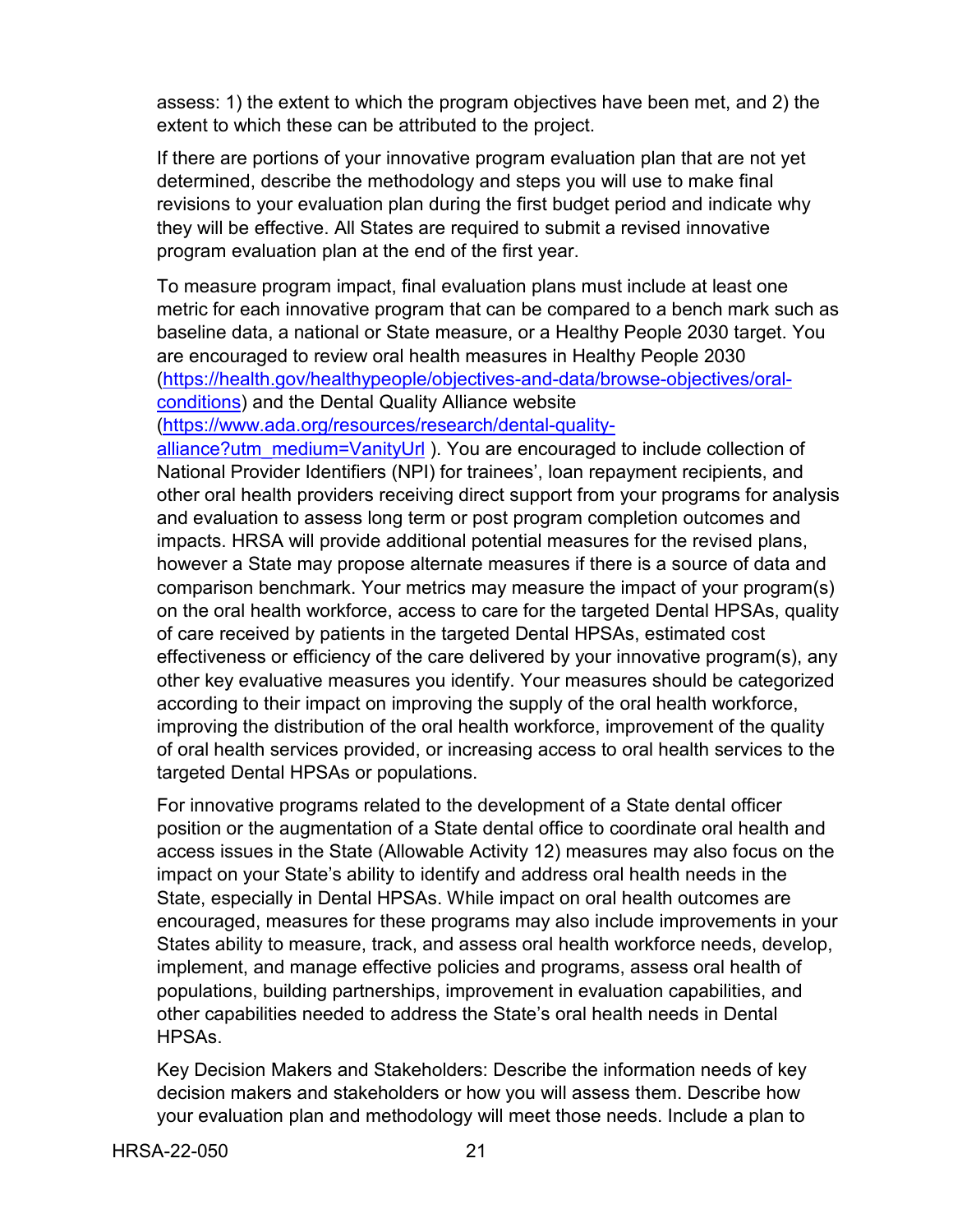disseminate reports, products, and/or project materials so project information is provided to your key target audiences. Also describe how you will disseminate results and materials to other State oral health programs and larger audiences. Publication of results is encouraged. Indicate the extent to which project results may be national in scope, and the degree to which the project activities are replicable.

### **HRSA Required Performance and Progress Reporting**

HRSA requires awardees to report annually on workforce and oral health service outcomes in their Annual Performance Reports. The most recent required data forms and reporting manual for this program may be viewed at <https://bhw.hrsa.gov/funding/report-on-your-grant> under the Oral Health Workforce Development Grants header. Describe your strategy to collect, manage, analyze and track data (e.g., experience of assigned staff, data sources, frequency of data collection, analysis, etc.), including the systems and processes you will use, to report on HRSA's performance measures. Describe any potential obstacles for implementing your strategy to meet HRSA's Annual Performance Report requirements and your plan to address them.

Awardees must report quarterly on the progress on the program's goals and objectives and annually in their Non-competing Continuation (NCC) Progress Report. This includes progress on your evaluation objective. Describe your strategy to collect, manage, and analyze data to monitor and report on the implementation of your SWP, and progress toward meeting goals and objectives. Describe what will be monitored for reporting on program accomplishments such as numbers of providers trained, individuals served, clinical quality indicators, and numbers of providers placed in a targeted Dental Health HPSA. You may include metrics from your Innovative program evaluation plan or HRSA's Annual Performance Reports but are not limited to them.

## **Technical Support Capability**

Include descriptions of the inputs (e.g., key evaluation personnel and organizational support, collaborative partners, budget, and other resources); key processes; variables to be measured; expected outcomes of the funded activities; and a description of how all key evaluative measures will be reported. In the [Attachments section \(IV. 2.vi.,](#page-32-0) *Attachment 2*), attach a complete staffing plan and job descriptions for key personnel. Bio sketches of Key Personnel should be uploaded in the SF-424 R&R Senior/Key Person Profile form.

Demonstrate that you will have the expertise, resources, capabilities, and the technical capacity to carry out your proposed evaluation activities. Describe your key evaluation personnel and how their skills, training, capabilities, and experience qualify them to successfully develop and implement your evaluation plan. If you propose using funds to support new staff or contractors with evaluation expertise to implement your evaluation activities, describe the level of skills, education and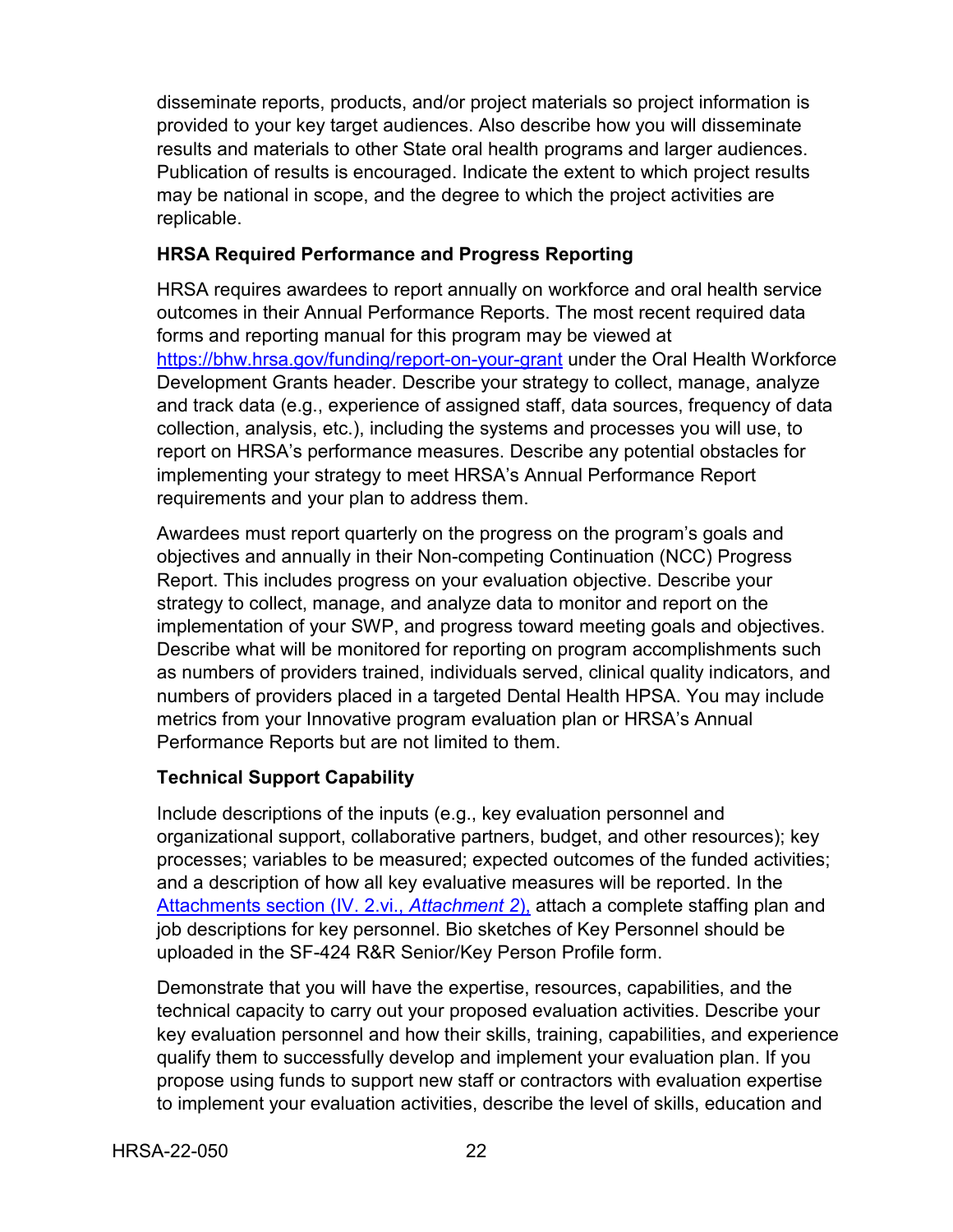experience required for those positions. You may incorporate, by reference, information from your *[Staffing Plan and Job Descriptions for Key Personnel](#page-32-0)  [\(Attachment 2\)](#page-32-0)* or key personnel biographical sketches (uploaded in the SF-424 R&R Senior/Key Person Profile) when discussing the organization's technical support capacity. Describe the supporting staff, resources, data, agreements, operating procedures, and infrastructure that will allow your evaluation plans to be successfully implemented.

Describe any potential obstacles for developing, implementing, and carrying out your State evaluation plan and HRSA's performance measurement and monitoring requirements and how you plan to address them.

**Mandatory:** All applicants MUST provide assurances in Attachment 9 that it possesses sufficient infrastructure to evaluate and report on the outcomes resulting from the activities to be funded through the grant. **Applications that fail to attach this assurance as outlined in Attachment 9 will not be considered for funding.**

<span id="page-26-0"></span> *(b) PROJECT SUSTAINABILITY -- Corresponds to [Section V's Review Criterion 3](#page-41-0)  [\(b\)](#page-41-0)*

Awardees are expected to sustain key elements of their innovative programs, e.g., strategies or services and interventions, which have been effective in improving practices and those that have led to improved outcomes for the workforce and populations in the target populations and Dental HPSAs. If you propose a demonstration project with the intent that others will adopt your innovative model then the adoption of that model may be considered a method of sustainability.

Provide a clear plan to sustain the successful innovative programs or key elements after the period of federal funding ends. Include the following in your plan:

- 1) Key strategies to sustain your innovative programs;
- 2) Use of evaluation results to identify effective key elements of the program;
- 3) Identification of potential sources of support which may include but are not limited to new funding, in-kind resources, absorption of activities by you or your program partners under existing operating budgets, or adoptions of your innovations by third parties under a diffusion of innovation model;
- 4) Use of evaluation results to inform key decision makers;
- 5) A timeline to become sustainable;
- 6) Challenges that are likely to be encountered in sustaining programs and approaches to resolve them.

Do not assume that additional grant support beyond the four-year project period will be available to sustain your program.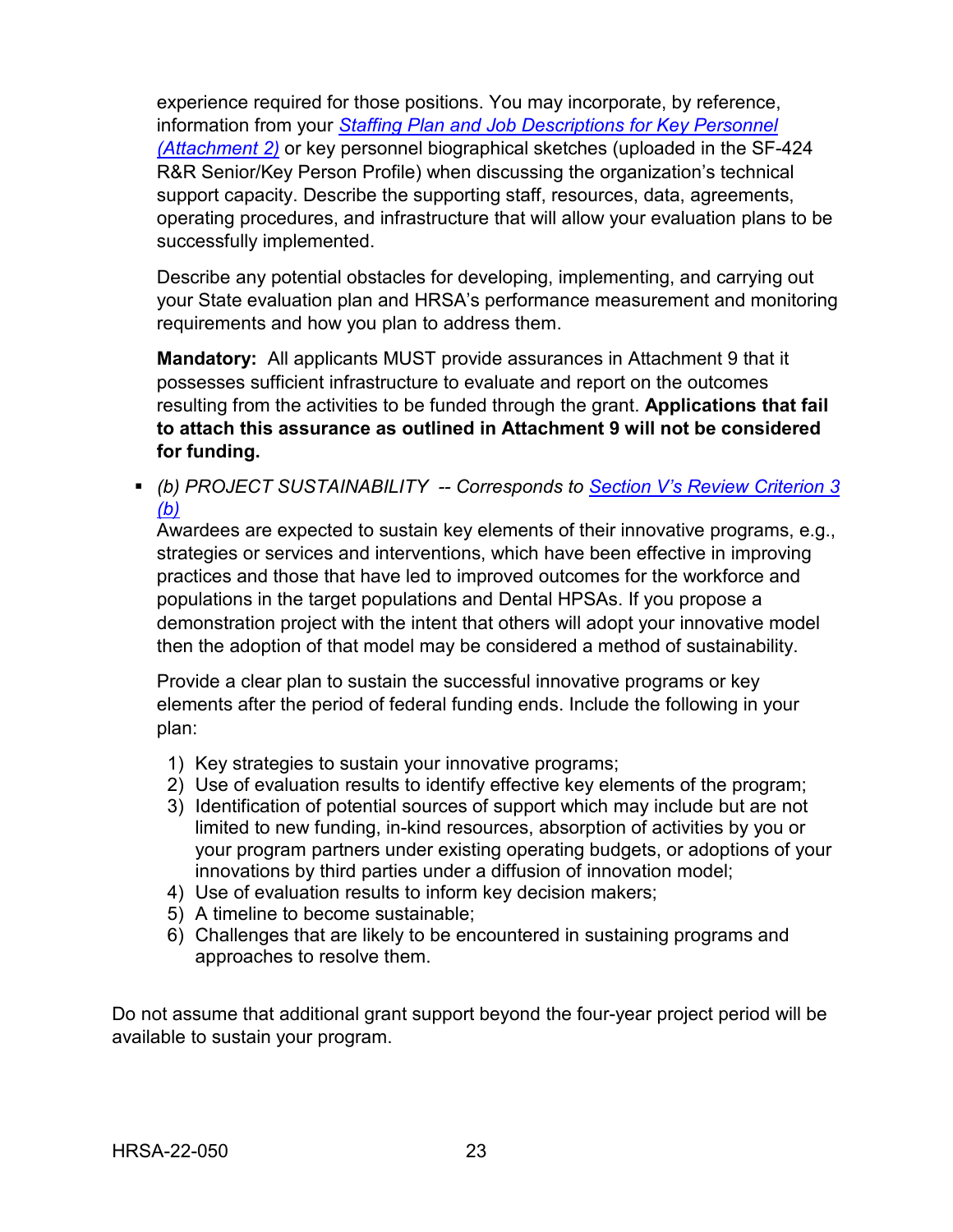<span id="page-27-0"></span> *ORGANIZATIONAL INFORMATION, RESOURCES, AND CAPABILITIES -- Corresponds to [Section V's Review Criterion\(a\) 4](#page-41-1)*

Succinctly describe your capacity to effectively manage the programmatic, fiscal, and administrative aspects of the proposed project.

Provide information on your current mission, structure and scope of current activities and describe how these contribute to your organization's ability to leverage available resources, and meet the program requirements and expectations. Describe how the unique needs of target populations in the Dental HPSAs served are routinely assessed.

Describe collaborative linkages and partnerships, such as State oral health coalitions, dental schools, other State divisions/departments (Primary Care Office, Rural Health, Medicaid Directors, etc.), local health departments, and school districts. Include a *[Project Organizational Chart \(Attachment 4\)](#page-32-0)* that demonstrates effective collaboration among partners and proper oversight of progress and activities. Identify and describe the facilities and organizational resources of the project's performance site(s). For all key personnel, describe how their current positions, skills and knowledge, and previous experience demonstrate their capability to perform in their proposed role.

If you are not the office of the State dental director, then include a description of who will coordinate with that office and the role of that office in your proposed project.

The staffing plan and job descriptions for key faculty/staff must be included in [Attachment 2 \(Staffing Plan and Job Descriptions for Key Personnel\)](#page-32-0)*.* However, the biographical sketches must be uploaded in the SF-424 RESEARCH & RELATED Senior/Key Person Profile (Expanded) form that can be accessed in the Application Package under "Mandatory." Include biographical sketches for persons occupying the key positions, not to exceed TWO pages in length each. In the event that a biographical sketch is included for an identified individual who is not yet hired, please include a letter of commitment from that person with the biographical sketch. When applicable, biographical sketches should include training, language fluency, and experience working with diverse populations that are served by their programs.

Biographical sketches, not exceeding two pages per person, should include the following information:

- Senior/key personnel name
- Position Title
- Education/Training beginning with baccalaureate or other initial professional education, such as nursing, including postdoctoral training and residency training if applicable:
	- o Institution and location
	- o Degree (if applicable)
	- o Date of degree (MM/YY)
	- o Field of study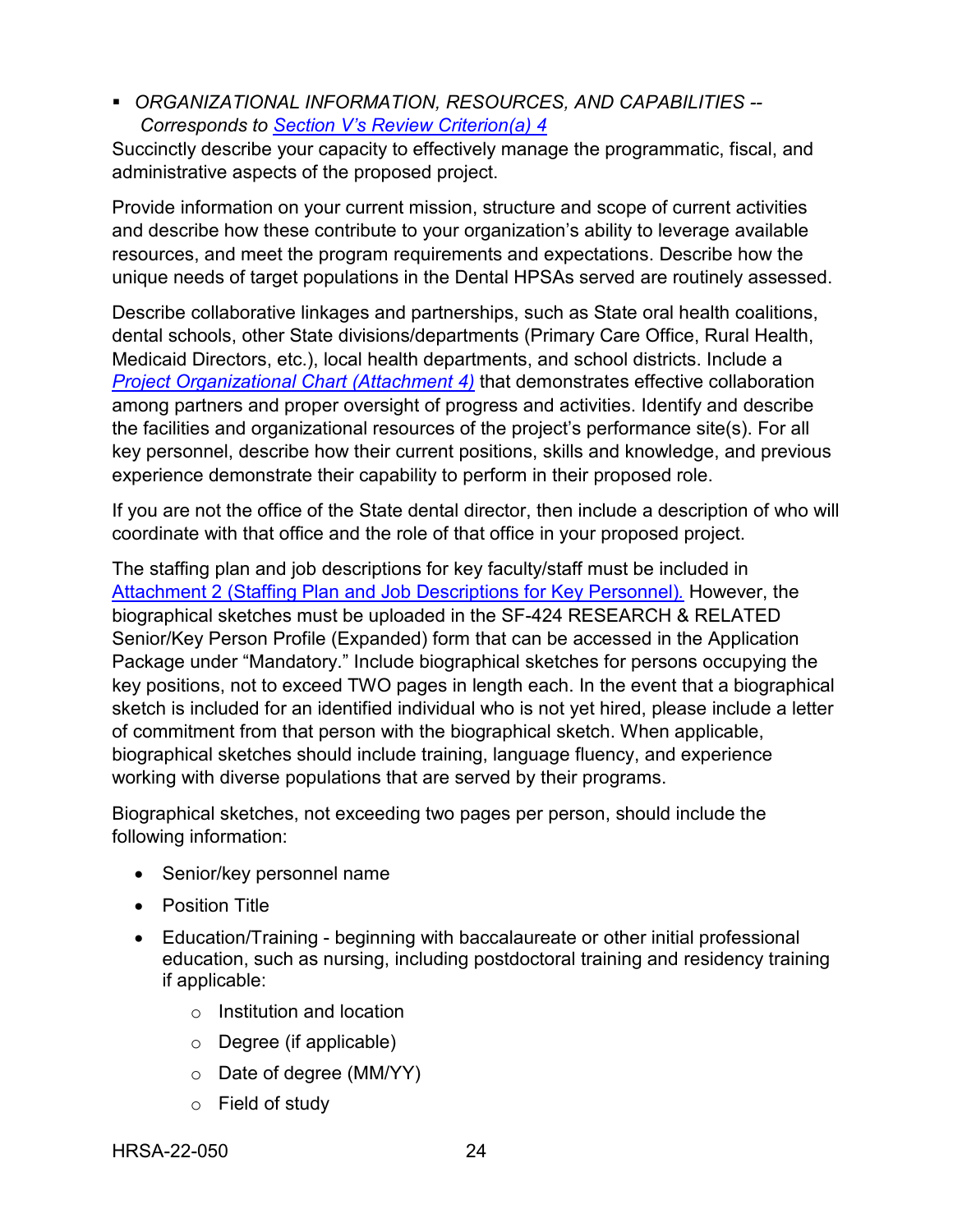- *Section A (required)* Personal Statement. Briefly describe why the individual's experience and qualifications make him/her particularly well-suited for his/her role (e.g., PD/PI) in the project that is the subject of the award.
- Section B (*required*) Positions and Honors. List in chronological order previous positions, concluding with the present position. List any honors. Include present membership on any Federal Government public advisory committee.
- Section C *(optional)* Peer-reviewed publications or manuscripts in press (in chronological order). You are encouraged to limit the list of selected peerreviewed publications or manuscripts in press to no more than 15. Do not include manuscripts submitted or in preparation. The individual may choose to include selected publications based on date, importance to the field, and/or relevance to the proposed research. Citations that are publicly available in a free, online format may include URLs along with the full reference (note that copies of publicly available publications are not acceptable as appendix material).
- Section D (*optional)* Other Support. List both selected ongoing and completed (during the last 3 years) projects (federal or non-federal support). Begin with any projects relevant to the project proposed in this application. Briefly indicate the overall goals of the projects and responsibilities of the Senior/Key Person identified on the Biographical Sketch.

**Mandatory**: All applicants MUST provide assurances in Attachment 9 that it possess sufficient infrastructure to manage the activities to be funded through the grant. Applications that fail to attach this assurance as outlined in Attachment 9 will not be considered for funding.

#### <span id="page-28-0"></span>**iii.** *Budget*

The directions offered in the *SF-424 R&R [Application Guide](http://www.hrsa.gov/grants/apply/applicationguide/sf424rrguidev2.pdf)* may differ from those offered by Grants.gov. Follow the instructions in Section 4.1.iv of HRSA's *[SF-424](http://www.hrsa.gov/grants/apply/applicationguide/sf424rrguidev2.pdf) R&R [Application Guide](http://www.hrsa.gov/grants/apply/applicationguide/sf424rrguidev2.pdf)* and the additional budget instructions provided below. A budget that follows the *R&R Application Guide* will ensure that, if HRSA selects your application for funding, you will have a well-organized plan and, by carefully following the approved plan, may avoid audit issues during the implementation phase. All applicants are required to upload the SF-424 Research and Related (R&R) Budget (Total Fed + Non-Fed) budget form as [Attachment 11.](#page-35-1)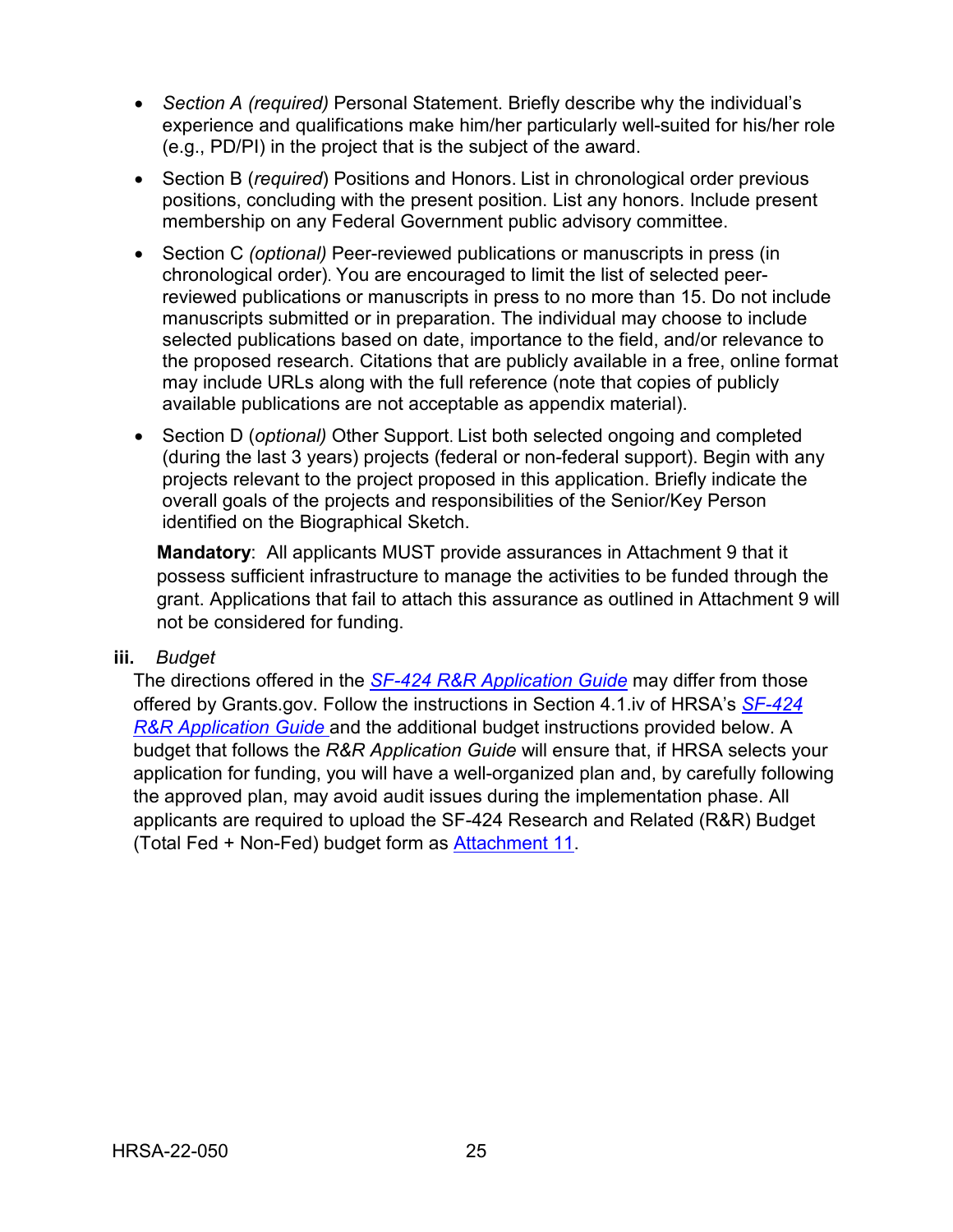The Research & Related Budget is a mandatory form, applicants should submit only the required fields in this form and use the SF-424 Research and Related (R&R) Budget (Total Fed + Non-Fed) to submit all budget information.

Required fields for the Research & Related Budget include: Section A

- Budget Type Choose Project or Subaward/Consortium
- Start Date Enter requested start/proposed start date of budget period
- End Date Enter requested start/proposed end date of budget period
- First Name Enter First name of Senior/Key Person
- Last Name Enter Last name of Senior/Key Person
- Requested Salary Indicate only the amount of the salary being requested for this budget period
- Fringe Benefits Enter applicable fringe benefits, if any.
- Funds Requested
- Total Senior/Key Person

Section L

• Budget Justification – Upload blank document

Do not enter any additional information into the R&R Budget, please use the SF-424 Research and Related (R&R) Budget (Total Fed + Non-Fed) to submit all budget information (Uploaded as [Attachment 11\)](#page-35-1)

## Subawards/subcontracts

A detailed line-item budget form is required for each subaward and should be uploaded to the SF-424 Research and Related (R&R) Budget (Total Fed + Non-Fed) Form Subaward Budget Attachment(s) Form.

The SF-424 Research and Related (R&R) Budget (Total Fed + Non-Fed) Subaward Budget Attachment Form limits the number of attachments for subawards to 10. If you need to include additional line-item budget forms, upload the attachment in R&R Other Project Information Form, block 12 "Other Attachments." These additional lineitem budget forms for subawards will not count against the page limit. Note that any additional budget justifications (i.e., back-up information) are included in the page limit.

**Reminder:** The Total Project or Program Costs are the total allowable costs (inclusive of direct **and** indirect costs) you incur to carry out a HRSA-supported project or activity. Total project or program costs include costs charged to the award and costs borne by you to satisfy a matching or cost-sharing requirement, as applicable.

In addition, the Grants to States to Support Oral Health Workforce Activities program requires the following:

The Consolidated Appropriations Act, 2021 (P.L. 116-260), Division H, § 202 states,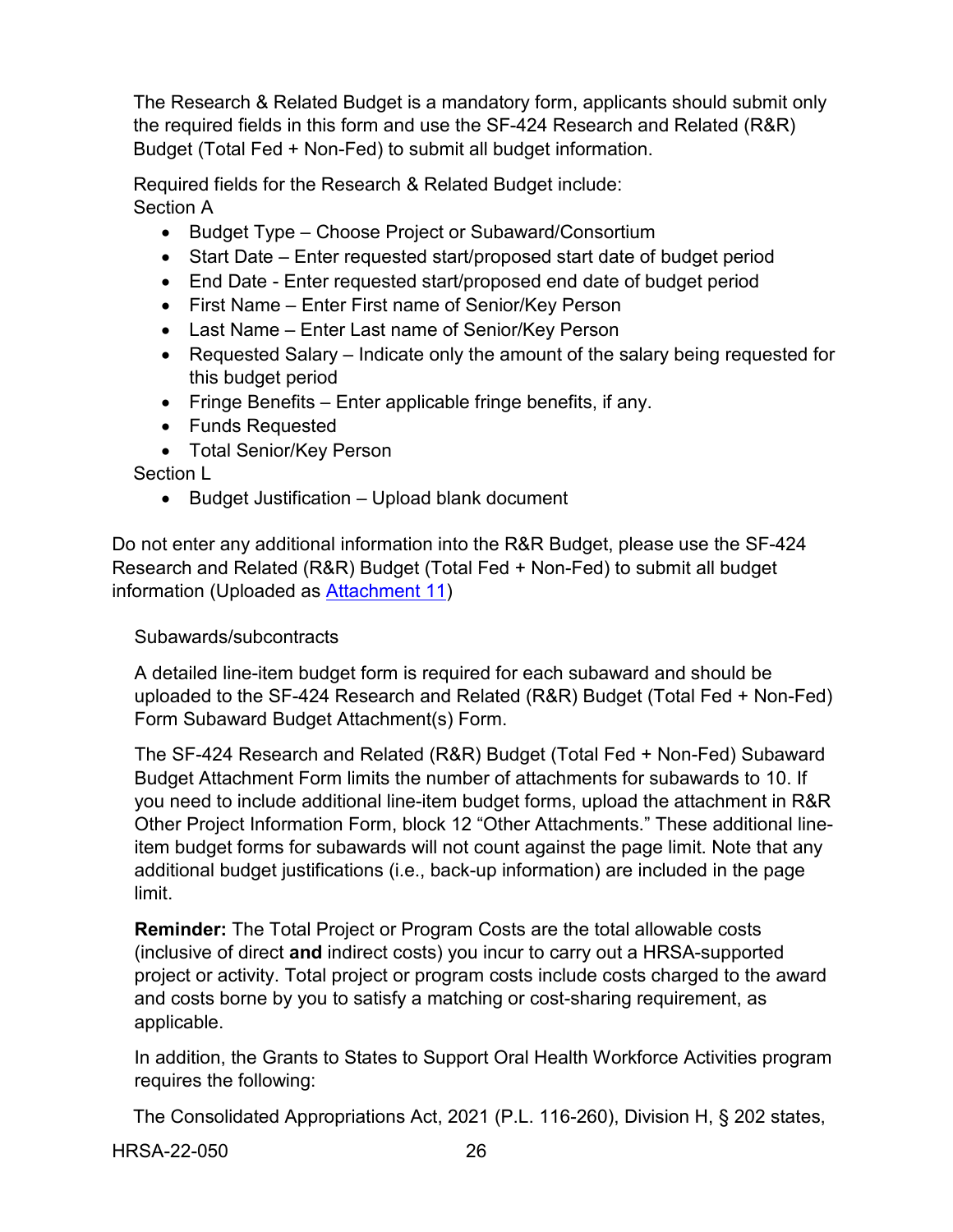"None of the funds appropriated in this title shall be used to pay the salary of an individual, through a grant or other extramural mechanism, at a rate in excess of Executive Level II." See Section 4.1.iv Budget – Salary Limitation of HRSA's *[SF-424](http://www.hrsa.gov/grants/apply/applicationguide/sf424rrguidev2.pdf) R&R [Application Guide](http://www.hrsa.gov/grants/apply/applicationguide/sf424rrguidev2.pdf)* for additional information. Note that these or other salary limitations may apply in the following fiscal years, as required by law.

<span id="page-30-0"></span>**iv.** *Budget Justification Narrative*

• See Section 4.1.v of HRSA's *SF-424 R&R [Application Guide.](http://www.hrsa.gov/grants/apply/applicationguide/sf424rrguidev2.pdf)*

The budget justification narrative must describe all line-item federal funds (including subawards), and matching non-federal funds proposed for this project. Explain the amounts required thoroughly, but be concise. Be sure you're the amounts in your budget justifications correspond to those in your SF-424 Research and Related (R&R) (Total Fed + Non-Fed) line item budget sheet. Do NOT use the budget justification narrative to expand the project narrative. Do NOT simply duplicate your SF-424 Research and Related (R&R) (Total Fed + Non-Fed) line item budget in a spreadsheet without appropriate explanations.

Please note: all budget justification narratives count against the page limit. Your budget must be complete and all amounts budgeted must be reasonable and necessary to carry out your proposed grant activities.

Your budget justification narrative MUST therefore include:

- A one-year SF-424 [Research and Related \(R&R\) \(Total Fed + Non-Fed\)](https://www.grants.gov/web/grants/forms/r-r-family.html) line item budget form set and budget justification for EACH of the four budget periods for federal funds requested,
- A one-year matching SF-424 Research and Related (R&R) (Total Fed + Non-Fed) line item budget form set and budget justification for EACH of the four budget periods,
- Sufficient cost information e.g., rates, quantities, etc., to explain the amounts requested in each line item,
- A brief description of how each item will support the achievement of your proposed goals and objectives, and
- Careful explanation of how each item in the "other" category is justified.

In addition, the Grants to States to Support Oral Health Workforce Activities program requires the following:

States who received funding through both the HRSA State Oral Health Workforce program and a CDC funding State-based oral health program cannot conduct duplicative activities, and funding and support activities for the two programs must be clearly defined, tracked, and reported separately. However, the programs may be complimentary in nature. For example, an oral health facility funding under this program can serve as a referral site for a CDC funded dental sealant program and coordinate efforts.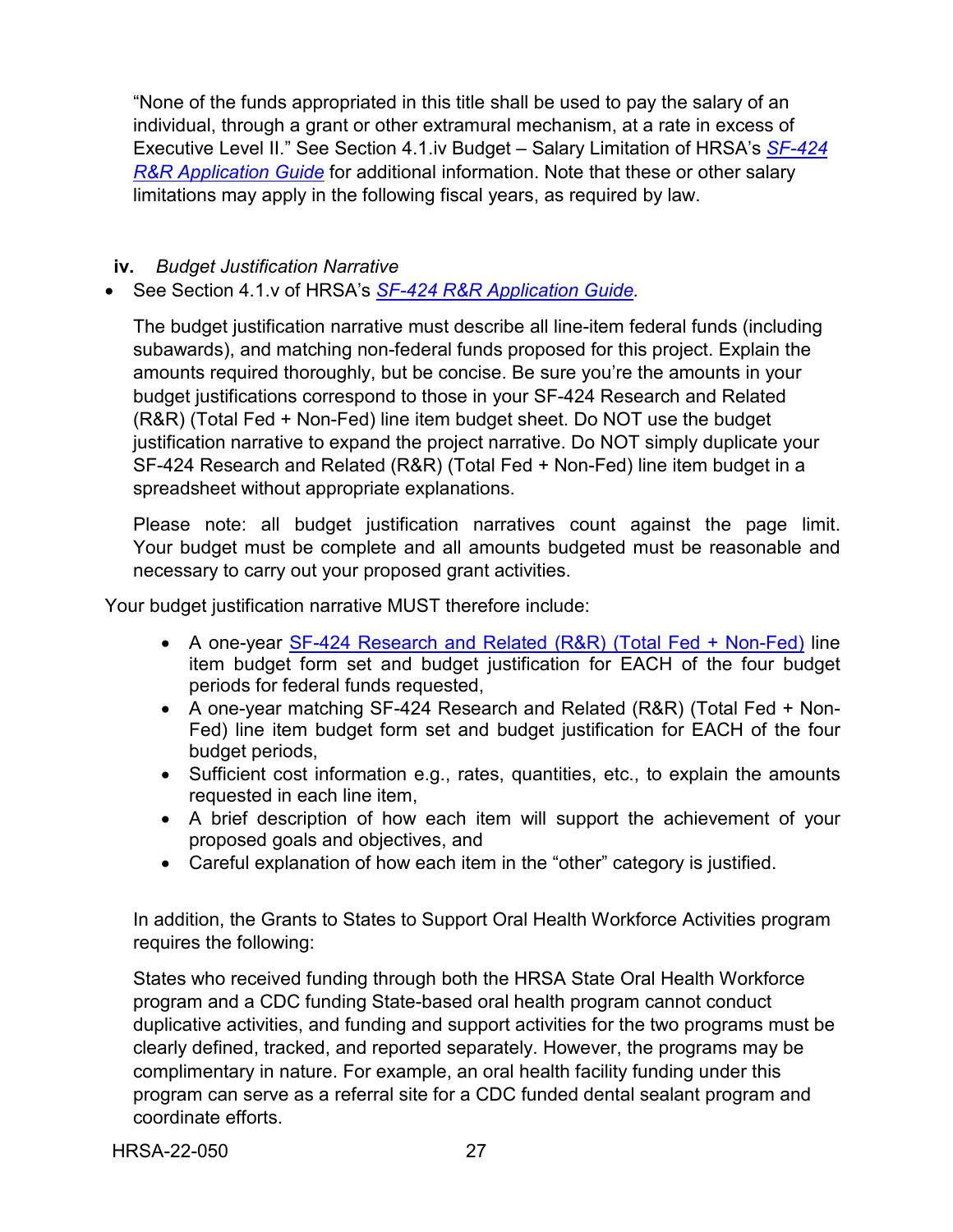If your plan includes hiring new personnel, awarding contracts, or making subawards, then you must take into account the processes and time needed to put these parts of your plan in place. Awarded applicants are expected to ensure that new hires are on-board within three months of the planned employees start date in the SWP. Additionally, failure to execute any sub-awards or contracts in a timely manner, as noted in the work plan, may lead to administrative action, up to termination of the award.

*Mandatory Assurance***:** All applicants MUST provide assurances in Attachment 9 that, with respect to the costs to be incurred in carrying out the grant funded activities, they will provide non-Federal contributions in an amount equal to not less than 40 percent of Federal funds provided under the grant. The State may provide the contributions in cash or in kind, fairly evaluated, including plant, equipment, and services and may provide the contributions from State, local, or private sources. Matching funds must relate directly to project activities. **Applications that fail to attach this assurance as outlined in Attachment 9 will not be considered for funding.**

*Travel*: Applicants must include annual travel for the Project Director, or a designee, to attend the National Oral Health Conference.

*Participant/Trainee Support Costs*: For applicants with participant/trainee support costs, list tuition/fees/health insurance, stipends, travel, subsistence, other, and the number of participants/trainees. Ensure that your budget breakdown separates these trainee costs, and includes a separate sub-total entitled "Total Participant/Trainee Support Costs" which includes the summation of all trainee costs.

*Consultant Services:* If you are using consultant services, list the total costs for all consultant services. In the budget justification, identify each consultant, the services he/she will perform, the total number of days, travel costs, and the total estimated costs.

#### <span id="page-31-0"></span>**v.** *Standardized Work Plan (SWP) Form*

As part of the application submitted through Grants.gov, you must complete and electronically submit the SWP Form by the application due date. Work Plan -- Corresponds to Section V's Review Criterion 2 (b).

The SWP Form is part of the electronic Grants.gov application package and must be completed online as a part of the Grants.gov application package. Ensure it includes all the information detailed in [Section IV.2.ii. Project Narrative.](#page-17-0)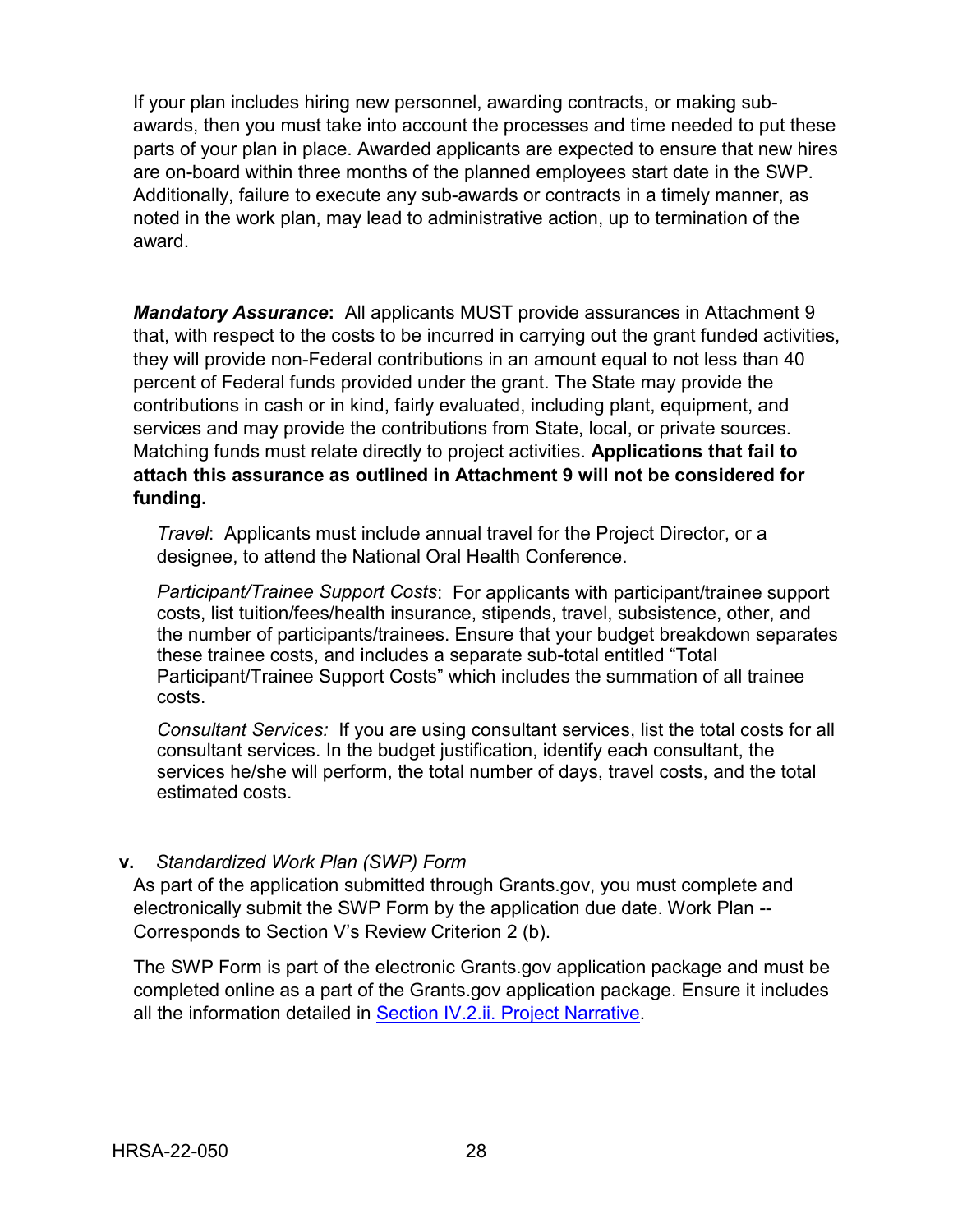#### <span id="page-32-0"></span>**vi.** *Attachments*

Provide the following items in the order specified below to complete the content of the application. **Unless otherwise noted, attachments count toward the application page limitation.** Your indirect cost rate agreement and proof of nonprofit status (if applicable) will not count toward the page limitation. **Clearly label each attachment**. You must upload attachments into the application. Any *hyperlinked* attachments will *not* be reviewed/opened by HRSA.

#### *Attachment 1: Logic Model*

Include the required logic model in this attachment. If you will make subawards or expend funds on contracts, describe how your organization will ensure proper documentation of funds.

#### *Attachment 2: Staffing Plan and Job Descriptions for Key Personnel (see Section 4.1.vi. of* HRSA's *SF-424 R&R [Application Guide\)](http://www.hrsa.gov/grants/apply/applicationguide/sf424rrguidev2.pdf)*

Keep each job description to one page in length as much as is possible. Include the role, responsibilities, and qualifications of proposed project staff. Also, please include a description of your organization's time keeping process to ensure that you will comply with the federal standards related to documenting personnel costs.

#### *Attachment 3: Letters of Agreement, Memoranda of Understanding, and/or Description(s) of Proposed/Existing Contracts (project-specific)*

Provide any documents that describe working relationships between your organization and other entities and programs cited in the proposal. Documents that confirm actual or pending contractual or other agreements should clearly describe the roles of the contractors and any deliverables. Make sure any letters of agreement are signed and dated. It is not necessary to include the entire contents of lengthy agreements, so long as the included document provides the information that relates to the requirements of the NOFO.

#### *Attachment 4: Project Organizational Chart*

Provide a one-page figure that depicts the organizational structure of the *project* (not the *applicant organization*).

*Attachment 5: Tables, Charts, etc. (Optional)*

To give further details about the proposal (e.g., Gantt or PERT charts, flow charts).

*Attachment 6: Progress Report* 

#### **(FOR COMPETING CONTINUATIONS ONLY)**

A well-documented progress report is a required and important source of material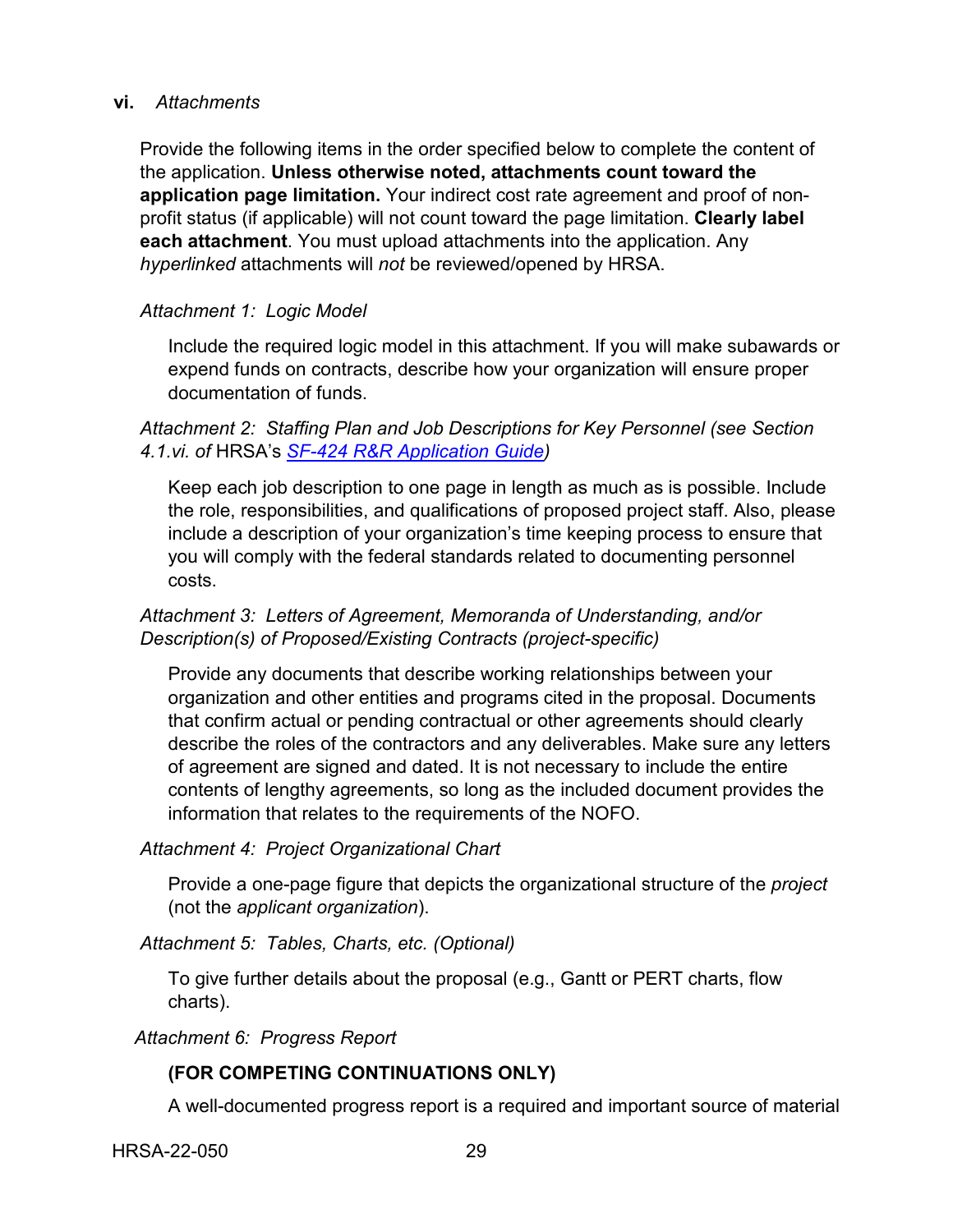for HRSA in preparing annual reports, planning programs, and communicating program-specific accomplishments. The accomplishments of competing continuation applicants are carefully considered; therefore, you should include previously stated goals and objectives in your application and emphasize the progress made in attaining these goals and objectives. HRSA program staff reviews the progress report after the Objective Review Committee evaluates the competing continuation applications.

Identify your current (or previous) grant number, include the most important objectives from your approved application (including any approved changes), and document overall program accomplishments under each objective over the entire period of performance. Where possible, include the proposed and actual metrics, outputs, or outcomes of each project objective.

The progress report should be a brief presentation of the accomplishments, in relation to the objectives of the program during the current period of performance. More specifically, the report should include:

- (1) The period covered (dates).
- (2) Specific objectives Briefly summarize the specific objectives of the project.
- (3) Results Describe the program activities conducted for each objective. Include both positive and negative results or technical problems that may be important.

#### *Attachment 7: Letters of Support*

Provide a letter of support for each organization or department involved in your proposed project. Letters of support must be from someone who holds the authority to speak for the organization or department (CEO, Chair, etc.), must be signed and dated, and must specifically indicate understanding of the project and the organization role as outlined in the SWP, and a commitment to the project, including any resource commitments (in-kind services, dollars, staff, space, equipment, etc.) outlined in the application.

#### *Attachment 8: Innovative Program Profiles*

Provide a profile for each innovative program proposed. Program profiles provide more information than the can done it the project abstract for each innovative program. Each profile should be brief and not exceed one page. Each profile should:

- Provide a brief description of the innovative program.
- Indicate all of the allowed activities the program falls under (see Section I.1 Purpose);
- Indicate if the program is new or, if not, what significant changes are proposed;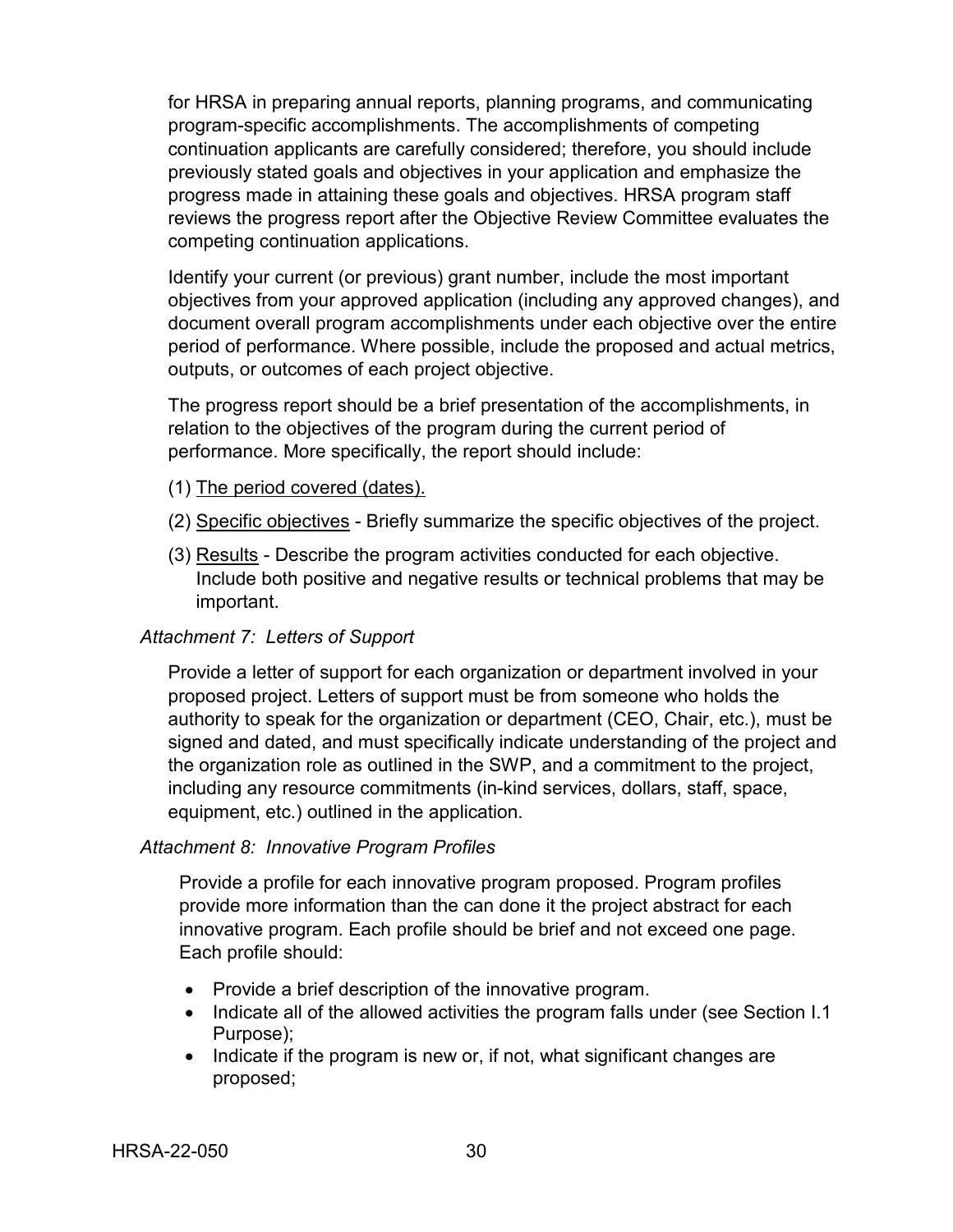- Describe the new ideas, methods, and/or approaches that will be used. Include a description of how your methods are new to the field and/or new to your State;
- Indicate what improvements in the dental workforce or the oral health services and delivery system you expect to see in the affected Dental HPSAs; and
- Describe how these improvements will increase access to high quality oral health services for the underserved populations.

## *Attachment 9: Program Specific Assurances and Eligibility Documents (MANDATORY)*

*Certifications:* All applicants MUST provide a letter, from an authorizing official for the organization that provides the following assurances:

- That, with respect to the costs to be incurred in carrying out the grant funded activities, they will provide non-Federal contributions in an amount equal to not less than 40 percent of Federal funds provided under the grant. The State may provide the contributions in cash or in kind, fairly evaluated, including plant, equipment, and services and may provide the contributions from State, local, or private sources. Matching funds must relate directly to project activities.
- That it possess sufficient infrastructure to manage the activities to be funded through the grant
- That it possesses sufficient infrastructure to evaluate and report on the outcomes resulting from such activities.

#### **Applications that fail to provide this letter with all assurances will not be considered for funding.**

Eligibility Letter: All applications submitted by any State-governmental entity other than the office/division housing the State dental director (such as a Staterun university or dental school) MUST also attach a letter of support from either the Governor or the State's dental director that specifically endorses the applicant as the State's designated representative to apply for these Federal dollars on the State's behalf**. Applications that fail to include this letter as required will be deemed ineligible and not considered for funding.** See [Section III.1 Eligibility f](#page-12-0)or more information.

*Attachment 10: Indirect Cost Rate Agreement (NOT counted in the page limit)*

Provide a copy of the most recent negotiated Indirect Cost Rate Agreement or Cost Allocation Plan.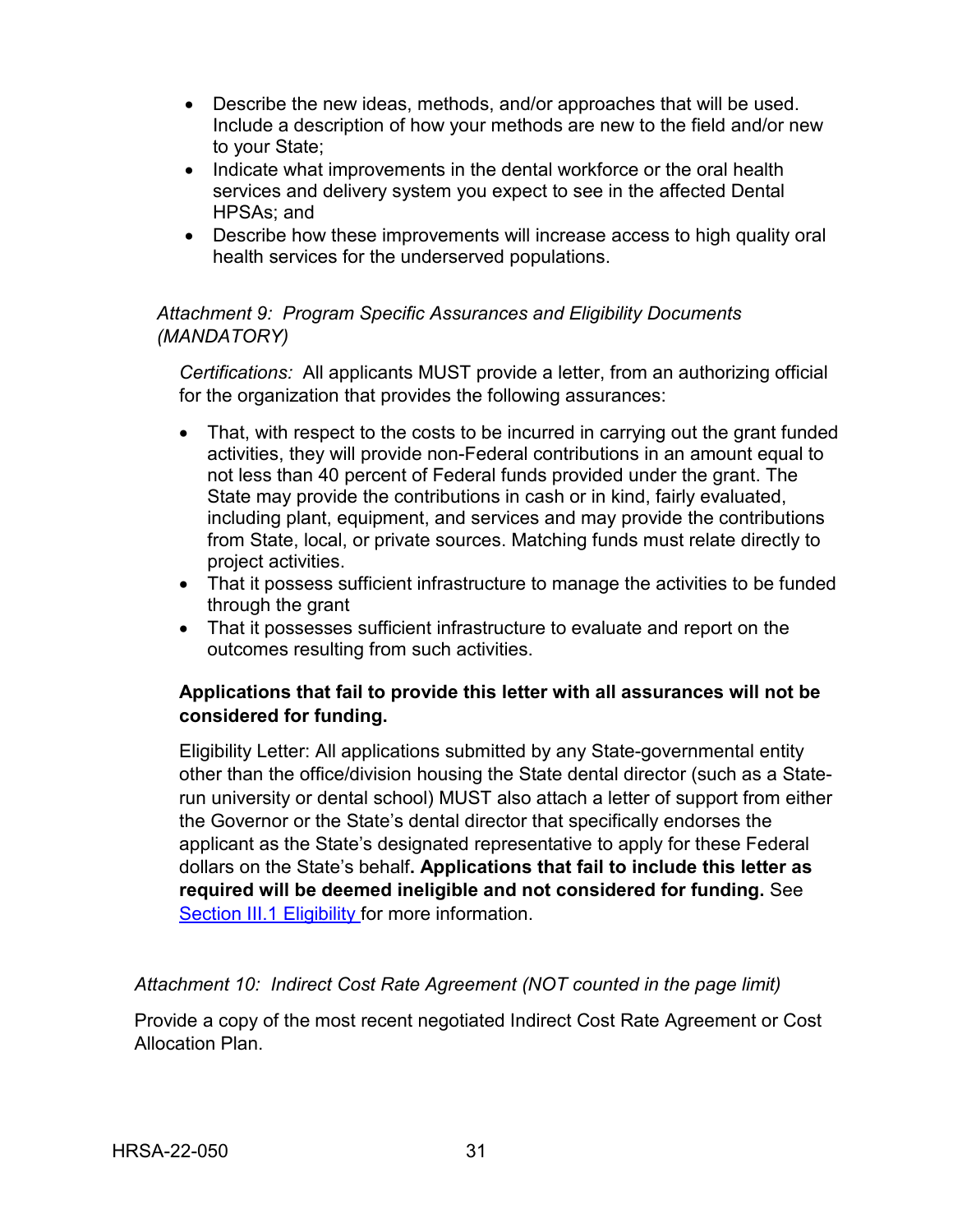<span id="page-35-1"></span>*Attachment 11: Research & Related Budget (Total Fed + Non-Fed)*

Applicants must download a copy of the SF424 Research & Related Budget (Total Fed + Non-Fed) located here:

[Https://apply07.grants.gov/apply/forms/sample/RR\\_FedNonFedBudget\\_2\\_0-](https://apply07.grants.gov/apply/forms/sample/RR_FedNonFedBudget_2_0-V2.0.pdf) [V2.0.pdf.](https://apply07.grants.gov/apply/forms/sample/RR_FedNonFedBudget_2_0-V2.0.pdf) Applicants must upload a completed copy of the SF-424 Research & Related Budget (Total Fed + Non-Fed) as Attachment 11.

*Attachments 12-15: Other Relevant Documents (Optional)*

Include here any other document that is relevant to the application.

## <span id="page-35-0"></span>**3. Dun and Bradstreet Data Universal Numbering System (DUNS) Number Transition to the Unique Entity Identifier (UEI) and System for Award Management (SAM)**

You must obtain a valid DUNS number, also known as the Unique Entity Identifier (UEI), and provide that number in the application. In April 2022, the \*DUNS number will be replaced by the UEI, a "new, non-proprietary identifier" requested in, and assigned by, the System for Award Management [\(SAM.gov\)](https://sam.gov/content/home). For more details, visit the following webpages: [Planned UEI Updates in Grant Application Forms](https://www.grants.gov/web/grants/forms/planned-uei-updates.html) and [General Service](https://www.gsa.gov/entityid)  [Administration's](https://www.gsa.gov/entityid) UEI Update.

You must register with SAM and continue to maintain active SAM registration with current information at all times during which you have an active federal award or an application or plan under consideration by an agency (unless you are an individual or federal agency that is exempted from those requirements under 2 CFR § 25.110(b) or (c), or you have an exception approved by the agency under 2 CFR § 25.110(d))**.** For your SAM.gov registration, you must submit a [notarized letter](https://www.fsd.gov/fsd-gov/answer.do?sysparm_kbid=d2e67885db0d5f00b3257d321f96194b&sysparm_search=kb0013183) appointing the authorized Entity Administrator.

If you are chosen as a recipient, HRSA will not make an award until you have complied with all applicable SAM requirements. If you have not fully complied with the requirements by the time HRSA is ready to make an award, you may be deemed not qualified to receive an award, and HRSA may use that determination as the basis for making an award to another applicant.

If you have already completed Grants.gov registration for HRSA or another federal agency, confirm that it is still active and that the Authorized Organization Representative (AOR) has been approved.

\*Currently, the Grants.gov registration process requires information in three separate systems:

- Dun and Bradstreet [\(https://www.dnb.com/duns-number.html\)](https://www.dnb.com/duns-number.html)
- System for Award Management (SAM) [\(https://sam.gov/content/home](https://sam.gov/content/home) | SAM.gov [Knowledge Base\)](https://www.fsd.gov/gsafsd_sp?id=gsa_kb_view2&kb_id=f66d8e6cdb76d4100d73f81d0f9619c6)
- Grants.gov [\(https://www.grants.gov/\)](https://www.grants.gov/)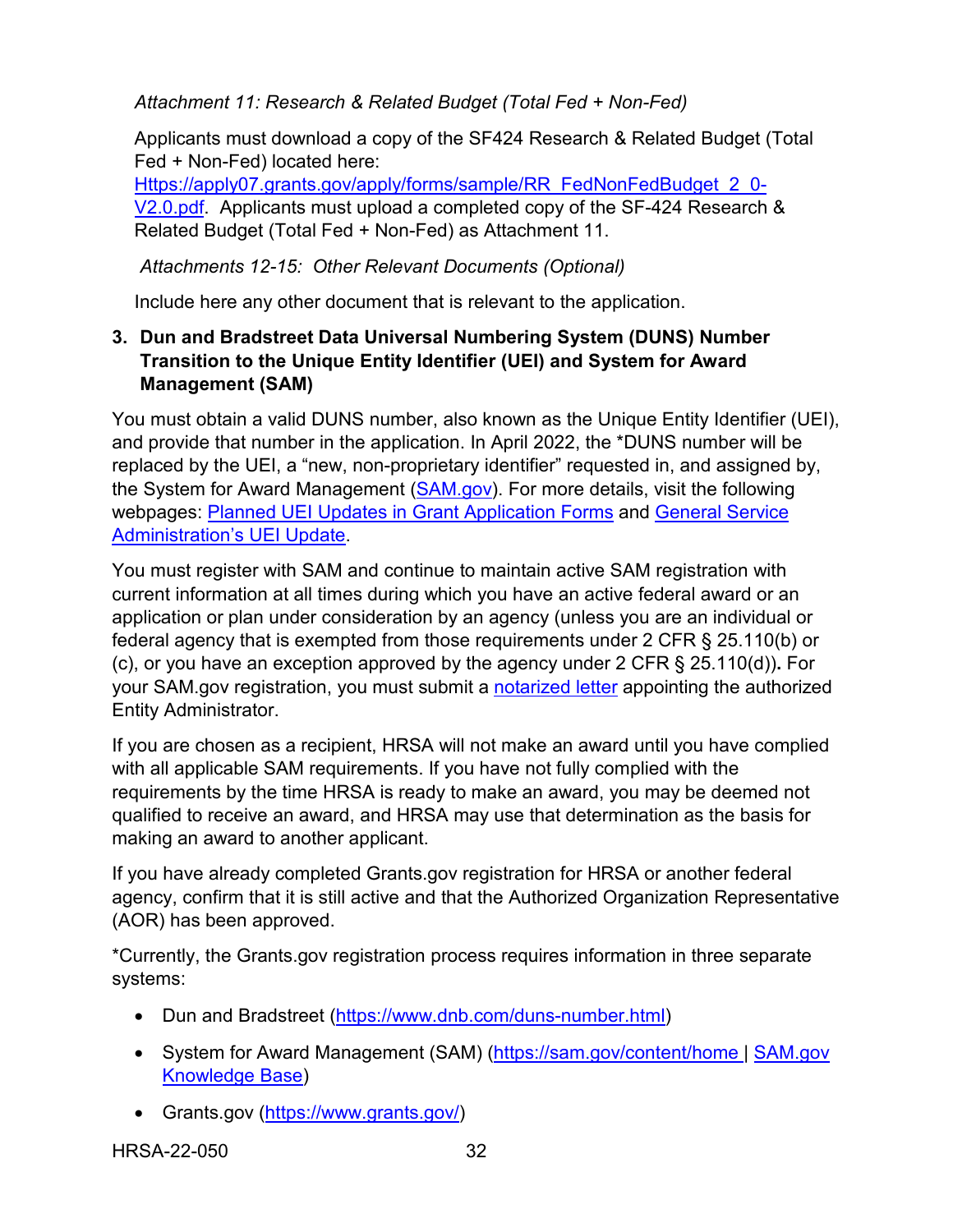For more details, see Section 3.1 of HRSA's *SF-424 R&R [Application Guide.](http://www.hrsa.gov/grants/apply/applicationguide/sf424rrguidev2.pdf)*

In accordance with the Federal Government's efforts to reduce reporting burden for recipients of federal financial assistance, the general certification and representation requirements contained in the Standard Form 424B (SF-424B) – Assurances – Non-Construction Programs, and the Standard Form 424D (SF-424D) – Assurances – Construction Programs, have been standardized. Effective January 1, 2020, the forms themselves are no longer part of HRSA's application packages, instead the updated common certification and representation requirements will be stored and maintained within SAM. Organizations or individuals applying for federal financial assistance as of January 1, 2020, must validate the federally required common certifications and representations annually through [SAM.gov.](https://sam.gov/content/home)

**If you fail to allow ample time to complete registration with SAM or Grants.gov, you will not be eligible for a deadline extension or waiver of the electronic submission requirement.**

## <span id="page-36-0"></span>**4. Submission Dates and Times**

## **Application Due Date**

The due date for applications under this NOFO is *January 31, 2022 at 11:59 p.m.ET*. HRSA suggests submitting applications to Grants.gov at least **3 calendar days before the deadline** to allow for any unforeseen circumstances. See Section 8.2.5 – Summary of emails from Grants.gov of HRSA's *SF-424 R&R [Application Guide](http://www.hrsa.gov/grants/apply/applicationguide/sf424rrguidev2.pdf)* for additional information.

#### <span id="page-36-1"></span>**5. Intergovernmental Review**

The Grants to States to Support Oral Health Workforce Activities program is not subject to the provisions of Executive Order 12372, as implemented by 45 CFR part 100.

See Section 4.1 ii of HRSA's *SF-424 R&R [Application Guide](http://www.hrsa.gov/grants/apply/applicationguide/sf424rrguidev2.pdf)* for additional information.

## <span id="page-36-2"></span>**6. Funding Restrictions**

You must request funding for a period of performance of up to four years, at no more than \$400,000 per year (inclusive of direct **and** indirect costs). This program notice is subject to the appropriation of funds, and is a contingency action taken to ensure that, should funds become available for this purpose, HRSA can process applications and award funds appropriately. Awards to support projects beyond the first budget year will be contingent upon Congressional appropriation, satisfactory progress in meeting the project's objectives, and a determination that continued funding would be in the best interest of the Federal Government.

The General Provisions in Division H of the Consolidated Appropriations Act, 2021 (P.L. 116-260 and Division A of the FY 2022 Extending Funding and Emergency Assistance Act (P.L. 117-43) apply to this program. See Section 4.1 of HRSA's *[SF-424 R&R](http://www.hrsa.gov/grants/apply/applicationguide/sf424rrguidev2.pdf)*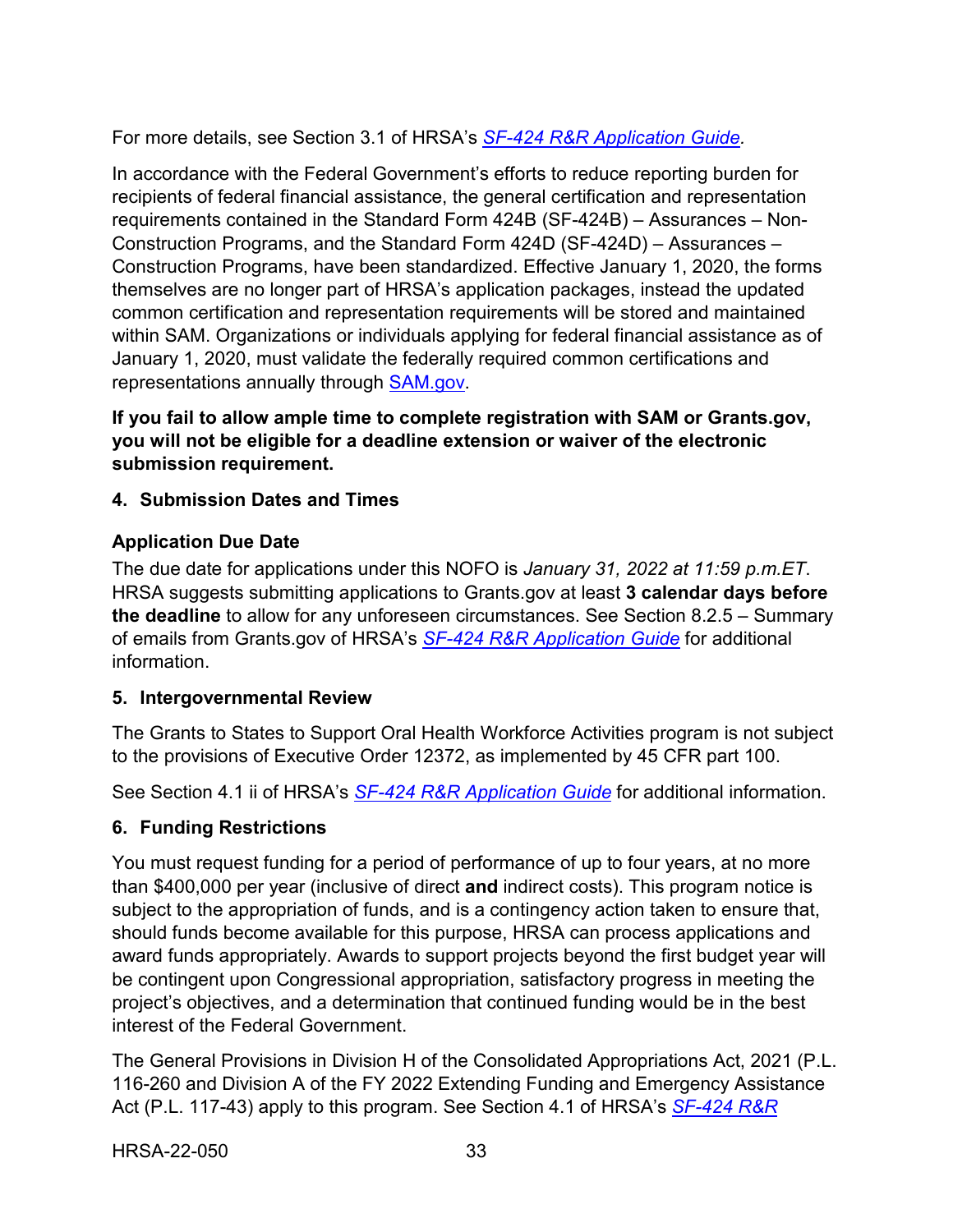*[Application Guide](http://www.hrsa.gov/grants/apply/applicationguide/sf424rrguidev2.pdf)* for additional information. Note that these or other restrictions will apply in the following fiscal years, as required by law.

You cannot use funds under this notice for purposes specified in HRSA's *SF-424 R&R Application Guide*. In addition, funds for this program may not be used for new construction or for the purpose of conducting major renovation activities, nor can funding be used for the acquisition of real property. For clarification, please contact the Project Officer.

You are required to have the necessary policies, procedures, and financial controls in place to ensure that your organization complies with all legal requirements and restrictions applicable to the receipt of federal funding including statutory restrictions on use of funds for lobbying, executive salaries, gun control, abortion, etc. Like all other applicable grants requirements, the effectiveness of these policies, procedures, and controls is subject to audit.

Be aware of the requirements for HRSA recipients and subrecipients at 2 CFR § 200.216 regarding prohibition on certain telecommunications and video surveillance services or equipment. For details, see the [HRSA Grants Policy Bulletin Number: 2021-](https://www.hrsa.gov/sites/default/files/hrsa/grants/manage/grants-policy-bulletin-2021.pdf) [01E.](https://www.hrsa.gov/sites/default/files/hrsa/grants/manage/grants-policy-bulletin-2021.pdf)

All program income generated as a result of awarded funds must be used for approved project-related activities. Any program income earned by the recipient must be used under the addition/additive alternative. You can find post-award requirements for program income at [45 CFR § 75.307.](https://www.ecfr.gov/cgi-bin/retrieveECFR?gp=1&SID=4d52364ec83fab994c665943dadf9cf7&ty=HTML&h=L&r=PART&n=pt45.1.75)

## <span id="page-37-0"></span>**V. Application Review Information**

## <span id="page-37-1"></span>**1. Review Criteria**

HRSA has procedures for assessing the technical merit of applications to provide for an objective review and to assist you in understanding the standards against which your application will be reviewed. HRSA has critical indicators for each review criterion to assist you in presenting pertinent information related to that criterion and to provide the reviewer with a standard for evaluation.

These criteria are the basis upon which the reviewers will evaluate and score the merit of the application. The entire proposal will be considered during objective review, except for the progress report submitted with a competing continuation application, which will be reviewed by HRSA program staff after the objective review process.

Five review criteria are used to review and rank the Grants to States to Support Oral Health Workforce Activities program applications. Reviewers apply a scoring rubric when assigning points for each criterion. Below are descriptions of the review criteria and their scoring points.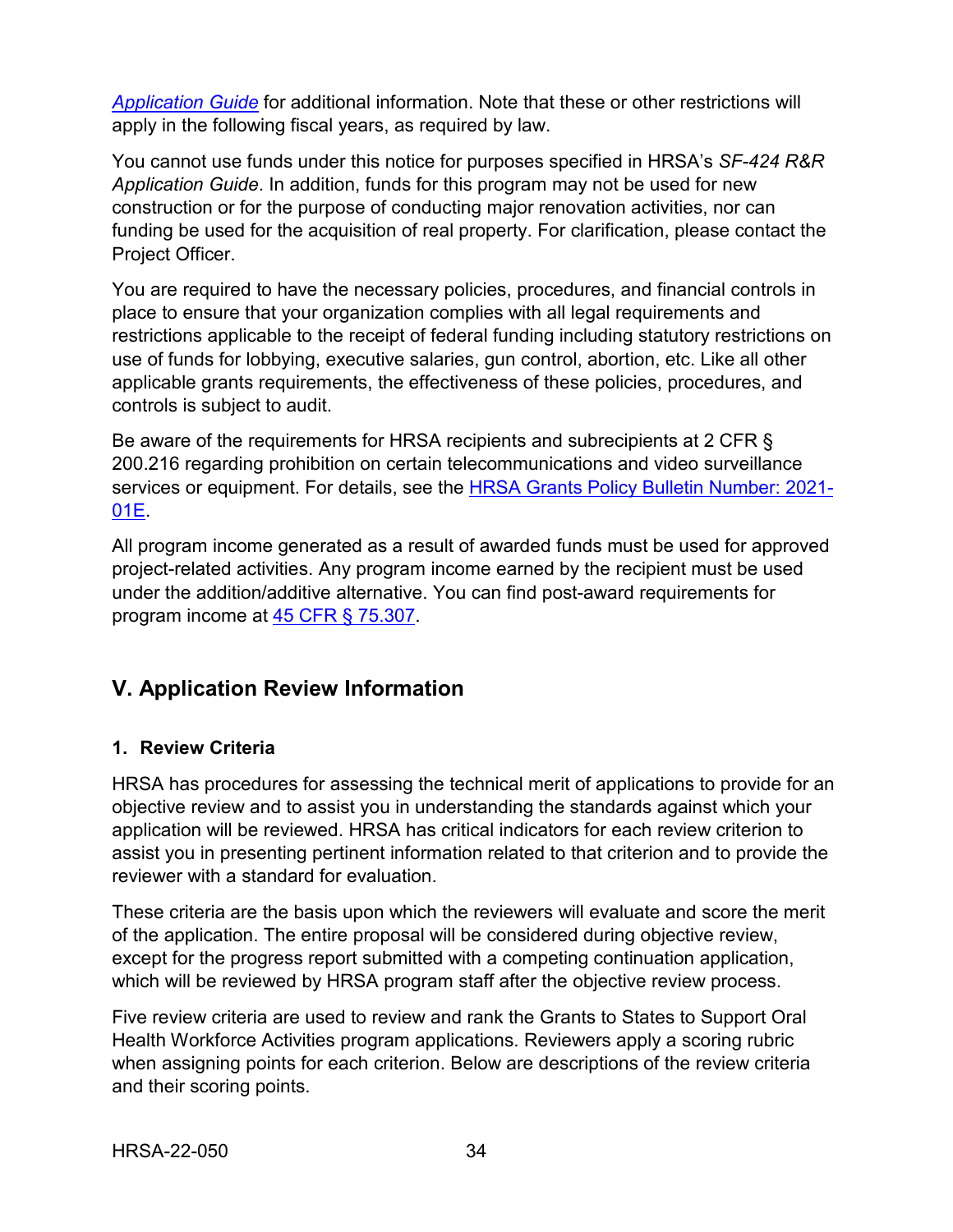Lack of clarity, insufficient information or inconsistent data within your application may affect reviewer's ability to evaluate your response and lead to lower scores.

<span id="page-38-0"></span>*Criterion 1: PURPOSE AND NEED (10 points) – Corresponds to [Section IV's Purpose](#page-18-1)  [and Need](#page-18-1)*

The extent to which the application demonstrates the oral health workforce needs and challenges in their State's Dental HPSAs and those the application addresses. This includes the extent to which:

- the application demonstrates the oral health workforce needs and associated contributing factors;
- the oral health workforce needs of Dental HPSAs are described;
- the specific oral health workforce needs targeted in the application are clear and well justified;
- the application aims to improve oral health workforce and oral health services and outcomes for the highest need communities and populations within targeted Dental Health HPSAs;
- the application describes the specific Dental HPSAs targeted by the proposed innovative program(s), including the target populations, unmet oral health needs, health disparities, and the oral health care infrastructure, including the oral health workforce and any gaps that exist; and
- **F** if significant gaps exist in the State's ability to track and assess its oral health workforce, it is addressed by a proposed innovative program under Activity 12 or also Activity 13-B if related to COVID-19.

<span id="page-38-1"></span>Criterion 2: RESPONSE TO PROGRAM PURPOSE (30 points) – Corresponds to Section IV's Response to Program Purpose Sub-section (a) Methodology/Approach, Sub-section (b) Work Plan and Sub-section (c) Resolution of Challenges

*Criterion 2 (a): METHODOLOGY/APPROACH (15 points) –* Corresponds to *[Section](#page-19-0)  [IV's Response to Program Purpose Sub-section \(a\) Methodology/Approach](#page-19-0)*

The extent to which the application clearly outlines goals, objectives, and proposed innovative programs that reasonably address the needs outlined under the Purpose and Needs section and provides support for the innovations proposed. This includes the extent to which:

- the proposed innovative programs' innovations are clearly identified, and meet the definition of Innovative Program;
- the proposed innovative changes to established program are significant.
- each program falls under one or more of the allowable activities, as outlined in [Section I.1,](#page-4-1) and they are clearly identified;
- the proposed project goals, objectives, sub-objectives and intended outcomes are clear and the objectives are specific, measurable, achievable, and realistic within the project period;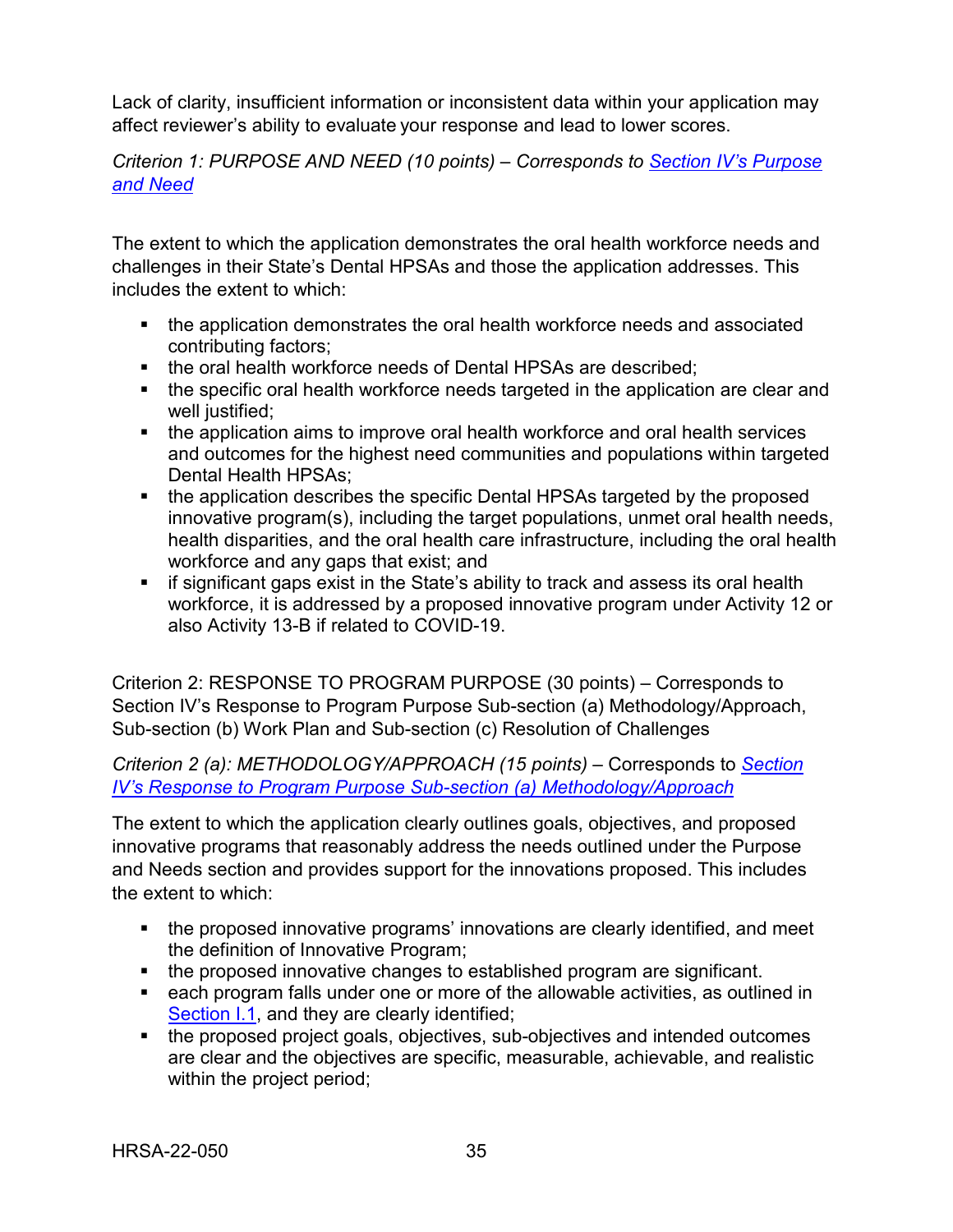- the proposed innovative programs are likely to address the needs of the Dental HPSAs where they will be implemented, as outlined in the Purpose and Needs section;
- the data and other evidence provided support the innovations proposed as reasonable approaches address the needs outlined in the Purpose and Needs section and achieve the desired outcomes;
- **EXECTE:** evaluation is included as an objective;
- the State's current ability to effectively track and assess the State's oral health workforce capacity has been described and, if applicable, any weaknesses in the oral health workforce data collection, analysis, and planning infrastructure have been adequately addressed under Activity 12 or Activity 13-B if related to COVID-19;
- **F** if applicable, existing State laws allowing dental therapy are cited and explained for innovative programs addressing Allowable Activity 13-C; and
- **F** if applicable, the proposed loan repayment and water fluoridation systems activities clearly demonstrate that the proposed activities do not duplicate other federally funded State programs for these activities.

<span id="page-39-0"></span>*Criterion 2 (b): WORK PLAN (10 points) –* Corresponds to *[Section IV's Response to](#page-21-0)  [Program Purpose Sub-section \(b\) Work Plan](#page-21-0)*

The extent to which the SWP outlines the steps needed to reasonably achieve their proposed goals and objectives within the project period. This includes the extent to which:

- the SWP is reasonable and achievable within the timeline and overall project period;
- the SWP covers all proposed innovative programs and implementation of the evaluation outlined in the Evaluation and Technical Support section of the narrative;
- consortium or contractual arrangements with any collaborating organizations are listed for the performance site(s), including the targeted Dental HPSAs identified in the Purpose and Needs Section, and addressed in the Methodology Section;
- the SWP includes sufficient detail (objectives, timeline, responsibilities, and key tasks to allow tracking of progress, on at least a quarterly basis, on goals, objectives, outcomes, and program implementation);
- **EXT** internal processes for hiring, contracting, and making subawards are explained and are reasonably accounted for in the SWP;
- the SWP includes the evaluation objective and clear steps towards its implementation; and
- programs will be coordinated with the office/division housing the State dental director if that office/division are not the applicant.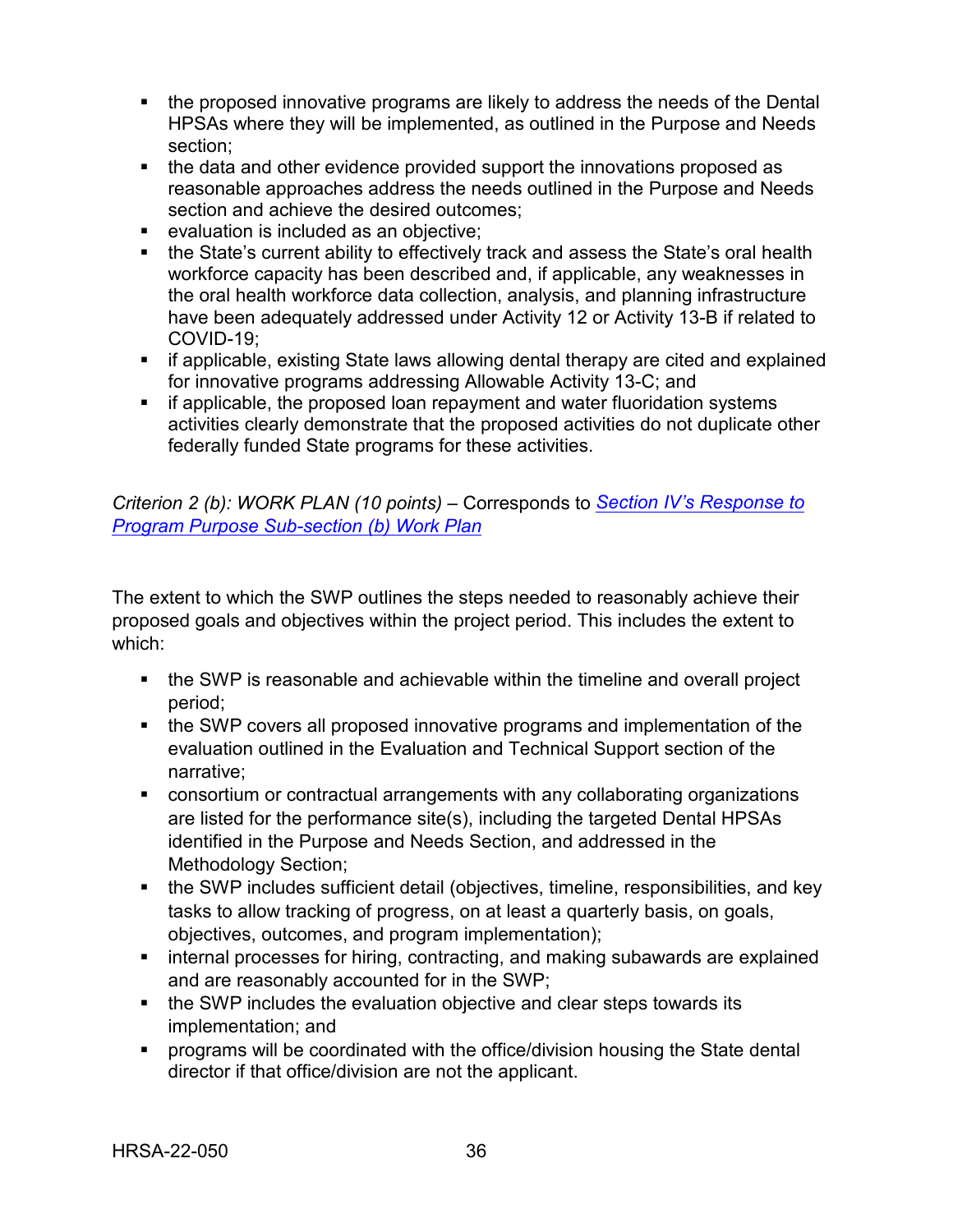<span id="page-40-0"></span>*Criterion 2 (c): RESOLUTION OF CHALLENGES (5 points) –* Corresponds to *[Section](#page-22-1) [IV's Response to Program Purpose Sub-section \(c\) Resolution of Challenges](#page-22-1)*

The extent to which the application demonstrates an understanding of potential obstacles and challenges during the design and implementation of the project, as well as a plan for dealing with identified contingencies that may arise. This includes the extent to which:

- potential obstacles and challenges, during the design and implementation of the innovative programs are outlined and addressed;
- policy, rulemaking, or clearance processes that can delay implementation are discussed and accounted for;
- any internal processes related to proposed contracts, staff hiring, or subawards that could threaten the timely implementation of your project plan are accounted for and addressed;
- potential obstacles related to the implementation of the evaluation are discussed and addressed; and
- the approaches to resolving potential challenges are clear and reasonable.

### *Criterion 3: IMPACT (30 points) – Corresponds to Section IV's Impact Sub-section (a) Evaluation and Technical Support Capacity, and Sub-section (b) Project Sustainability*

<span id="page-40-1"></span>Criterion 3(a): EVALUATION AND TECHNICAL SUPPORT CAPACITY (20 points) – Corresponds to *[Section IV's Impact Sub-section \(a\) Evaluation and Technical Support](#page-22-0)  [Capacity](#page-22-0)*

The extent to which the application outline meaningful evaluation plans, including technical support capacity, to improve innovative program performance, assess outcomes, inform key decision makers, and meet HRSA reporting requirements. This includes the extent to which:

- the steps to develop and use evaluation to improve program performance, measure the outcomes and impact, and inform key decisions are clear, reasonable, and justified.
- the innovative program evaluation plan will support continuous program assessment and improvement throughout the grant period of performance;
- the Innovative Program Evaluation Plan clearly indicates what improvement they expect from their innovative programs;
- the Innovative Program Evaluation Plan allows States to determine how successful their proposed innovative programs were at achieving desired improvements;
- the State will measure outcomes against a benchmark;
- the innovative program evaluation plan has identified the key decision makers and stakeholders to aid in sustaining or adopting successful innovative program models or elements; and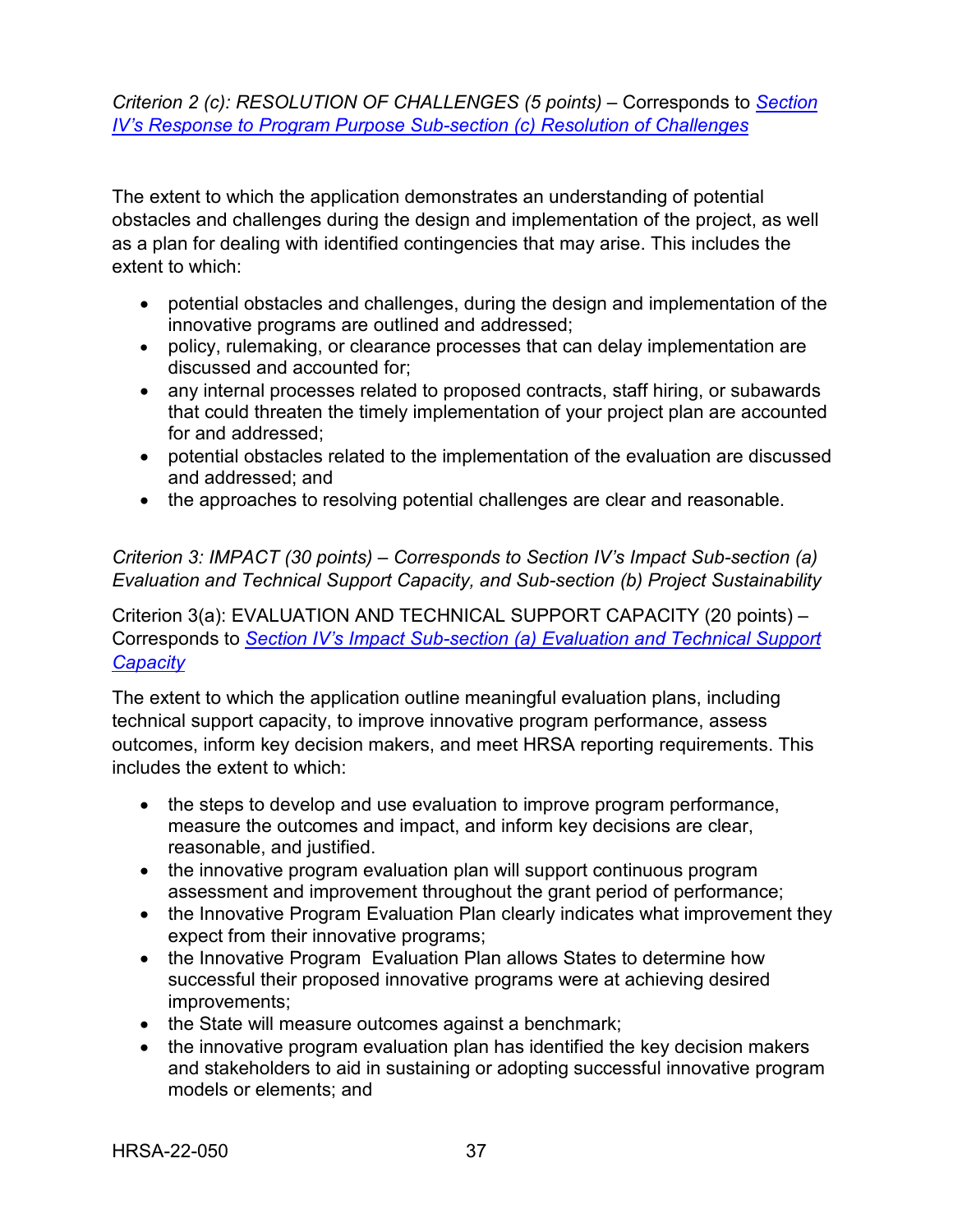• the innovative program evaluation plan will effectively meet the information needs of key decision makers and stakeholders.

#### . HRSA Reporting

The extent to which:

- the State strategies and capabilities are sufficient to report effectively on HRSA performance metrics annually; and
- the State strategies and capabilities to track the development and implementation of their innovative programs and report on progress related to their goals and objectives are sufficient to report effectively to HRSA progress on their SWP goals, and objectives quarterly and annually.

#### Technical Capacity

• The extent to which the State has the capabilities to implement and carry out their evaluation effectively.

<span id="page-41-0"></span>*Criterion 3 (b): PROJECT SUSTAINABILITY (10 points) –* Corresponds to *[Section IV's](#page-26-0)  [Impact Sub-section \(b\) Project Sustainability](#page-26-0)*

The extent to which the application provides a clear and feasible plan to sustain effective innovative program elements after grant funding ends. This includes the extent to which:

- the sustainability plan uses evaluation results to identify effective elements of their innovative programs to sustaining;
- the plan identifies feasible potential sources of support or other methods to sustain effective innovative programs after grant funding ends;
- the sustainability plan uses evaluation results to inform key decision makers, which may include potential adopters of key elements of the innovative program;
- the application describes a solid plan for sustaining the successful key elements of the proposed innovative programs after the period of federal funding ends; and
- the application identifies potential challenges to sustaining effective innovative programs and feasible approaches to address them are identified.

#### <span id="page-41-1"></span>*Criterion 4: ORGANIZATIONAL INFORMATION, RESOURCES, AND CAPABILITIES (15 points) – Corresponds to Section IV's* [Organizational Information, Resources, and](#page-27-0)  **[Capabilities](#page-27-0)**

The extent to which the application demonstrates the capacity of the State to develop, implement, and manage the proposed innovative programs. This includes the extent to which: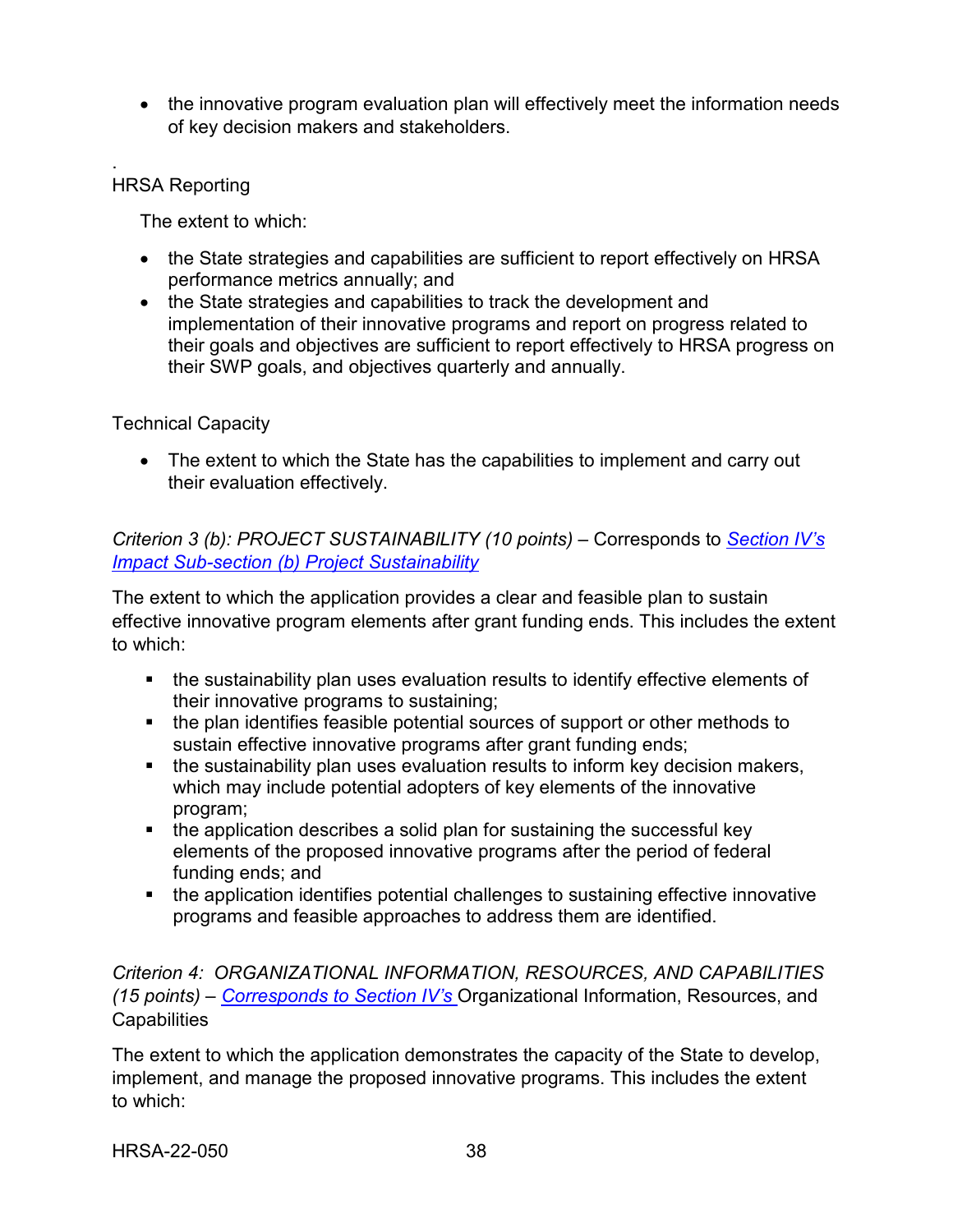- The application demonstrates the capacity of the State to oversee the fiscal and administrative aspects of the proposed innovative programs including fiscal and administrative matters including timely hiring, contracting, and purchasing relevant to their SWP and Staff Chart;
- The application demonstrates strong support from proposed partners that are aware and committed to their role in the implementation of the proposed innovative programs; and
- The State has the needed data and technical resources to manage their evaluation or possesses capabilities to develop such resources and capabilities.

*Criterion 5: SUPPORT REQUESTED (15 points) – Corresponds to [Section IV's](#page-30-0) [Budget Justification Narrative and SF 424 Budget Forms](#page-30-0)*

The extent to which the application provides a reasonable and sufficient budget for costs that are necessary to implement their proposed innovative programs: This includes the extent to which:

- the application presents a completed line item budget and budget justification for each of the four years;
- the budget justification gives sufficient detail to determine how the line item amounts were determined;
- the budgeted items are reasonable and necessary to develop, implement, and evaluate the proposed innovative programs;
- the budget details for contracts and staff reflect those outlined SWP and Staffing Plan and accounts for time needed to hire unfilled positions and award contracts;
- the budget includes annual travel to the National Oral Health Conference for the project director or their designee;
- the budget justification includes a complete line item breakdown and narrative description and justification of all matching funds proposed four each of the four years; and
- matching funds clearly meets the 40% match requirements, outlined in *Section III.2: Cost Sharing/Matching* of this NOFO, for each of the four years, including percentage, sources, and *relationship to proposed activities.*

## <span id="page-42-0"></span>**2. Review and Selection Process**

The objective review process provides an objective evaluation of applications to the individuals responsible for making award decisions. The highest ranked applications receive consideration for award within available funding ranges. HRSA may also consider assessment of risk and the other pre-award activities described in Section 3 below. See Section 5.3 of HRSA's *SF-424 R&R [Application Guide](http://www.hrsa.gov/grants/apply/applicationguide/sf424rrguidev2.pdf)* for more details.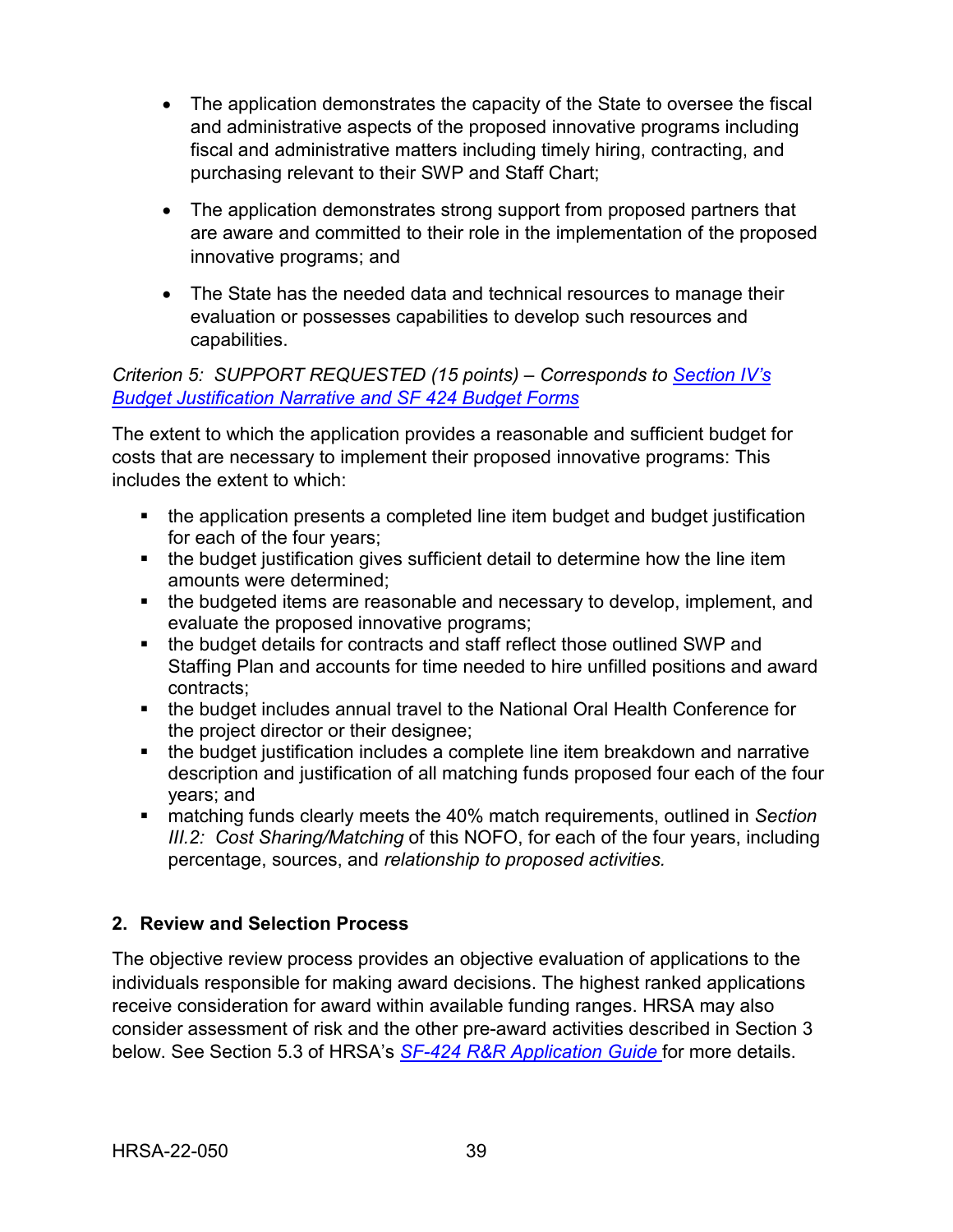## **3. Assessment of Risk**

HRSA may elect not to fund applicants with management or financial instability that directly relates to the organization's ability to implement statutory, regulatory, or other requirements [\(45 CFR § 75.205\)](https://www.ecfr.gov/cgi-bin/retrieveECFR?gp=1&SID=4d52364ec83fab994c665943dadf9cf7&ty=HTML&h=L&r=PART&n=pt45.1.75).

HRSA reviews applications receiving a favorable objective review for other considerations that include past performance, as applicable; cost analysis of the project/program budget; assessment of your management systems, ensuring continued applicant eligibility; and compliance with any public policy requirements, including those requiring just-in-time submissions. HRSA may ask you to submit additional programmatic or administrative information (such as an updated budget or "other support" information) or to undertake certain activities (such as negotiation of an indirect cost rate) in anticipation of an award. However, even at this point in the process, such requests do not guarantee that HRSA will make an award. Following review of all applicable information, HRSA's approving and business management officials will determine whether HRSA can make an award, if special conditions are required, and what level of funding is appropriate.

Award decisions are discretionary and are not subject to appeal to any HRSA or HHS official or board.

HRSA is required to review and consider any information about your organization that is in the [Federal Awardee Performance and Integrity Information System \(FAPIIS\).](https://www.fapiis.gov/) You may review and comment on any information about your organization that a federal awarding agency previously entered. HRSA will consider your comments, in addition to other information in [FAPIIS](https://www.fapiis.gov/) in making a judgment about your organization's integrity, business ethics, and record of performance under federal awards when completing the review of risk as described in [45 CFR § 75.205 HHS Awarding Agency Review of Risk](https://www.ecfr.gov/cgi-bin/retrieveECFR?gp=1&SID=4d52364ec83fab994c665943dadf9cf7&ty=HTML&h=L&r=PART&n=pt45.1.75)  [Posed by Applicants.](https://www.ecfr.gov/cgi-bin/retrieveECFR?gp=1&SID=4d52364ec83fab994c665943dadf9cf7&ty=HTML&h=L&r=PART&n=pt45.1.75)

HRSA will report to FAPIIS a determination that an applicant is not qualified [\(45 CFR §](https://www.ecfr.gov/cgi-bin/retrieveECFR?gp=1&SID=4d52364ec83fab994c665943dadf9cf7&ty=HTML&h=L&r=PART&n=pt45.1.75)  [75.212\)](https://www.ecfr.gov/cgi-bin/retrieveECFR?gp=1&SID=4d52364ec83fab994c665943dadf9cf7&ty=HTML&h=L&r=PART&n=pt45.1.75).

# <span id="page-43-0"></span>**VI. Award Administration Information**

## <span id="page-43-1"></span>**1. Award Notices**

HRSA will release the Notice of Award (NOA) on or around the start date of September 1, 2022. See Section 5.4 of HRSA's *SF-424 [R&R Application Guide](http://www.hrsa.gov/grants/apply/applicationguide/sf424rrguidev2.pdf)* for additional information.

## <span id="page-43-2"></span>**2. Administrative and National Policy Requirements**

See Section 2.1 of HRSA's *SF-424 [R&R Application Guide](http://www.hrsa.gov/grants/apply/applicationguide/sf424rrguidev2.pdf)*.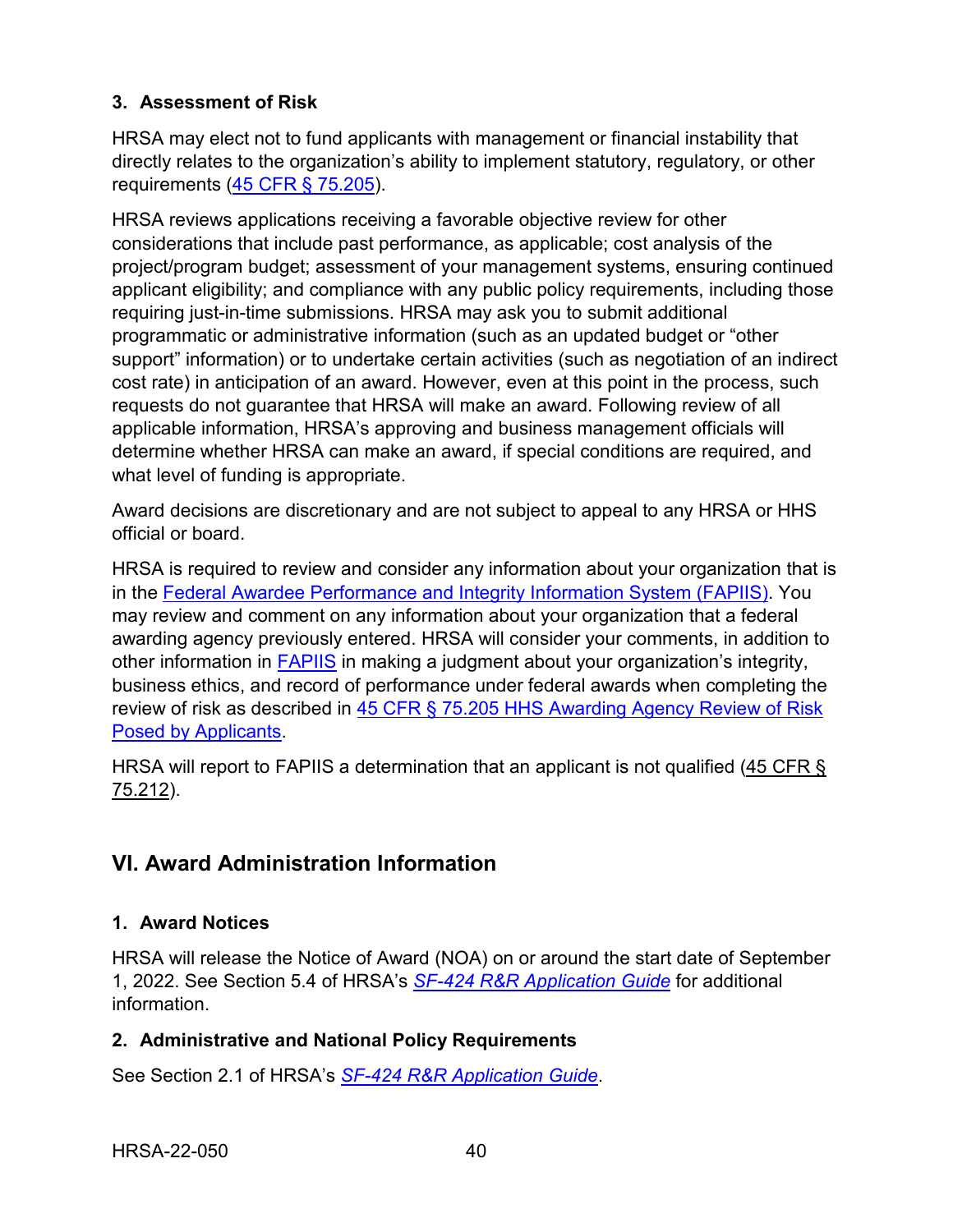If you are successful and receive a NOA, in accepting the award, you agree that the award and any activities thereunder are subject to:

- all provisions of 45 CFR part 75, currently in effect or implemented during the period of the award,
- other federal regulations and HHS policies in effect at the time of the award or implemented during the period of award, and
- applicable statutory provisions.

## **Accessibility Provisions and Non-Discrimination Requirements**

Should you successfully compete for an award, recipients of federal financial assistance (FFA) from HHS must administer their programs in compliance with federal civil rights laws that prohibit discrimination on the basis of race, color, national origin, disability, age and, in some circumstances, religion, conscience, and sex (including gender identity, sexual orientation, and pregnancy). This includes ensuring programs are accessible to persons with limited English proficiency and persons with disabilities. The HHS Office for Civil Rights provides guidance on complying with civil rights laws enforced by HHS. See [https://www.hhs.gov/civil-rights/for-providers/provider](https://www.hhs.gov/civil-rights/for-providers/provider-obligations/index.html)[obligations/index.html](https://www.hhs.gov/civil-rights/for-providers/provider-obligations/index.html) and [https://www.hhs.gov/civil-rights/for](https://www.hhs.gov/civil-rights/for-individuals/nondiscrimination/index.html)[individuals/nondiscrimination/index.html.](https://www.hhs.gov/civil-rights/for-individuals/nondiscrimination/index.html)

- Recipients of FFA must ensure that their programs are accessible to persons with limited English proficiency. For guidance on meeting your legal obligation to take reasonable steps to ensure meaningful access to your programs or activities by limited English proficient individuals, see [https://www.hhs.gov/civil-rights/for](https://www.hhs.gov/civil-rights/for-individuals/special-topics/limited-english-proficiency/fact-sheet-guidance/index.html)[individuals/special-topics/limited-english-proficiency/fact-sheet](https://www.hhs.gov/civil-rights/for-individuals/special-topics/limited-english-proficiency/fact-sheet-guidance/index.html)[guidance/index.html](https://www.hhs.gov/civil-rights/for-individuals/special-topics/limited-english-proficiency/fact-sheet-guidance/index.html) and [https://www.lep.gov.](https://www.lep.gov/)
- For information on your specific legal obligations for serving qualified individuals with disabilities, including reasonable modifications and making services accessible to them, *see*  [http://www.hhs.gov/ocr/civilrights/understanding/disability/index.html.](http://www.hhs.gov/ocr/civilrights/understanding/disability/index.html)
- HHS-funded health and education programs must be administered in an environment free of sexual harassment. *See* [https://www.hhs.gov/civil-rights/for](https://www.hhs.gov/civil-rights/for-individuals/sex-discrimination/index.html)[individuals/sex-discrimination/index.html.](https://www.hhs.gov/civil-rights/for-individuals/sex-discrimination/index.html)
- For guidance on administering your program in compliance with applicable federal religious nondiscrimination laws and applicable federal conscience protection and associated anti-discrimination laws, *see*  <https://www.hhs.gov/conscience/conscience-protections/index.html> and [https://www.hhs.gov/conscience/religious-freedom/index.html.](https://www.hhs.gov/conscience/religious-freedom/index.html)

Federal funding recipients must comply with applicable federal civil rights laws. HRSA supports its recipients in preventing discrimination, reducing barriers to care, and promoting health equity. For more information on recipient civil rights obligations, visit the HRSA Office of Civil Rights, Diversity, and Inclusion [website.](https://www.hrsa.gov/about/organization/bureaus/ocrdi#recipients)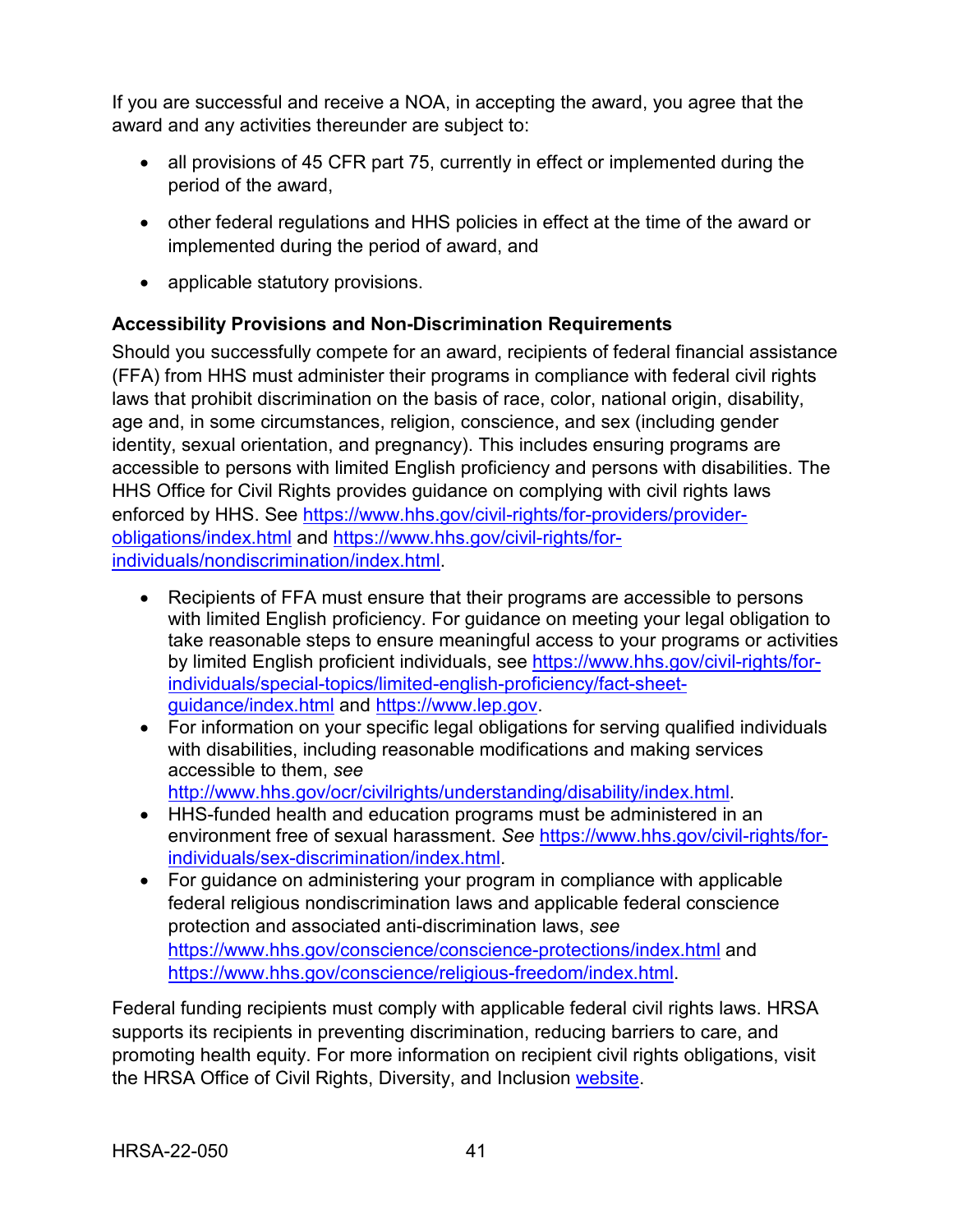## **[Executive Order on Worker Organizing and Empowerment](https://www.whitehouse.gov/briefing-room/presidential-actions/2021/04/26/executive-order-on-worker-organizing-and-empowerment/)**

Pursuant to the Executive Order on Worker Organizing and Empowerment, HRSA strongly encourages applicants to support worker organizing and collective bargaining and to promote equality of bargaining power between employers and employees. This may include the development of policies and practices that could be used to promote worker power. Applicants can describe their plans and specific activities to promote this activity in the application narrative.

#### **Requirements of Subawards**

The terms and conditions in the NOA apply directly to the recipient of HRSA funds. The recipient is accountable for the performance of the project, program, or activity; the appropriate expenditure of funds under the award by all parties; and all other obligations of the recipient, as cited in the NOA. In general, the requirements that apply to the recipient, including public policy requirements, also apply to subrecipients under awards, and it is the recipient's responsibility to monitor the compliance of all funded subrecipients. See [45 CFR § 75.101 Applicability](https://www.ecfr.gov/cgi-bin/retrieveECFR?gp=1&SID=4d52364ec83fab994c665943dadf9cf7&ty=HTML&h=L&r=PART&n=pt45.1.75) for more details.

#### **Data Rights**

All publications developed or purchased with funds awarded under this notice must be consistent with the requirements of the program. Pursuant to 45 CFR § 75.322(b), the recipient owns the copyright for materials that it develops under an award issued pursuant to this notice, and HHS reserves a royalty-free, nonexclusive, and irrevocable right to reproduce, publish, or otherwise use those materials for federal purposes, and to authorize others to do so. In addition, pursuant to 45 CFR § 75.322(d), the Federal Government has the right to obtain, reproduce, publish, or otherwise use data produced under this award and has the right to authorize others to receive, reproduce, publish, or otherwise use such data for federal purposes, e.g., to make it available in government-sponsored databases for use by others. If applicable, the specific scope of HRSA rights with respect to a particular grant-supported effort will be addressed in the NOA. Data and copyright-protected works developed by a subrecipient also are subject to the Federal Government's copyright license and data rights.

## <span id="page-45-0"></span>**3. Reporting**

Award recipients must comply with Section 6 of HRSA's *SF-424 [R&R Application Guide](http://www.hrsa.gov/grants/apply/applicationguide/sf424rrguidev2.pdf)* **and** the following reporting and review activities:

> 1) **Progress Report**(s). The recipient must submit a progress report to HRSA on an annual basis. HRSA will verify that that approved and funded applicants' proposed objectives are accomplished during each year of the project.

The Progress Report has two parts. The first part demonstrates recipient progress on program-specific goals. Recipients will provide performance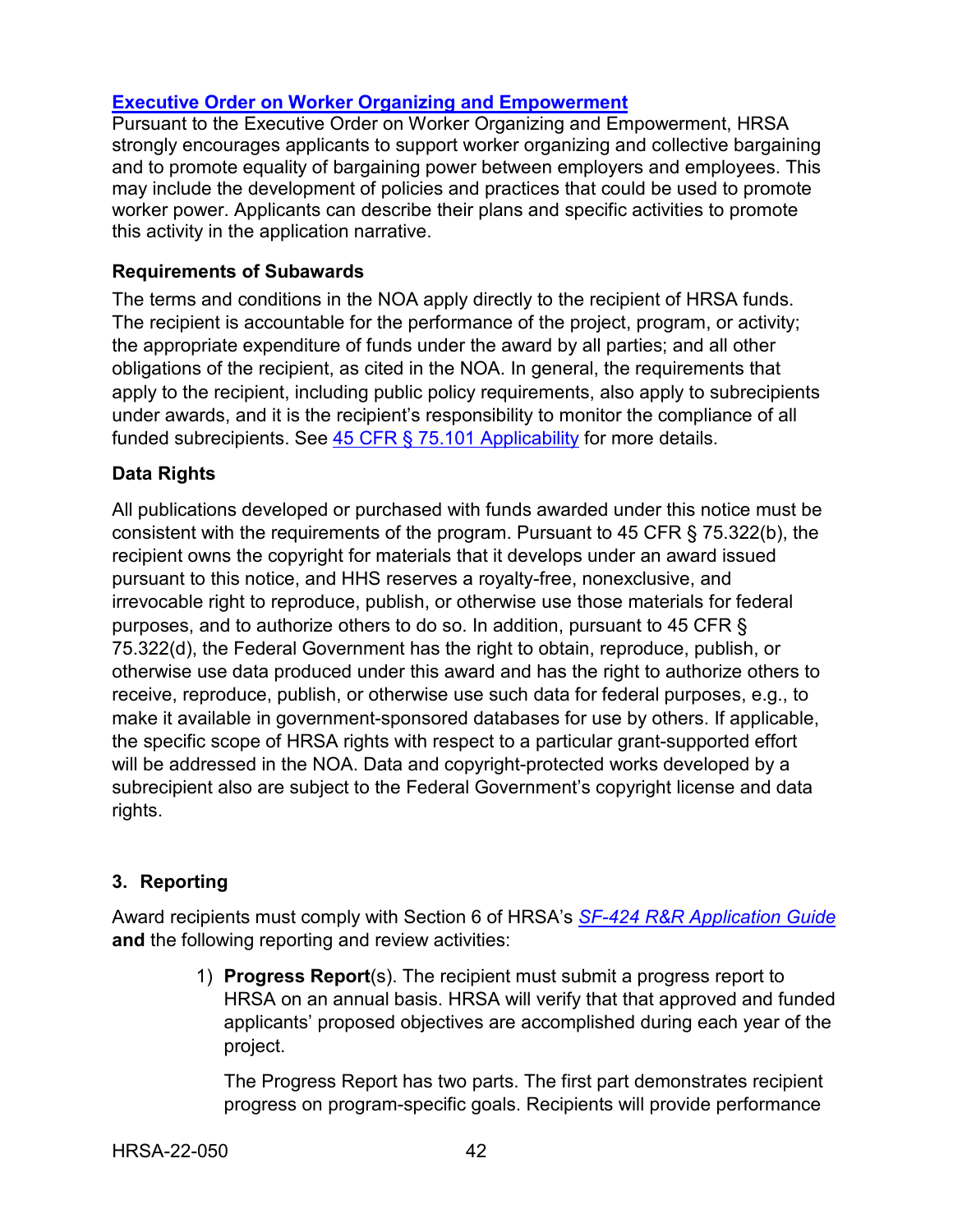information on project objectives and accomplishments, project barriers and resolutions, and will identify any technical assistance needs.

The second part collects information providing a comprehensive overview of recipient overall progress in meeting the approved and funded objectives of the project, as well as plans for continuation of the project in the coming budget period. The recipient should also plan to report on dissemination activities in the annual progress report and attach copies of reports and assessments produced as part of the innovative program evaluations

In addition, you must submit a Quarterly Progress Update (QPU) to HRSA via the Electronic Handbooks (EHBs) at the completion of each quarter. The QPU will be automatically generated and allows recipients to document progress on their activities based on the information submitted in the SWP.

Further information will be available in the NOA.

2) **Performance Reports.** The recipient must submit a Performance Report to HRSA via the Electronic Handbooks (EHBs) on an annual basis. All HRSA recipients are required to collect and report performance data so that HRSA can meet its obligations under the Government Performance and Results Modernization Act of 2010 (GPRA). The required performance measures for this program are outlined in the Project Narrative Section IV's Impact Sub-section (a). Further information will be provided in the NOA.

The annual performance report will address all academic year activities from July 1 to June 30, and will be due to HRSA on July 31 each year. If award activity extends beyond June 30 in the final year of the period of performance, a Final Performance Report (FPR) may be required to collect the remaining performance data. The FPR is due within 90 calendar days after the period of performance ends.

3) **Final Program Report.** A final report is due within 90 calendar days after the period of performance ends. The Final Report must be submitted online by recipients in the EHBs at [https://grants.hrsa.gov/webexternal/home.asp.](https://grants.hrsa.gov/webexternal/home.asp)

The Final Report is designed to provide HRSA with information required to close out a grant after completion of project activities. Recipients are required to submit a final report at the end of their project. The Final Report includes the following sections:

- **Project Objectives and Accomplishments Description of major** accomplishments on project objectives.
- Project Barriers and Resolutions Description of barriers/problems that impeded project's ability to implement the approved plan.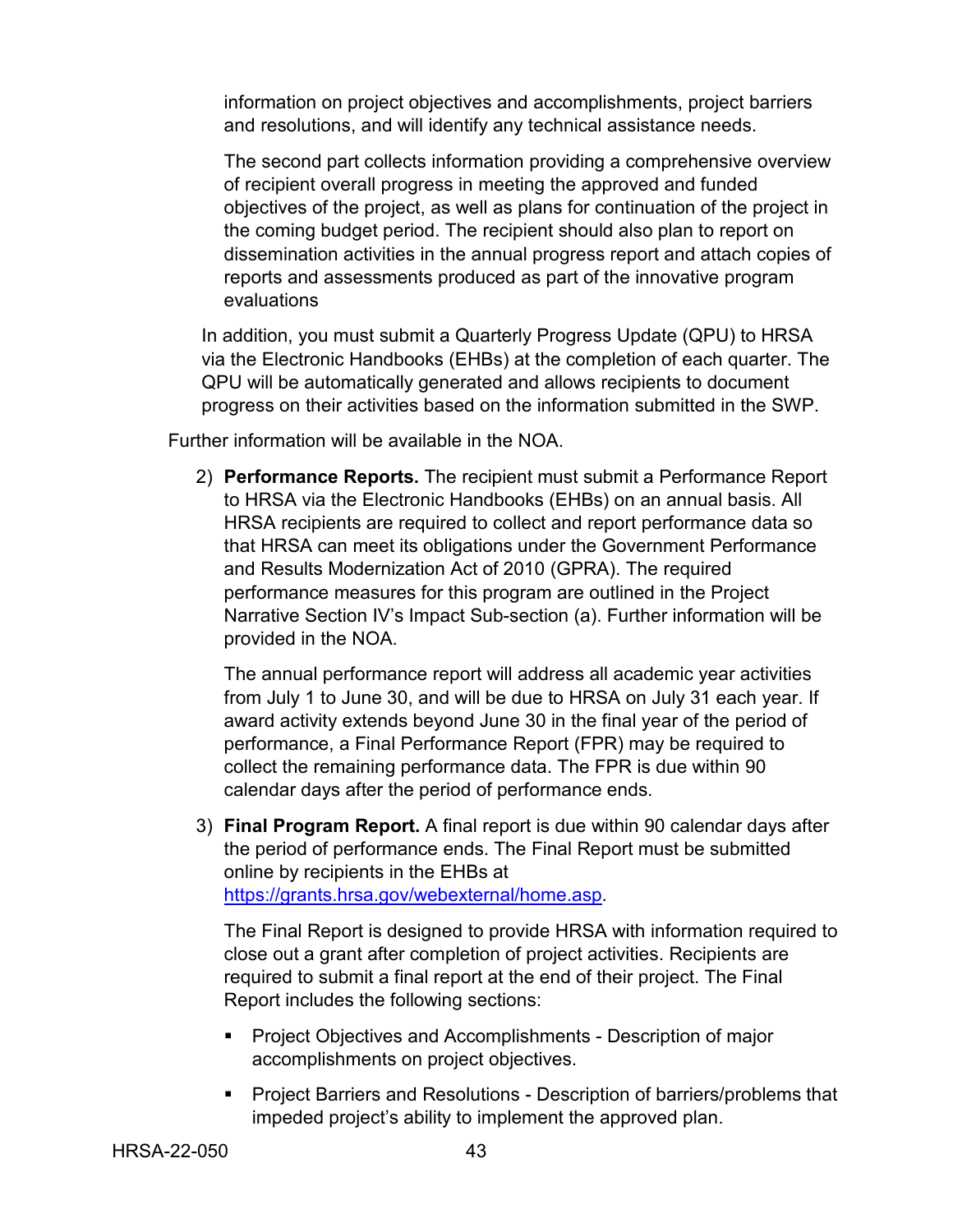- **Summary Information:** 
	- Project overview.
	- Project impact.
	- Prospects for continuing the project and/or replicating this project elsewhere.
	- Publications produced through this grant activity.
	- Changes to the objectives from the initially approved grant.

Further information will be provided in the NOA.

- 4) **Federal Financial Report. A Federal Financial Report (SF-425) is** required according to the schedule in the *SF-424 [R&R Application Guide](http://www.hrsa.gov/grants/apply/applicationguide/sf424rrguidev2.pdf)*. The report is an accounting of expenditures under the project that year. More specific information will be included in the NoA.
- 5) **Other Required Reports and/or Products**. The awardee will submit a revised evaluation plan at the end of the first year. See Section IV.2,ii 3*a) EVALUATION AND TECHNICAL SUPPORT CAPACITY*
- 6) **Integrity and Performance Reporting.** The NOA will contain a provision for integrity and performance reporting in [FAPIIS,](https://www.fapiis.gov/) as required in 45 CFR [part 75 Appendix XII.](https://www.ecfr.gov/cgi-bin/retrieveECFR?gp=1&SID=4d52364ec83fab994c665943dadf9cf7&ty=HTML&h=L&r=PART&n=pt45.1.75)

Note that the OMB revisions to Guidance for Grants and Agreements termination provisions located at [2 CFR § 200.340 -](https://www.ecfr.gov/cgi-bin/text-idx?SID=da67ef9e79256f1b11e99d2ecb083228&mc=true&node=se2.1.200_1340&rgn=div8) Termination apply to all federal awards effective August 13, 2020. No additional termination provisions apply unless otherwise noted.

## <span id="page-47-1"></span><span id="page-47-0"></span>**VII. Agency Contacts**

You may request additional information and/or technical assistance regarding business, administrative, or fiscal issues related to this NOFO by contacting:

Carolyn J. Cobb Grants Management Specialist Division of Grants Management Operations Office of Federal Assistance and Management Health Resources and Services Administration 5600 Fishers Lane, Mailstop 10SWH03 Rockville, MD 20857 Telephone: (301) 443-0829 Email: [ccobb2@hrsa.gov](mailto:ccobb2@hrsa.gov)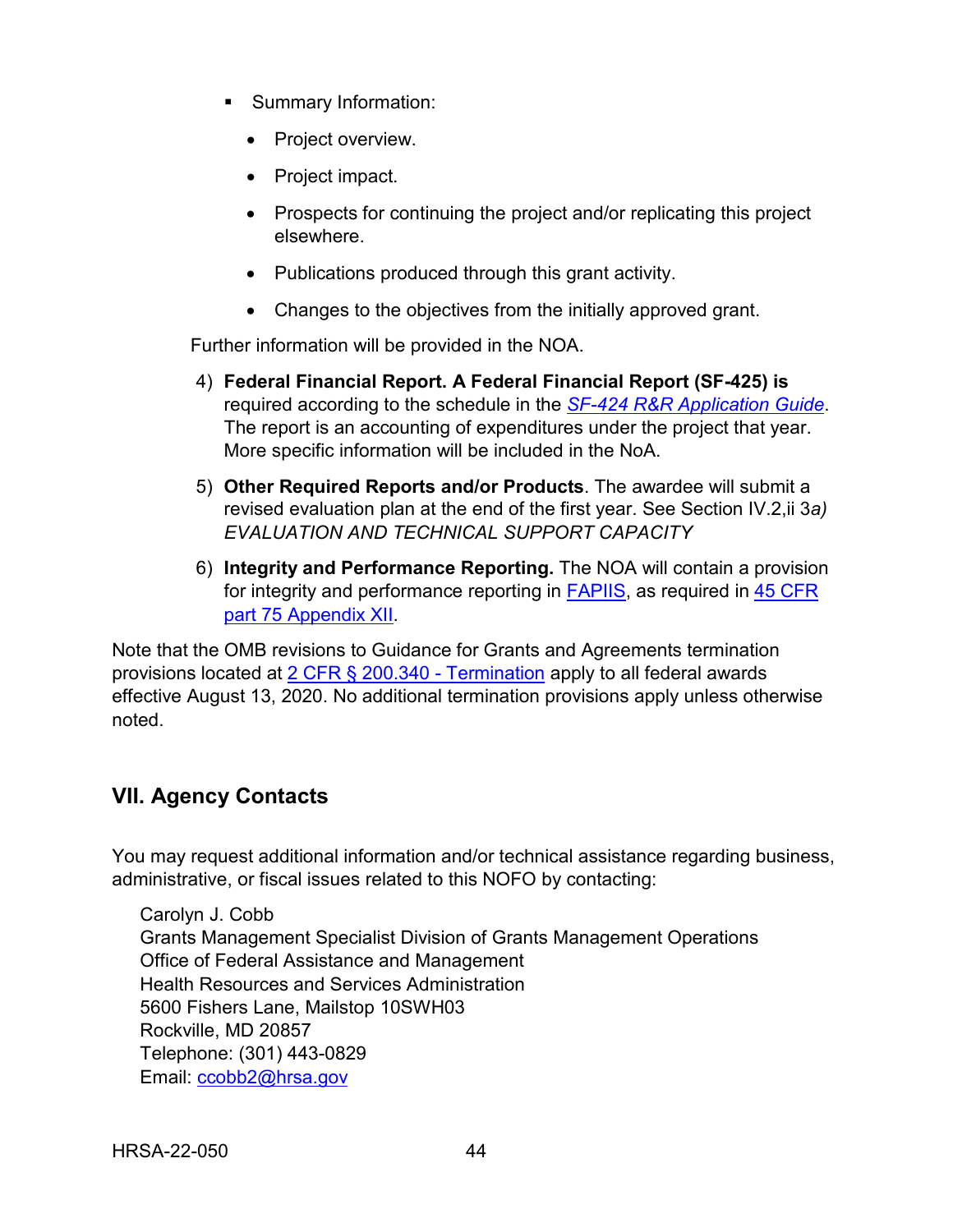You may request additional information regarding the overall program issues and/or technical assistance related to this NOFO by contacting:

Thomas Vallin, MPH Project Officer, Division of Medicine and Dentistry Attn: Grants to States to Support Oral Workforce Activities Bureau of Health Workforce Health Resources and Services Administration 5600 Fishers Lane, Room 144B Rockville, MD 20857 Telephone: (301) 443-1307 Email: [TVallin@hrsa.gov](mailto:TVallin@hrsa.gov)

You may need assistance when working online to submit your application forms electronically. Always obtain a case number when calling for support. For assistance with submitting the application in Grants.gov, contact Grants.gov 24 hours a day, 7 days a week, excluding federal holidays at:

Grants.gov Contact Center Telephone: 1-800-518-4726 (International callers dial 606-545-5035) Email: [support@grants.gov](mailto:support@grants.gov)

[Self-Service Knowledge Base:](https://gditshared.servicenowservices.com/hhs_grants?pt=Grants) [https://grants](https://grants-portal.psc.gov/Welcome.aspx?pt=Grants)[portal.psc.gov/Welcome.aspx?pt=Grants](https://grants-portal.psc.gov/Welcome.aspx?pt=Grants)

Successful applicants/recipients may need assistance when working online to submit information and reports electronically through [HRSA's Electronic Handbooks \(EHBs\).](https://grants.hrsa.gov/2010/WebEPSExternal/Interface/Common/AccessControl/Login.aspx) Always obtain a case number when calling for support. For assistance with submitting in the EHBs, contact the HRSA Contact Center, Monday–Friday, 7 a.m. to 8 p.m. ET, excluding federal holidays at:

HRSA Contact Center Telephone: (877) 464-4772 / (877) Go4-HRSA TTY: (877) 897-9910 Web: <http://www.hrsa.gov/about/contact/ehbhelp.aspx>